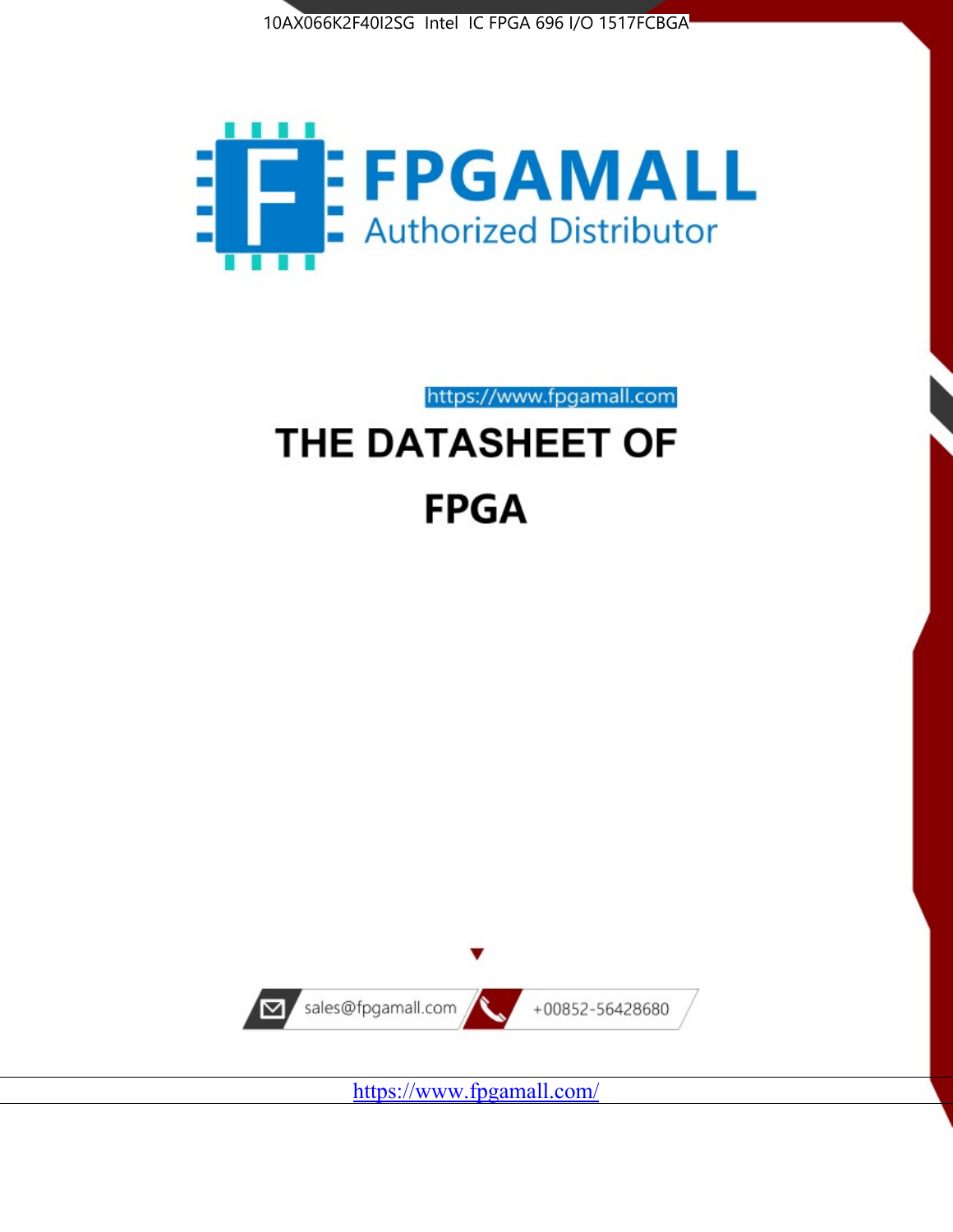10AX066K2F40I2SG Intel IC FPGA 696 I/O 1517FCBGA



# **Intel® Arria® 10 Device Overview**



**A10-OVERVIEW | 2018.12.06** Latest document on the web: **[PDF](https://www.intel.com/content/dam/www/programmable/us/en/pdfs/literature/hb/arria-10/a10_overview.pdf)** | **[HTML](https://www.intel.com/content/www/us/en/programmable/documentation/sam1403480274650.html)**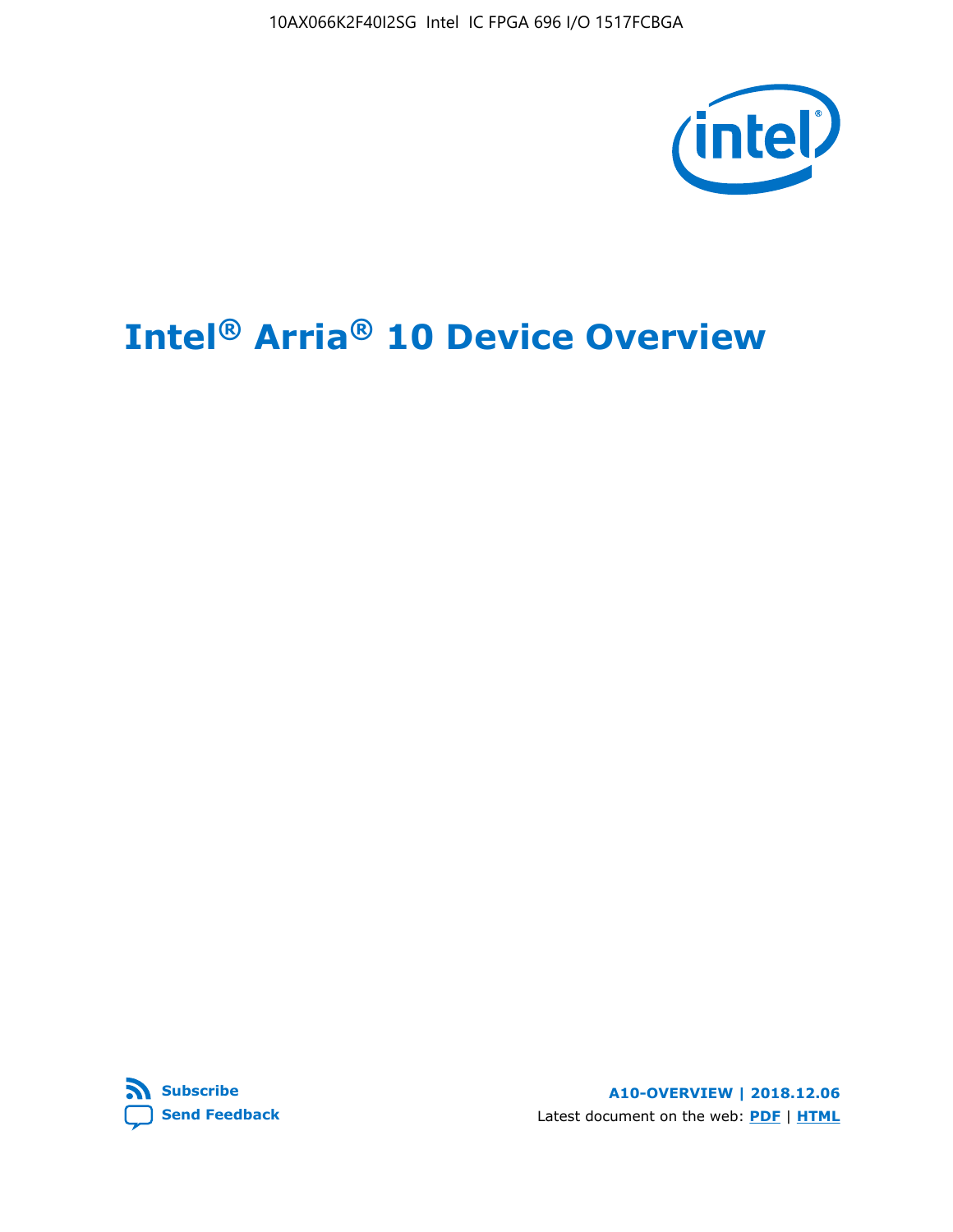

**Contents** 

# **Contents**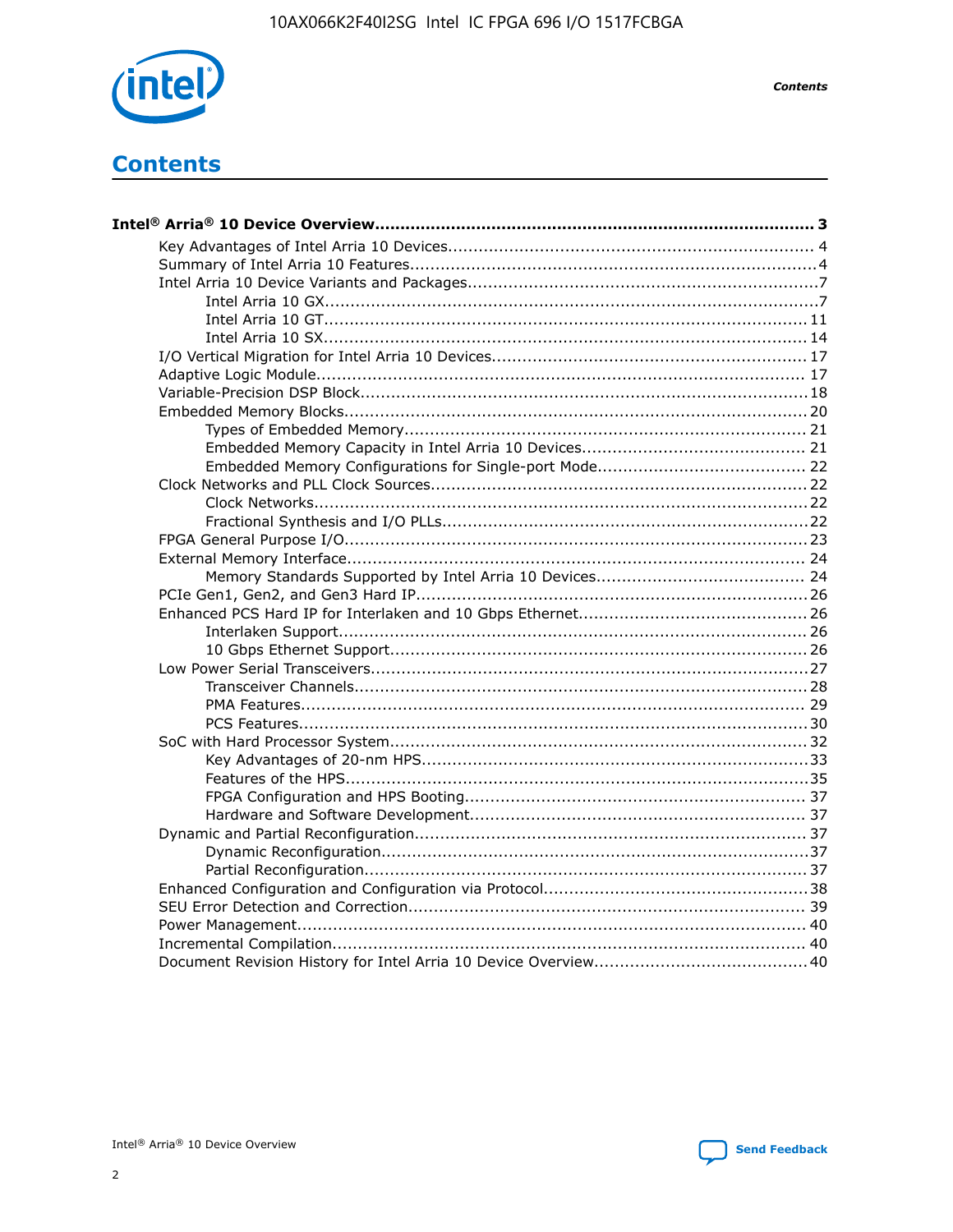**A10-OVERVIEW | 2018.12.06**

**[Send Feedback](mailto:FPGAtechdocfeedback@intel.com?subject=Feedback%20on%20Intel%20Arria%2010%20Device%20Overview%20(A10-OVERVIEW%202018.12.06)&body=We%20appreciate%20your%20feedback.%20In%20your%20comments,%20also%20specify%20the%20page%20number%20or%20paragraph.%20Thank%20you.)**



# **Intel® Arria® 10 Device Overview**

The Intel<sup>®</sup> Arria<sup>®</sup> 10 device family consists of high-performance and power-efficient 20 nm mid-range FPGAs and SoCs.

Intel Arria 10 device family delivers:

- Higher performance than the previous generation of mid-range and high-end FPGAs.
- Power efficiency attained through a comprehensive set of power-saving technologies.

The Intel Arria 10 devices are ideal for high performance, power-sensitive, midrange applications in diverse markets.

| <b>Market</b>         | <b>Applications</b>                                                                                                       |
|-----------------------|---------------------------------------------------------------------------------------------------------------------------|
| Wireless              | Channel and switch cards in remote radio heads<br>$\bullet$<br>Mobile backhaul<br>٠                                       |
| Wireline              | 40G/100G muxponders and transponders<br>٠<br>100G line cards<br>٠<br><b>Bridging</b><br>٠<br>Aggregation<br>٠             |
| <b>Broadcast</b>      | Studio switches<br>$\bullet$<br>Servers and transport<br>٠<br>Videoconferencing<br>٠<br>Professional audio and video<br>٠ |
| Computing and Storage | Flash cache<br>$\bullet$<br>Cloud computing servers<br>٠<br>Server acceleration<br>٠                                      |
| Medical               | Diagnostic scanners<br>٠<br>Diagnostic imaging<br>٠                                                                       |
| Military              | Missile guidance and control<br>٠<br>Radar<br>٠<br>Electronic warfare<br>٠<br>Secure communications                       |

#### **Table 1. Sample Markets and Ideal Applications for Intel Arria 10 Devices**

#### **Related Information**

- [Intel Arria 10 Device Handbook: Known Issues](http://www.altera.com/support/kdb/solutions/rd07302013_646.html) Lists the planned updates to the *Intel Arria 10 Device Handbook* chapters.
- [Intel Arria 10 GX/GT Device Errata and Design Recommendations](https://www.intel.com/content/www/us/en/programmable/documentation/agz1493851706374.html#yqz1494433888646)
- [Intel Arria 10 SX Device Errata and Design Recommendations](https://www.intel.com/content/www/us/en/programmable/documentation/cru1462832385668.html#cru1462832558642)

Intel Corporation. All rights reserved. Intel, the Intel logo, Altera, Arria, Cyclone, Enpirion, MAX, Nios, Quartus and Stratix words and logos are trademarks of Intel Corporation or its subsidiaries in the U.S. and/or other countries. Intel warrants performance of its FPGA and semiconductor products to current specifications in accordance with Intel's standard warranty, but reserves the right to make changes to any products and services at any time without notice. Intel assumes no responsibility or liability arising out of the application or use of any information, product, or service described herein except as expressly agreed to in writing by Intel. Intel customers are advised to obtain the latest version of device specifications before relying on any published information and before placing orders for products or services. \*Other names and brands may be claimed as the property of others.

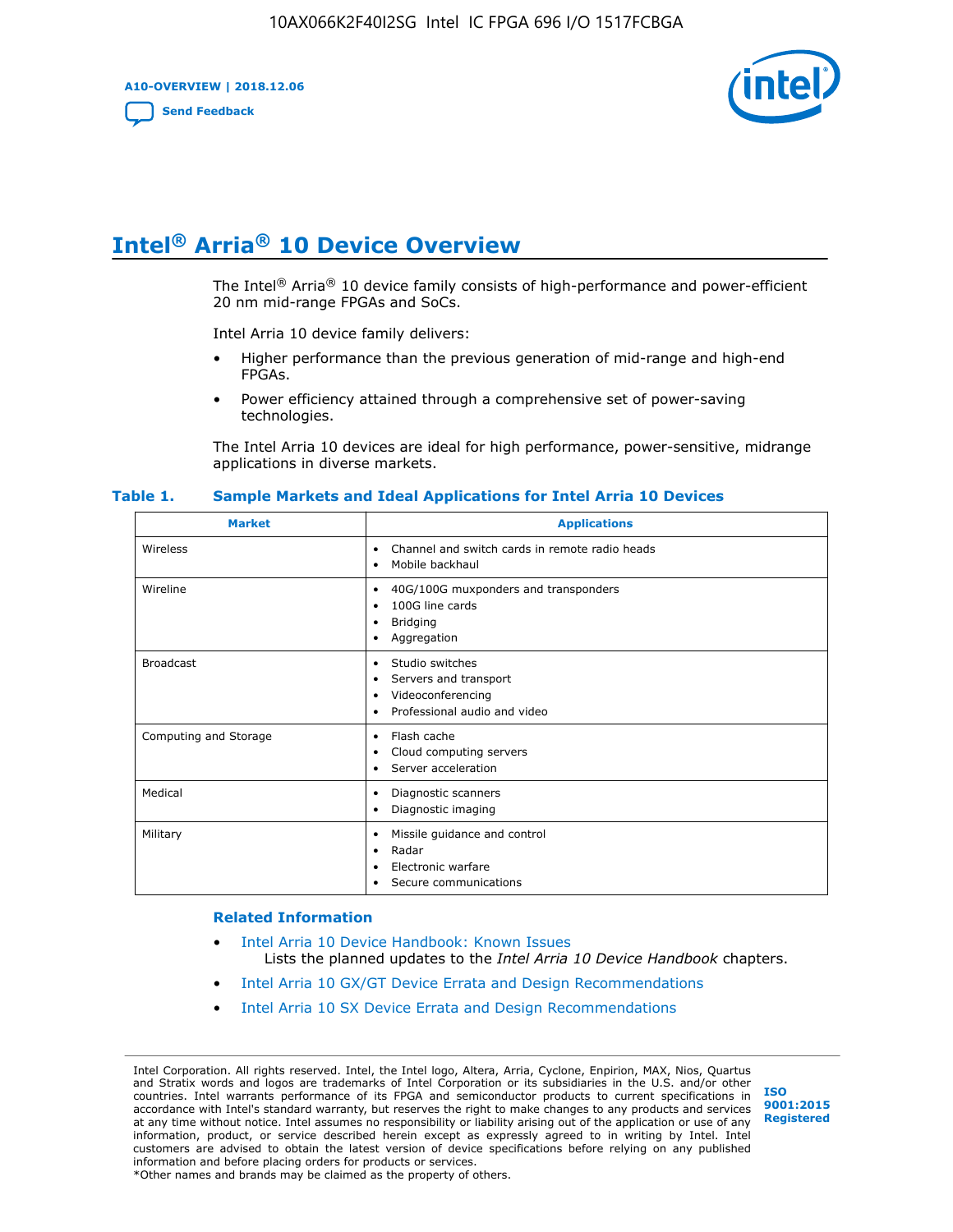

# **Key Advantages of Intel Arria 10 Devices**

## **Table 2. Key Advantages of the Intel Arria 10 Device Family**

| <b>Advantage</b>                                                                                          | <b>Supporting Feature</b>                                                                                                                                                                                                                                                                                                     |
|-----------------------------------------------------------------------------------------------------------|-------------------------------------------------------------------------------------------------------------------------------------------------------------------------------------------------------------------------------------------------------------------------------------------------------------------------------|
| Enhanced core architecture                                                                                | Built on TSMC's 20 nm process technology<br>٠<br>60% higher performance than the previous generation of mid-range FPGAs<br>٠<br>15% higher performance than the fastest previous-generation FPGA<br>٠                                                                                                                         |
| High-bandwidth integrated<br>transceivers                                                                 | Short-reach rates up to 25.8 Gigabits per second (Gbps)<br>٠<br>Backplane capability up to 12.5 Gbps<br>٠<br>Integrated 10GBASE-KR and 40GBASE-KR4 Forward Error Correction (FEC)<br>٠                                                                                                                                        |
| Improved logic integration and<br>hard IP blocks                                                          | 8-input adaptive logic module (ALM)<br>٠<br>Up to 65.6 megabits (Mb) of embedded memory<br>٠<br>Variable-precision digital signal processing (DSP) blocks<br>Fractional synthesis phase-locked loops (PLLs)<br>٠<br>Hard PCI Express Gen3 IP blocks<br>Hard memory controllers and PHY up to 2,400 Megabits per second (Mbps) |
| Second generation hard<br>processor system (HPS) with<br>integrated ARM* Cortex*-A9*<br>MPCore* processor | Tight integration of a dual-core ARM Cortex-A9 MPCore processor, hard IP, and an<br>٠<br>FPGA in a single Intel Arria 10 system-on-a-chip (SoC)<br>Supports over 128 Gbps peak bandwidth with integrated data coherency between<br>$\bullet$<br>the processor and the FPGA fabric                                             |
| Advanced power savings                                                                                    | Comprehensive set of advanced power saving features<br>٠<br>Power-optimized MultiTrack routing and core architecture<br>٠<br>Up to 40% lower power compared to previous generation of mid-range FPGAs<br>٠<br>Up to 60% lower power compared to previous generation of high-end FPGAs<br>٠                                    |

# **Summary of Intel Arria 10 Features**

## **Table 3. Summary of Features for Intel Arria 10 Devices**

| <b>Feature</b>                  | <b>Description</b>                                                                                                                                                                                                                                                                                                                                                                                       |
|---------------------------------|----------------------------------------------------------------------------------------------------------------------------------------------------------------------------------------------------------------------------------------------------------------------------------------------------------------------------------------------------------------------------------------------------------|
| Technology                      | TSMC's 20-nm SoC process technology<br>٠<br>Allows operation at a lower $V_{\text{CC}}$ level of 0.82 V instead of the 0.9 V standard $V_{\text{CC}}$ core voltage                                                                                                                                                                                                                                       |
| Packaging                       | 1.0 mm ball-pitch Fineline BGA packaging<br>0.8 mm ball-pitch Ultra Fineline BGA packaging<br>Multiple devices with identical package footprints for seamless migration between different<br><b>FPGA</b> densities<br>Devices with compatible package footprints allow migration to next generation high-end<br>Stratix $\mathcal{R}$ 10 devices<br>RoHS, leaded $(1)$ , and lead-free (Pb-free) options |
| High-performance<br>FPGA fabric | Enhanced 8-input ALM with four registers<br>٠<br>Improved multi-track routing architecture to reduce congestion and improve compilation time<br>Hierarchical core clocking architecture<br>Fine-grained partial reconfiguration                                                                                                                                                                          |
| Internal memory<br>blocks       | M20K-20-Kb memory blocks with hard error correction code (ECC)<br>Memory logic array block (MLAB)-640-bit memory                                                                                                                                                                                                                                                                                         |
|                                 | continued                                                                                                                                                                                                                                                                                                                                                                                                |



<sup>(1)</sup> Contact Intel for availability.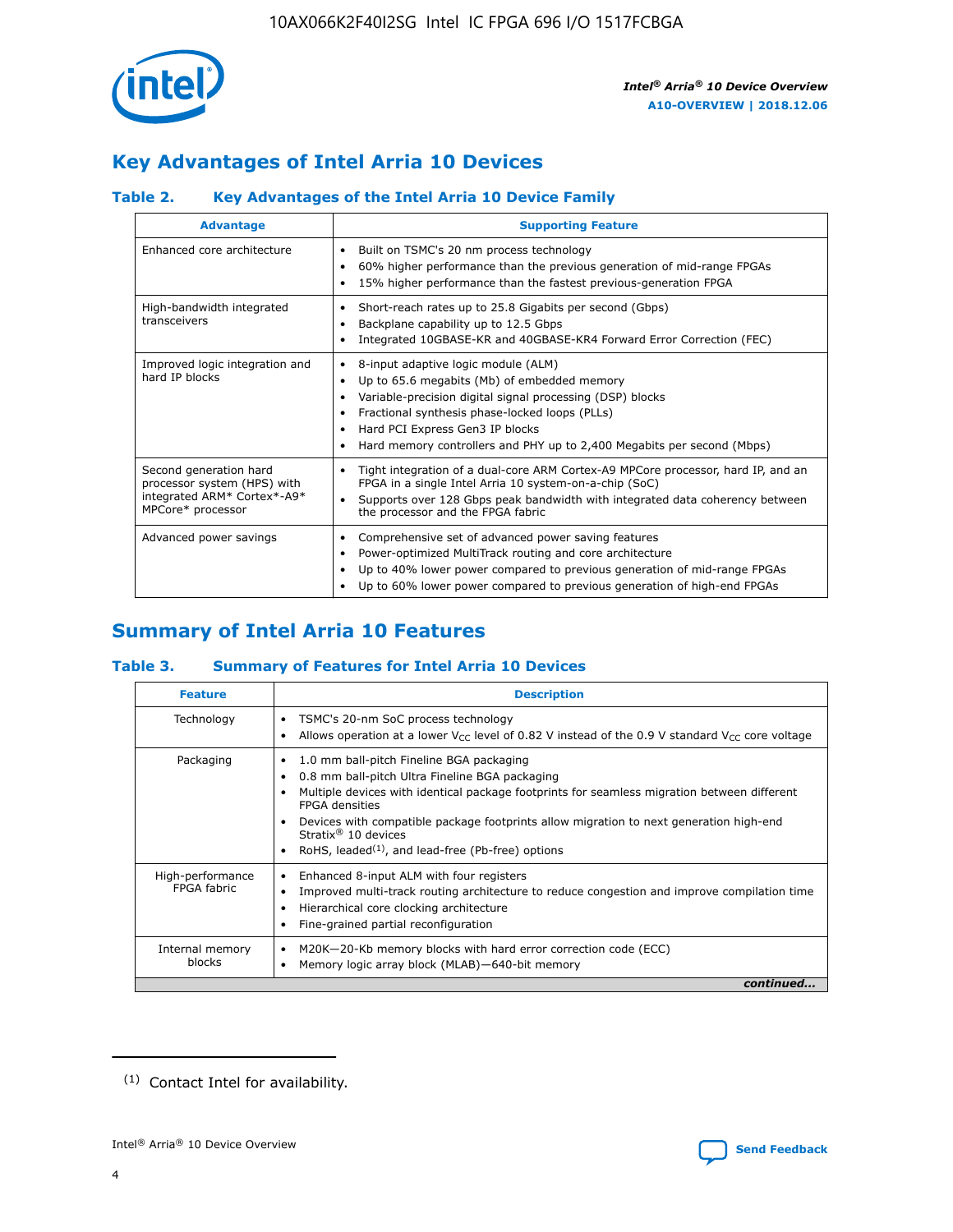r



| <b>Feature</b>                         | <b>Description</b>                                                                                             |                                                                                                                                                                                                                                                                                                                                                                                                                                                                                                                                                                                                                                                                                                                                                                                                                                        |  |  |  |  |  |
|----------------------------------------|----------------------------------------------------------------------------------------------------------------|----------------------------------------------------------------------------------------------------------------------------------------------------------------------------------------------------------------------------------------------------------------------------------------------------------------------------------------------------------------------------------------------------------------------------------------------------------------------------------------------------------------------------------------------------------------------------------------------------------------------------------------------------------------------------------------------------------------------------------------------------------------------------------------------------------------------------------------|--|--|--|--|--|
| Embedded Hard IP<br>blocks             | Variable-precision DSP                                                                                         | Native support for signal processing precision levels from $18 \times 19$ to<br>54 x 54<br>Native support for 27 x 27 multiplier mode<br>64-bit accumulator and cascade for systolic finite impulse responses<br>(FIRs)<br>Internal coefficient memory banks<br>$\bullet$<br>Preadder/subtractor for improved efficiency<br>Additional pipeline register to increase performance and reduce<br>power<br>Supports floating point arithmetic:<br>- Perform multiplication, addition, subtraction, multiply-add,<br>multiply-subtract, and complex multiplication.<br>- Supports multiplication with accumulation capability, cascade<br>summation, and cascade subtraction capability.<br>- Dynamic accumulator reset control.<br>- Support direct vector dot and complex multiplication chaining<br>multiply floating point DSP blocks. |  |  |  |  |  |
|                                        | Memory controller                                                                                              | DDR4, DDR3, and DDR3L                                                                                                                                                                                                                                                                                                                                                                                                                                                                                                                                                                                                                                                                                                                                                                                                                  |  |  |  |  |  |
|                                        | PCI Express*                                                                                                   | PCI Express (PCIe*) Gen3 (x1, x2, x4, or x8), Gen2 (x1, x2, x4, or x8)<br>and Gen1 (x1, x2, x4, or x8) hard IP with complete protocol stack,<br>endpoint, and root port                                                                                                                                                                                                                                                                                                                                                                                                                                                                                                                                                                                                                                                                |  |  |  |  |  |
|                                        | Transceiver I/O                                                                                                | 10GBASE-KR/40GBASE-KR4 Forward Error Correction (FEC)<br>PCS hard IPs that support:<br>$\bullet$<br>- 10-Gbps Ethernet (10GbE)<br>- PCIe PIPE interface<br>$-$ Interlaken<br>- Gbps Ethernet (GbE)<br>- Common Public Radio Interface (CPRI) with deterministic latency<br>support<br>- Gigabit-capable passive optical network (GPON) with fast lock-<br>time support<br>13.5G JESD204b<br>$\bullet$<br>8B/10B, 64B/66B, 64B/67B encoders and decoders<br>Custom mode support for proprietary protocols                                                                                                                                                                                                                                                                                                                               |  |  |  |  |  |
| Core clock networks                    | $\bullet$<br>$\bullet$                                                                                         | Up to 800 MHz fabric clocking, depending on the application:<br>- 667 MHz external memory interface clocking with 2,400 Mbps DDR4 interface<br>- 800 MHz LVDS interface clocking with 1,600 Mbps LVDS interface<br>Global, regional, and peripheral clock networks<br>Clock networks that are not used can be gated to reduce dynamic power                                                                                                                                                                                                                                                                                                                                                                                                                                                                                            |  |  |  |  |  |
| Phase-locked loops<br>(PLLs)           | High-resolution fractional synthesis PLLs:<br>$\bullet$<br>Integer PLLs:<br>- Adjacent to general purpose I/Os | - Precision clock synthesis, clock delay compensation, and zero delay buffering (ZDB)<br>- Support integer mode and fractional mode<br>- Fractional mode support with third-order delta-sigma modulation<br>- Support external memory and LVDS interfaces                                                                                                                                                                                                                                                                                                                                                                                                                                                                                                                                                                              |  |  |  |  |  |
| FPGA General-purpose<br>$I/Os$ (GPIOs) | On-chip termination (OCT)                                                                                      | 1.6 Gbps LVDS-every pair can be configured as receiver or transmitter<br>1.2 V to 3.0 V single-ended LVTTL/LVCMOS interfacing                                                                                                                                                                                                                                                                                                                                                                                                                                                                                                                                                                                                                                                                                                          |  |  |  |  |  |
| <b>External Memory</b><br>Interface    |                                                                                                                | Hard memory controller- DDR4, DDR3, and DDR3L support<br>$-$ DDR4-speeds up to 1,200 MHz/2,400 Mbps<br>- DDR3-speeds up to 1,067 MHz/2,133 Mbps<br>Soft memory controller—provides support for RLDRAM $3^{(2)}$ , QDR IV $^{(2)}$ , and QDR II+<br>continued                                                                                                                                                                                                                                                                                                                                                                                                                                                                                                                                                                           |  |  |  |  |  |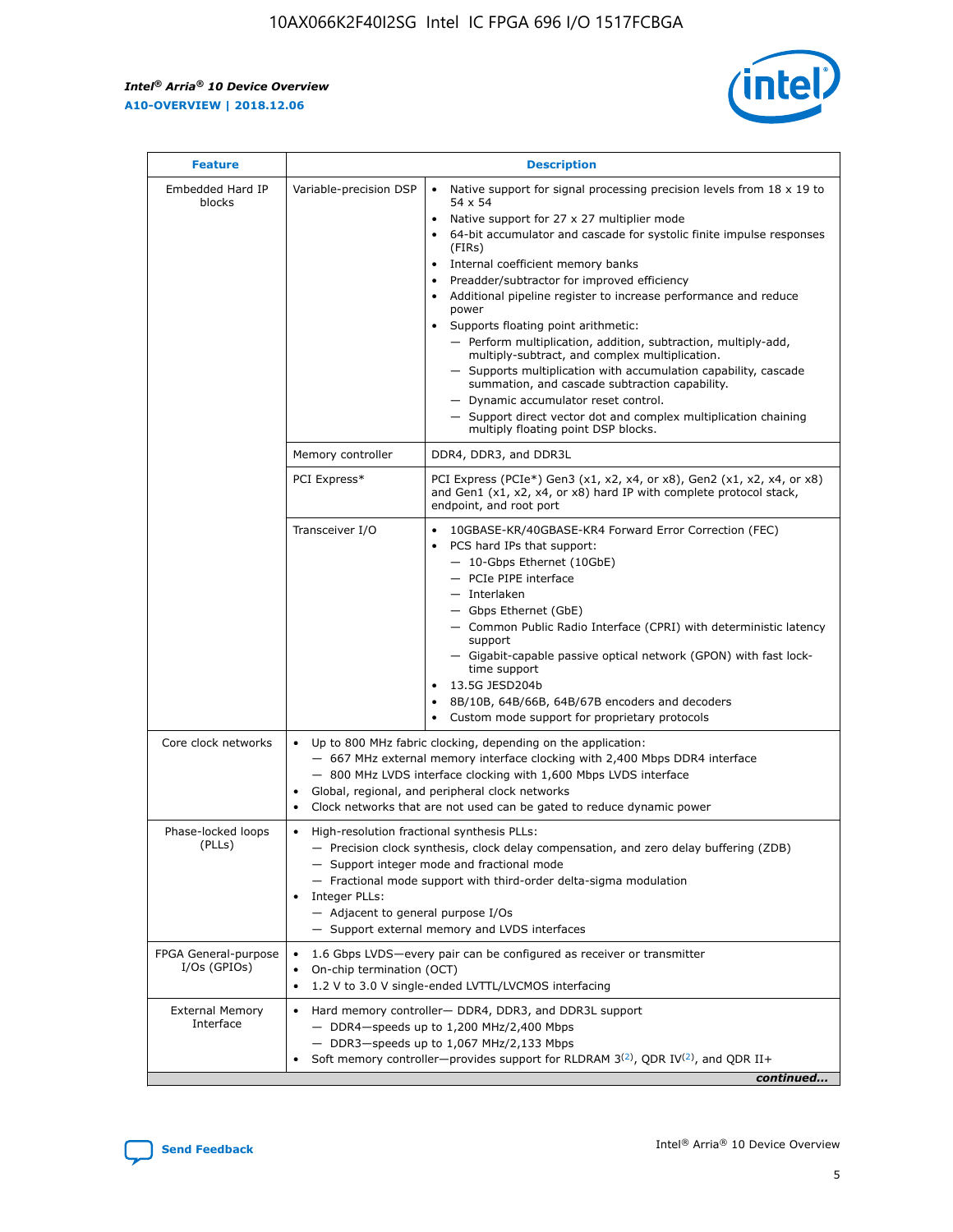

| <b>Feature</b>                                    | <b>Description</b>                                                                                                                                                                                                                                                                                                                                                                                                                                                                                                                                                                                                                                      |
|---------------------------------------------------|---------------------------------------------------------------------------------------------------------------------------------------------------------------------------------------------------------------------------------------------------------------------------------------------------------------------------------------------------------------------------------------------------------------------------------------------------------------------------------------------------------------------------------------------------------------------------------------------------------------------------------------------------------|
| Low-power serial<br>transceivers                  | • Continuous operating range:<br>- Intel Arria 10 GX-1 Gbps to 17.4 Gbps<br>- Intel Arria 10 GT-1 Gbps to 25.8 Gbps<br>Backplane support:<br>$-$ Intel Arria 10 GX-up to 12.5<br>- Intel Arria 10 GT-up to 12.5<br>Extended range down to 125 Mbps with oversampling<br>ATX transmit PLLs with user-configurable fractional synthesis capability<br>• Electronic Dispersion Compensation (EDC) support for XFP, SFP+, QSFP, and CFP optical<br>module<br>Adaptive linear and decision feedback equalization<br>$\bullet$<br>Transmitter pre-emphasis and de-emphasis<br>$\bullet$<br>Dynamic partial reconfiguration of individual transceiver channels |
| <b>HPS</b><br>(Intel Arria 10 SX<br>devices only) | Processor and system<br>Dual-core ARM Cortex-A9 MPCore processor-1.2 GHz CPU with<br>$\bullet$<br>1.5 GHz overdrive capability<br>• 256 KB on-chip RAM and 64 KB on-chip ROM<br>System peripherals-general-purpose timers, watchdog timers, direct<br>memory access (DMA) controller, FPGA configuration manager, and<br>clock and reset managers<br>• Security features—anti-tamper, secure boot, Advanced Encryption<br>Standard (AES) and authentication (SHA)<br>ARM CoreSight* JTAG debug access port, trace port, and on-chip<br>trace storage                                                                                                    |
|                                                   | <b>External interfaces</b><br>Hard memory interface—Hard memory controller (2,400 Mbps DDR4,<br>$\bullet$<br>and 2,133 Mbps DDR3), Quad serial peripheral interface (QSPI) flash<br>controller, NAND flash controller, direct memory access (DMA)<br>controller, Secure Digital/MultiMediaCard (SD/MMC) controller<br>Communication interface-10/100/1000 Ethernet media access<br>control (MAC), USB On-The-GO (OTG) controllers, I <sup>2</sup> C controllers,<br>UART 16550, serial peripheral interface (SPI), and up to 62<br>HPS GPIO interfaces (48 direct-share I/Os)                                                                           |
|                                                   | High-performance ARM AMBA* AXI bus bridges that support<br>Interconnects to core<br>$\bullet$<br>simultaneous read and write<br>HPS-FPGA bridges—include the FPGA-to-HPS, HPS-to-FPGA, and<br>lightweight HPS-to-FPGA bridges that allow the FPGA fabric to issue<br>transactions to slaves in the HPS, and vice versa<br>Configuration bridge that allows HPS configuration manager to<br>configure the core logic via dedicated 32-bit configuration port<br>FPGA-to-HPS SDRAM controller bridge-provides configuration<br>interfaces for the multiport front end (MPFE) of the HPS SDRAM<br>controller                                               |
| Configuration                                     | Tamper protection—comprehensive design protection to protect your valuable IP investments<br>Enhanced 256-bit advanced encryption standard (AES) design security with authentication<br>٠<br>Configuration via protocol (CvP) using PCIe Gen1, Gen2, or Gen3<br>continued                                                                                                                                                                                                                                                                                                                                                                               |

<sup>(2)</sup> Intel Arria 10 devices support this external memory interface using hard PHY with soft memory controller.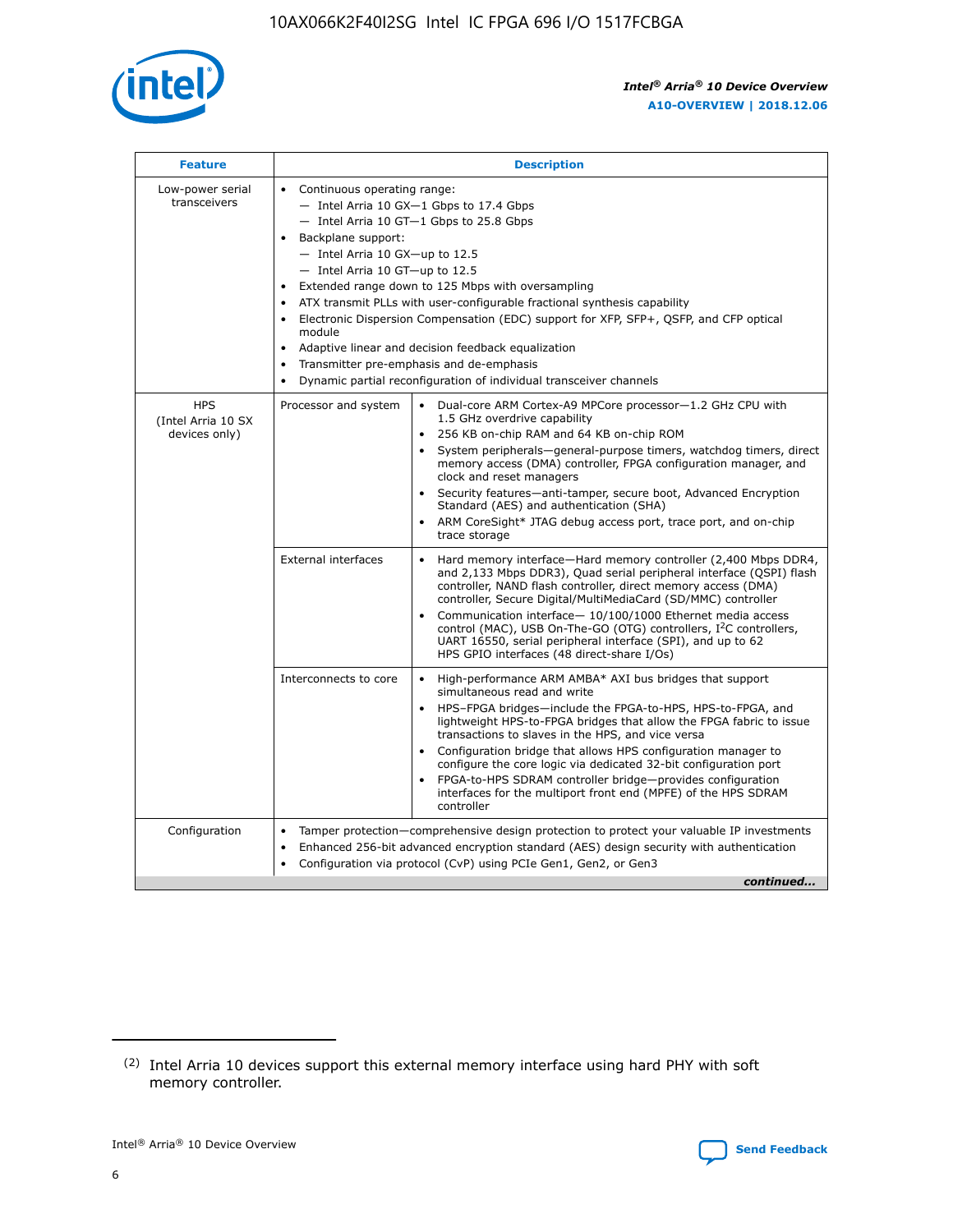

| <b>Feature</b>     | <b>Description</b>                                                                                                                                                                                                    |
|--------------------|-----------------------------------------------------------------------------------------------------------------------------------------------------------------------------------------------------------------------|
|                    | Dynamic reconfiguration of the transceivers and PLLs<br>Fine-grained partial reconfiguration of the core fabric<br>Active Serial x4 Interface                                                                         |
| Power management   | SmartVID<br>Low static power device options<br>Programmable Power Technology<br>Intel Quartus <sup>®</sup> Prime integrated power analysis                                                                            |
| Software and tools | Intel Quartus Prime design suite<br>Transceiver toolkit<br>٠<br>Platform Designer system integration tool<br>DSP Builder for Intel FPGAs<br>OpenCL <sup>™</sup> support<br>Intel SoC FPGA Embedded Design Suite (EDS) |

## **Related Information**

[Intel Arria 10 Transceiver PHY Overview](https://www.intel.com/content/www/us/en/programmable/documentation/nik1398707230472.html#nik1398706768037) Provides details on Intel Arria 10 transceivers.

## **Intel Arria 10 Device Variants and Packages**

#### **Table 4. Device Variants for the Intel Arria 10 Device Family**

| <b>Variant</b>    | <b>Description</b>                                                                                                                                                                                                     |
|-------------------|------------------------------------------------------------------------------------------------------------------------------------------------------------------------------------------------------------------------|
| Intel Arria 10 GX | FPGA featuring 17.4 Gbps transceivers for short reach applications with 12.5 backplane driving<br>capability.                                                                                                          |
| Intel Arria 10 GT | FPGA featuring:<br>17.4 Gbps transceivers for short reach applications with 12.5 backplane driving capability.<br>25.8 Gbps transceivers for supporting CAUI-4 and CEI-25G applications with CFP2 and CFP4<br>modules. |
| Intel Arria 10 SX | SoC integrating ARM-based HPS and FPGA featuring 17.4 Gbps transceivers for short reach<br>applications with 12.5 backplane driving capability.                                                                        |

## **Intel Arria 10 GX**

This section provides the available options, maximum resource counts, and package plan for the Intel Arria 10 GX devices.

The information in this section is correct at the time of publication. For the latest information and to get more details, refer to the Intel FPGA Product Selector.

#### **Related Information**

#### [Intel FPGA Product Selector](http://www.altera.com/products/selector/psg-selector.html) Provides the latest information on Intel products.

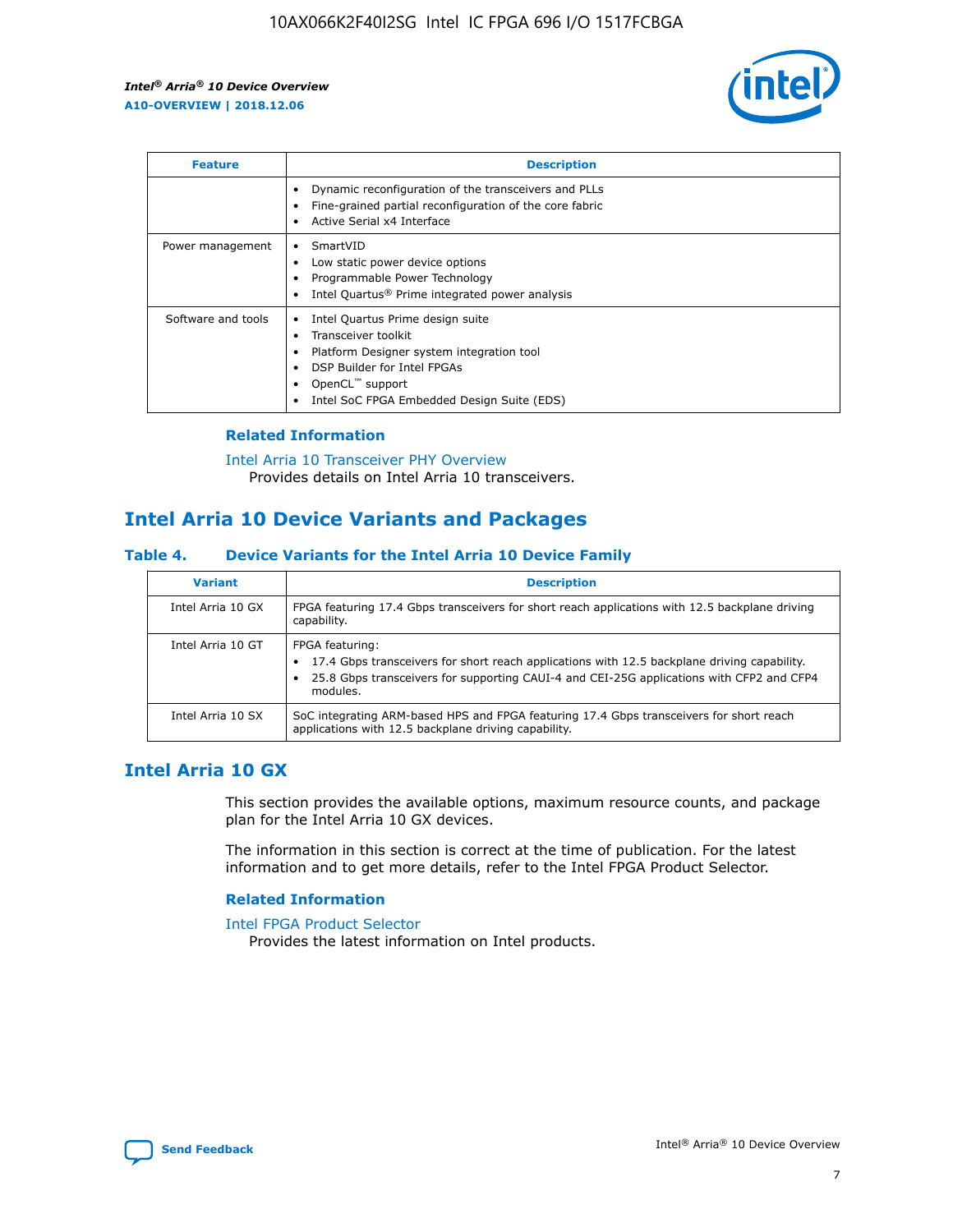

## **Available Options**





#### **Related Information**

[Transceiver Performance for Intel Arria 10 GX/SX Devices](https://www.intel.com/content/www/us/en/programmable/documentation/mcn1413182292568.html#mcn1413213965502) Provides more information about the transceiver speed grade.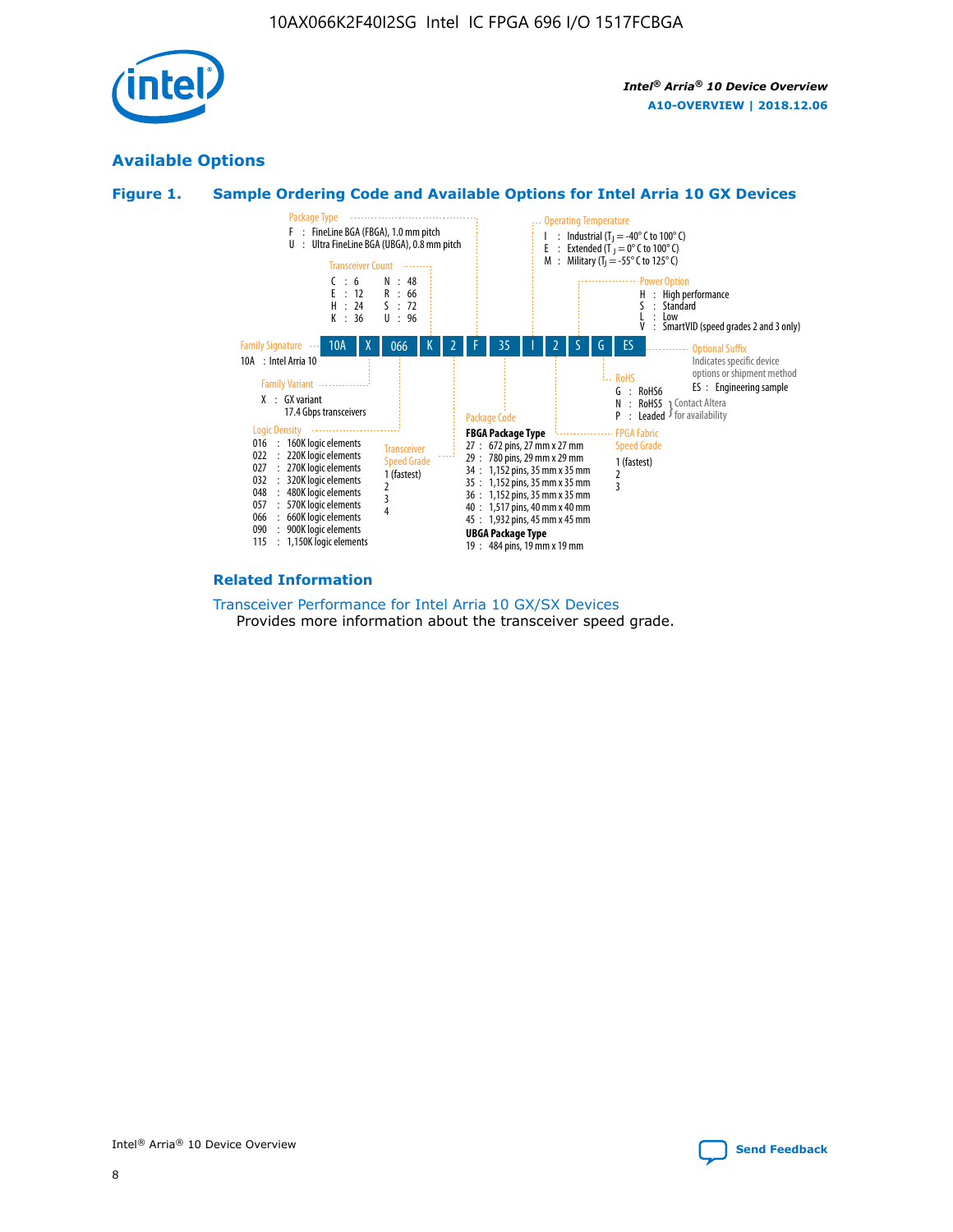

## **Maximum Resources**

#### **Table 5. Maximum Resource Counts for Intel Arria 10 GX Devices (GX 160, GX 220, GX 270, GX 320, and GX 480)**

| <b>Resource</b>         |                                                          | <b>Product Line</b> |                                |                |                |                |  |  |  |
|-------------------------|----------------------------------------------------------|---------------------|--------------------------------|----------------|----------------|----------------|--|--|--|
|                         |                                                          | <b>GX 160</b>       | <b>GX 220</b><br><b>GX 270</b> |                | <b>GX 320</b>  | <b>GX 480</b>  |  |  |  |
| Logic Elements (LE) (K) |                                                          | 160                 | 220                            | 270            | 320            | 480            |  |  |  |
| <b>ALM</b>              |                                                          | 61,510              | 80,330                         | 101,620        | 119,900        | 183,590        |  |  |  |
| Register                |                                                          | 246,040             | 321,320                        | 406,480        | 479,600        | 734,360        |  |  |  |
| Memory (Kb)             | M <sub>20</sub> K                                        | 8,800               | 11,740                         | 15,000         | 17,820         | 28,620         |  |  |  |
|                         | <b>MLAB</b>                                              | 1,050               | 1,690                          | 2,452          | 2,727          | 4,164          |  |  |  |
|                         | 192<br>830<br>985<br>Variable-precision DSP Block<br>156 |                     |                                |                | 1,368          |                |  |  |  |
| 18 x 19 Multiplier      |                                                          | 312                 | 384                            | 1,660          | 1,970          | 2,736          |  |  |  |
| PLL                     | Fractional<br>Synthesis                                  | 6                   | 6                              | 8              | 8              | 12             |  |  |  |
|                         | I/O                                                      | 6                   | 6                              | 8              | 8              | 12             |  |  |  |
| 17.4 Gbps Transceiver   |                                                          | 12                  | 12                             | 24             | 24             | 36             |  |  |  |
| GPIO <sup>(3)</sup>     |                                                          | 288                 | 288                            | 384<br>384     |                | 492            |  |  |  |
| LVDS Pair $(4)$         |                                                          | 120                 | 120                            | 168            | 168            | 222            |  |  |  |
| PCIe Hard IP Block      |                                                          | $\mathbf{1}$        | 1                              | $\overline{2}$ | $\overline{2}$ | $\overline{2}$ |  |  |  |
| Hard Memory Controller  |                                                          | 6                   | 6                              | 8              | 8              | 12             |  |  |  |

<sup>(4)</sup> Each LVDS I/O pair can be used as differential input or output.



<sup>(3)</sup> The number of GPIOs does not include transceiver I/Os. In the Intel Quartus Prime software, the number of user I/Os includes transceiver I/Os.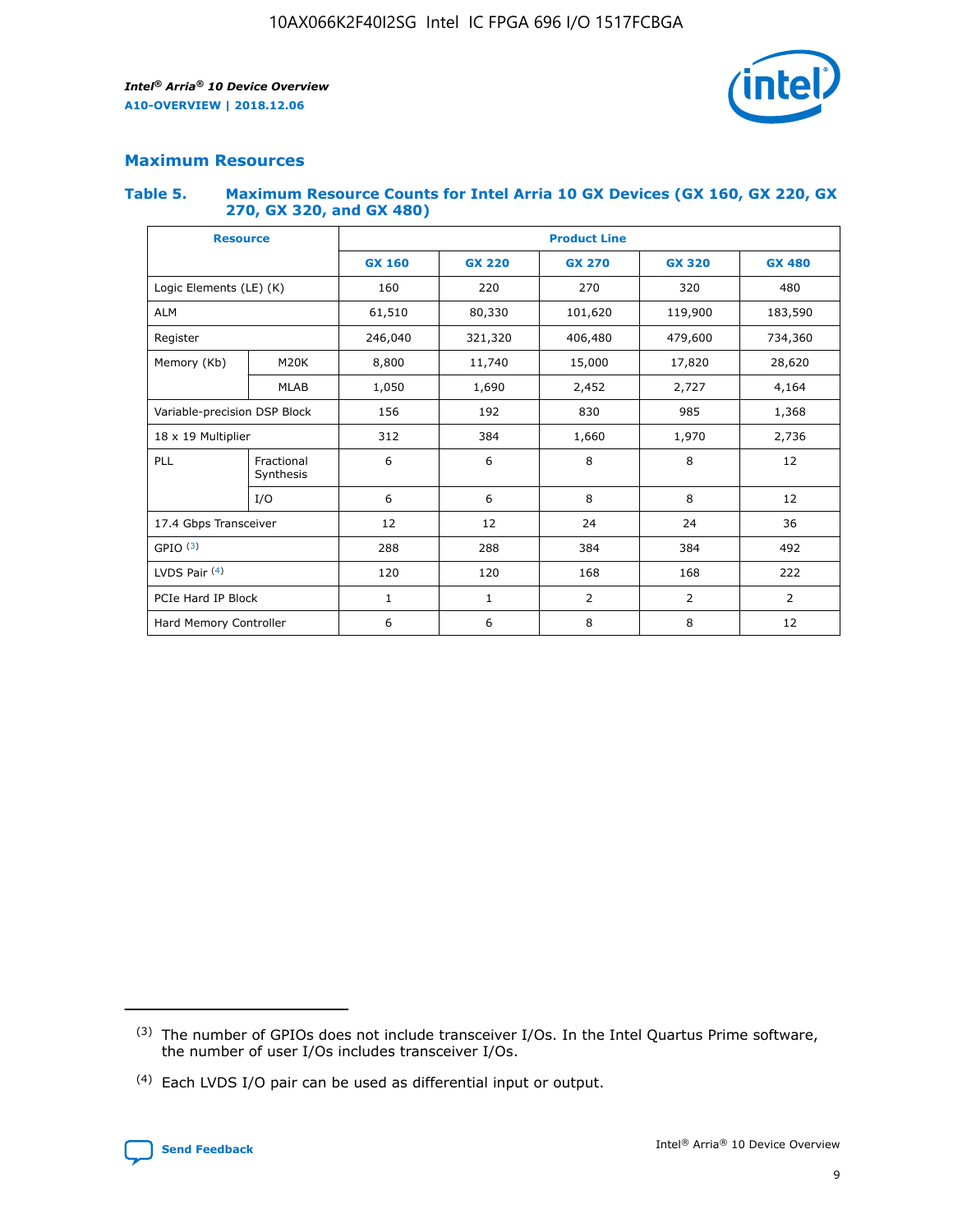

## **Table 6. Maximum Resource Counts for Intel Arria 10 GX Devices (GX 570, GX 660, GX 900, and GX 1150)**

|                              | <b>Resource</b>         | <b>Product Line</b> |               |                |                |  |  |  |
|------------------------------|-------------------------|---------------------|---------------|----------------|----------------|--|--|--|
|                              |                         | <b>GX 570</b>       | <b>GX 660</b> |                | <b>GX 1150</b> |  |  |  |
| Logic Elements (LE) (K)      |                         | 570                 | 660           | 900            | 1,150          |  |  |  |
| <b>ALM</b>                   |                         | 217,080             | 251,680       | 339,620        | 427,200        |  |  |  |
| Register                     |                         | 868,320             | 1,006,720     | 1,358,480      | 1,708,800      |  |  |  |
| Memory (Kb)<br><b>M20K</b>   |                         | 36,000              | 42,620        | 48,460         | 54,260         |  |  |  |
|                              | <b>MLAB</b>             | 5,096               | 5,788         | 9,386          | 12,984         |  |  |  |
| Variable-precision DSP Block |                         | 1,523               | 1,687         | 1,518          | 1,518          |  |  |  |
| $18 \times 19$ Multiplier    |                         | 3,046               | 3,374         | 3,036          | 3,036          |  |  |  |
| PLL                          | Fractional<br>Synthesis | 16                  | 16            | 32             | 32             |  |  |  |
|                              | I/O                     | 16                  | 16            | 16             | 16             |  |  |  |
| 17.4 Gbps Transceiver        |                         | 48                  | 48            | 96             | 96             |  |  |  |
| GPIO <sup>(3)</sup>          |                         | 696                 | 696           | 768            | 768            |  |  |  |
| LVDS Pair $(4)$              |                         | 324                 | 324           | 384            | 384            |  |  |  |
| PCIe Hard IP Block           |                         | 2                   | 2             | $\overline{4}$ | $\overline{4}$ |  |  |  |
| Hard Memory Controller       |                         | 16                  | 16            | 16             | 16             |  |  |  |

## **Package Plan**

## **Table 7. Package Plan for Intel Arria 10 GX Devices (U19, F27, and F29)**

Refer to I/O and High Speed I/O in Intel Arria 10 Devices chapter for the number of 3 V I/O, LVDS I/O, and LVDS channels in each device package.

| <b>Product Line</b> | U <sub>19</sub><br>$(19 \text{ mm} \times 19 \text{ mm})$<br>484-pin UBGA) |          |             |         | <b>F27</b><br>(27 mm × 27 mm,<br>672-pin FBGA) |             | <b>F29</b><br>(29 mm × 29 mm,<br>780-pin FBGA) |          |             |  |
|---------------------|----------------------------------------------------------------------------|----------|-------------|---------|------------------------------------------------|-------------|------------------------------------------------|----------|-------------|--|
|                     | 3 V I/O                                                                    | LVDS I/O | <b>XCVR</b> | 3 V I/O | LVDS I/O                                       | <b>XCVR</b> | 3 V I/O                                        | LVDS I/O | <b>XCVR</b> |  |
| GX 160              | 48                                                                         | 192      | 6           | 48      | 192                                            | 12          | 48                                             | 240      | 12          |  |
| GX 220              | 48                                                                         | 192      | 6           | 48      | 192                                            | 12          | 48                                             | 240      | 12          |  |
| GX 270              |                                                                            |          |             | 48      | 192                                            | 12          | 48                                             | 312      | 12          |  |
| GX 320              |                                                                            |          |             | 48      | 192                                            | 12          | 48                                             | 312      | 12          |  |
| GX 480              |                                                                            |          |             |         |                                                |             | 48                                             | 312      | 12          |  |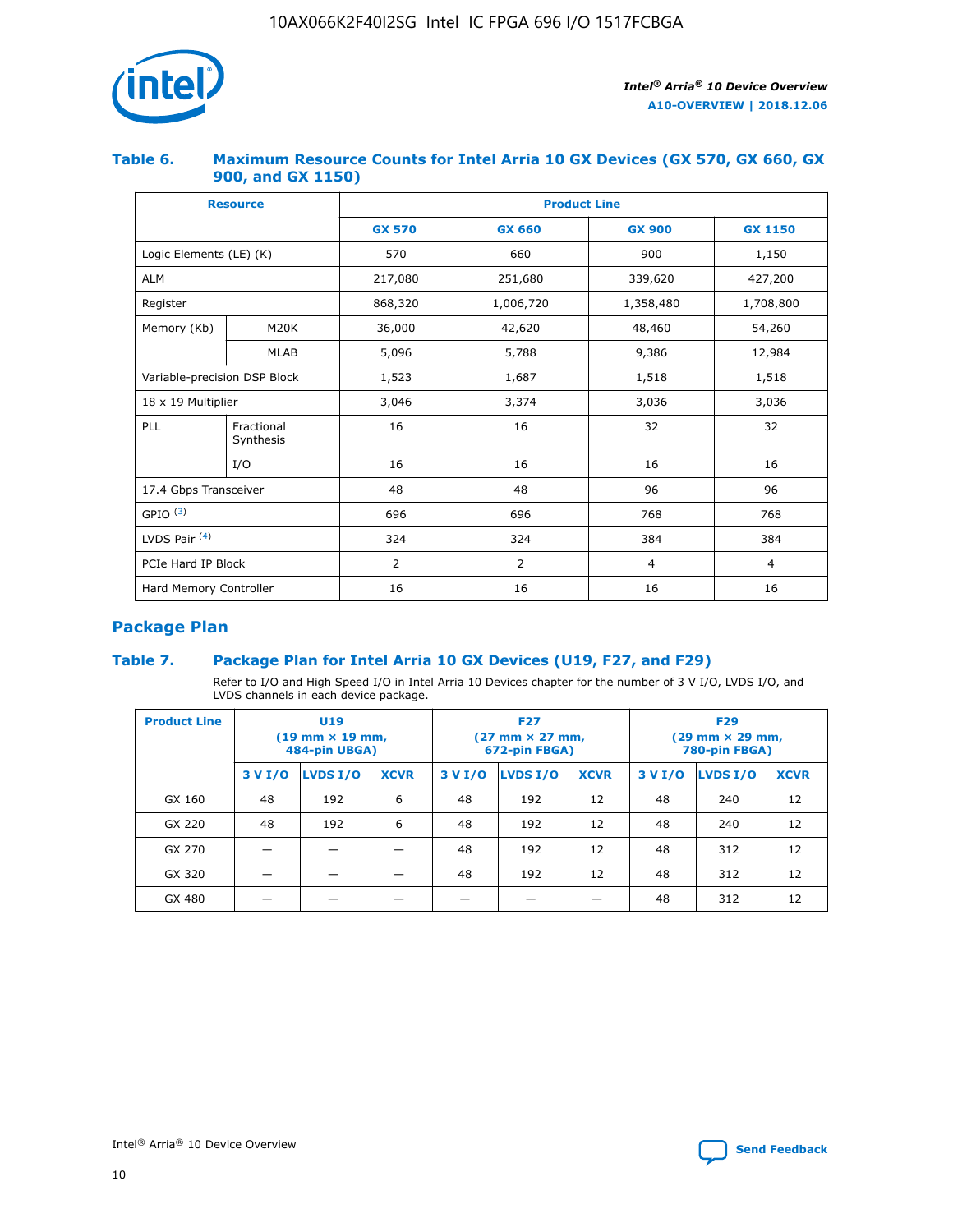



#### **Table 8. Package Plan for Intel Arria 10 GX Devices (F34, F35, NF40, and KF40)**

Refer to I/O and High Speed I/O in Intel Arria 10 Devices chapter for the number of 3 V I/O, LVDS I/O, and LVDS channels in each device package.

| <b>Product Line</b> | <b>F34</b><br>(35 mm × 35 mm,<br><b>1152-pin FBGA)</b> |                    | <b>F35</b><br>$(35$ mm $\times$ 35 mm,<br>1152-pin FBGA) |           | <b>KF40</b><br>$(40 \text{ mm} \times 40 \text{ mm})$<br>1517-pin FBGA) |             |           | <b>NF40</b><br>$(40 \text{ mm} \times 40 \text{ mm})$<br><b>1517-pin FBGA)</b> |             |           |                    |             |
|---------------------|--------------------------------------------------------|--------------------|----------------------------------------------------------|-----------|-------------------------------------------------------------------------|-------------|-----------|--------------------------------------------------------------------------------|-------------|-----------|--------------------|-------------|
|                     | 3V<br>I/O                                              | <b>LVDS</b><br>I/O | <b>XCVR</b>                                              | 3V<br>I/O | <b>LVDS</b><br>I/O                                                      | <b>XCVR</b> | 3V<br>I/O | <b>LVDS</b><br>I/O                                                             | <b>XCVR</b> | 3V<br>I/O | <b>LVDS</b><br>I/O | <b>XCVR</b> |
| GX 270              | 48                                                     | 336                | 24                                                       | 48        | 336                                                                     | 24          |           |                                                                                |             |           |                    |             |
| GX 320              | 48                                                     | 336                | 24                                                       | 48        | 336                                                                     | 24          |           |                                                                                |             |           |                    |             |
| GX 480              | 48                                                     | 444                | 24                                                       | 48        | 348                                                                     | 36          |           |                                                                                |             |           |                    |             |
| GX 570              | 48                                                     | 444                | 24                                                       | 48        | 348                                                                     | 36          | 96        | 600                                                                            | 36          | 48        | 540                | 48          |
| GX 660              | 48                                                     | 444                | 24                                                       | 48        | 348                                                                     | 36          | 96        | 600                                                                            | 36          | 48        | 540                | 48          |
| GX 900              |                                                        | 504                | 24                                                       | -         |                                                                         | -           |           |                                                                                |             |           | 600                | 48          |
| GX 1150             |                                                        | 504                | 24                                                       |           |                                                                         |             |           |                                                                                |             |           | 600                | 48          |

#### **Table 9. Package Plan for Intel Arria 10 GX Devices (RF40, NF45, SF45, and UF45)**

Refer to I/O and High Speed I/O in Intel Arria 10 Devices chapter for the number of 3 V I/O, LVDS I/O, and LVDS channels in each device package.

| <b>Product Line</b> | <b>RF40</b><br>$(40$ mm $\times$ 40 mm,<br>1517-pin FBGA) |                    |             | <b>NF45</b><br>$(45 \text{ mm} \times 45 \text{ mm})$<br><b>1932-pin FBGA)</b> |                    |             | <b>SF45</b><br>$(45 \text{ mm} \times 45 \text{ mm})$<br><b>1932-pin FBGA)</b> |                    |             | <b>UF45</b><br>$(45 \text{ mm} \times 45 \text{ mm})$<br><b>1932-pin FBGA)</b> |                    |             |
|---------------------|-----------------------------------------------------------|--------------------|-------------|--------------------------------------------------------------------------------|--------------------|-------------|--------------------------------------------------------------------------------|--------------------|-------------|--------------------------------------------------------------------------------|--------------------|-------------|
|                     | 3V<br>I/O                                                 | <b>LVDS</b><br>I/O | <b>XCVR</b> | 3 V<br>I/O                                                                     | <b>LVDS</b><br>I/O | <b>XCVR</b> | 3 V<br>I/O                                                                     | <b>LVDS</b><br>I/O | <b>XCVR</b> | 3V<br>I/O                                                                      | <b>LVDS</b><br>I/O | <b>XCVR</b> |
| GX 900              |                                                           | 342                | 66          | _                                                                              | 768                | 48          |                                                                                | 624                | 72          |                                                                                | 480                | 96          |
| GX 1150             |                                                           | 342                | 66          | _                                                                              | 768                | 48          |                                                                                | 624                | 72          |                                                                                | 480                | 96          |

### **Related Information**

[I/O and High-Speed Differential I/O Interfaces in Intel Arria 10 Devices chapter, Intel](https://www.intel.com/content/www/us/en/programmable/documentation/sam1403482614086.html#sam1403482030321) [Arria 10 Device Handbook](https://www.intel.com/content/www/us/en/programmable/documentation/sam1403482614086.html#sam1403482030321)

Provides the number of 3 V and LVDS I/Os, and LVDS channels for each Intel Arria 10 device package.

## **Intel Arria 10 GT**

This section provides the available options, maximum resource counts, and package plan for the Intel Arria 10 GT devices.

The information in this section is correct at the time of publication. For the latest information and to get more details, refer to the Intel FPGA Product Selector.

#### **Related Information**

#### [Intel FPGA Product Selector](http://www.altera.com/products/selector/psg-selector.html)

Provides the latest information on Intel products.

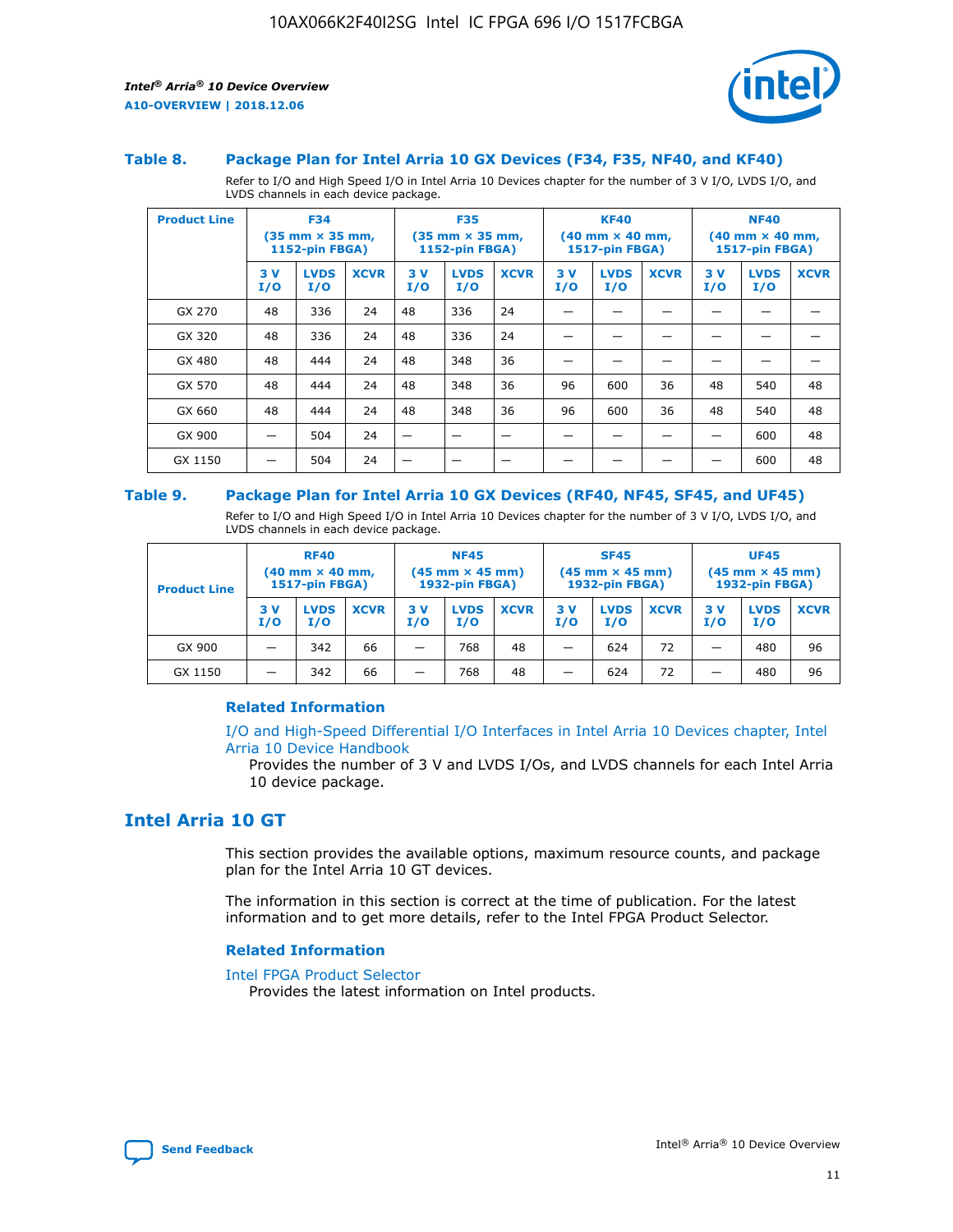

## **Available Options**

## **Figure 2. Sample Ordering Code and Available Options for Intel Arria 10 GT Devices**

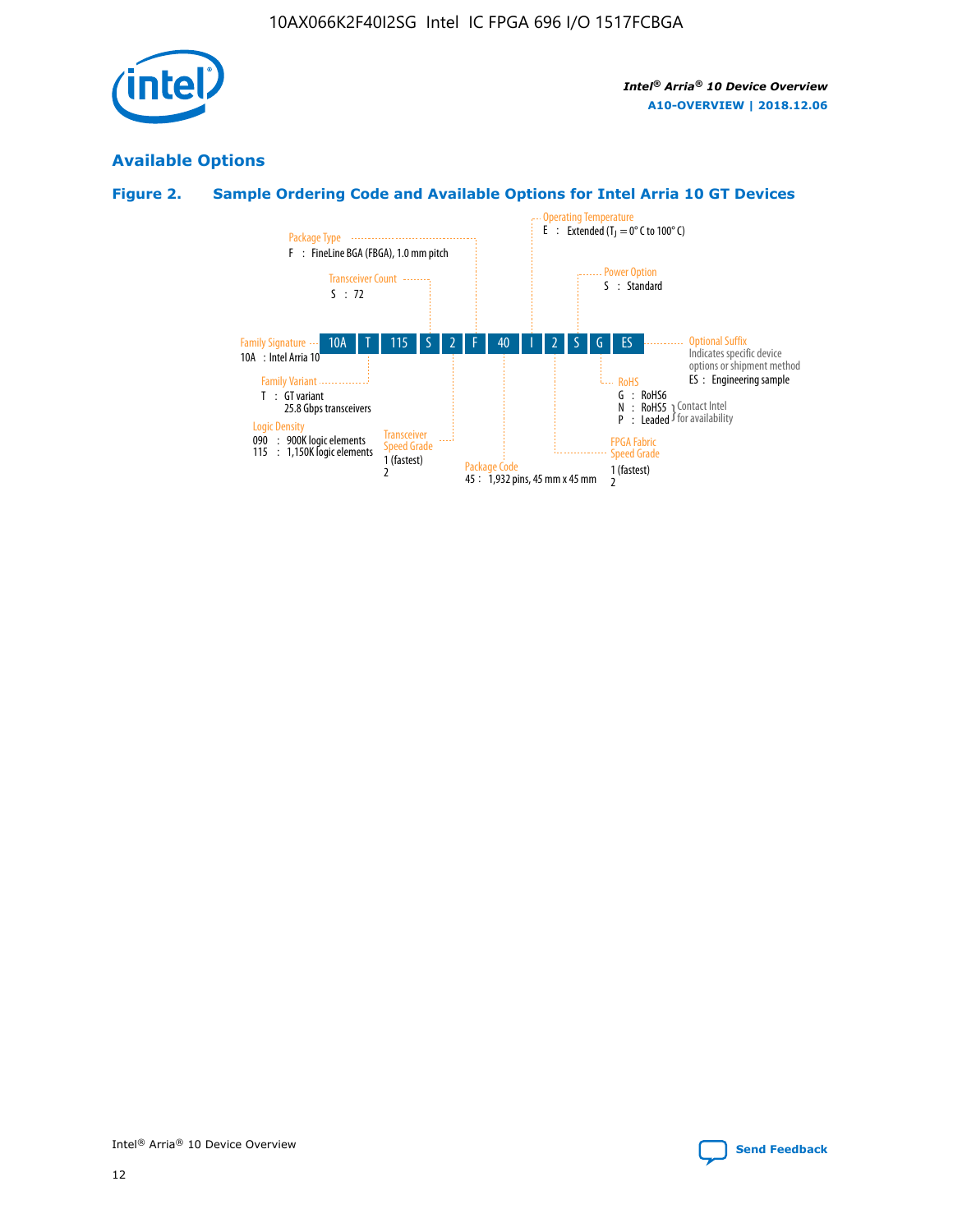

## **Maximum Resources**

#### **Table 10. Maximum Resource Counts for Intel Arria 10 GT Devices**

| <b>Resource</b>              |                      |                | <b>Product Line</b> |  |
|------------------------------|----------------------|----------------|---------------------|--|
|                              |                      | <b>GT 900</b>  | GT 1150             |  |
| Logic Elements (LE) (K)      |                      | 900            | 1,150               |  |
| <b>ALM</b>                   |                      | 339,620        | 427,200             |  |
| Register                     |                      | 1,358,480      | 1,708,800           |  |
| Memory (Kb)                  | M20K                 | 48,460         | 54,260              |  |
|                              | <b>MLAB</b>          | 9,386          | 12,984              |  |
| Variable-precision DSP Block |                      | 1,518          | 1,518               |  |
| 18 x 19 Multiplier           |                      | 3,036          | 3,036               |  |
| PLL                          | Fractional Synthesis | 32             | 32                  |  |
|                              | I/O                  | 16             | 16                  |  |
| Transceiver                  | 17.4 Gbps            | 72(5)          | 72(5)               |  |
|                              | 25.8 Gbps            | 6              | 6                   |  |
| GPIO <sup>(6)</sup>          |                      | 624            | 624                 |  |
| LVDS Pair $(7)$              |                      | 312            | 312                 |  |
| PCIe Hard IP Block           |                      | $\overline{4}$ | $\overline{4}$      |  |
| Hard Memory Controller       |                      | 16             | 16                  |  |

## **Related Information**

#### [Intel Arria 10 GT Channel Usage](https://www.intel.com/content/www/us/en/programmable/documentation/nik1398707230472.html#nik1398707008178)

Configuring GT/GX channels in Intel Arria 10 GT devices.

## **Package Plan**

### **Table 11. Package Plan for Intel Arria 10 GT Devices**

Refer to I/O and High Speed I/O in Intel Arria 10 Devices chapter for the number of 3 V I/O, LVDS I/O, and LVDS channels in each device package.

| <b>Product Line</b> | <b>SF45</b><br>(45 mm × 45 mm, 1932-pin FBGA) |                 |             |  |  |  |
|---------------------|-----------------------------------------------|-----------------|-------------|--|--|--|
|                     | 3 V I/O                                       | <b>LVDS I/O</b> | <b>XCVR</b> |  |  |  |
| GT 900              |                                               | 624             | 72          |  |  |  |
| GT 1150             |                                               | 624             | 72          |  |  |  |

<sup>(7)</sup> Each LVDS I/O pair can be used as differential input or output.



 $(5)$  If all 6 GT channels are in use, 12 of the GX channels are not usable.

<sup>(6)</sup> The number of GPIOs does not include transceiver I/Os. In the Intel Quartus Prime software, the number of user I/Os includes transceiver I/Os.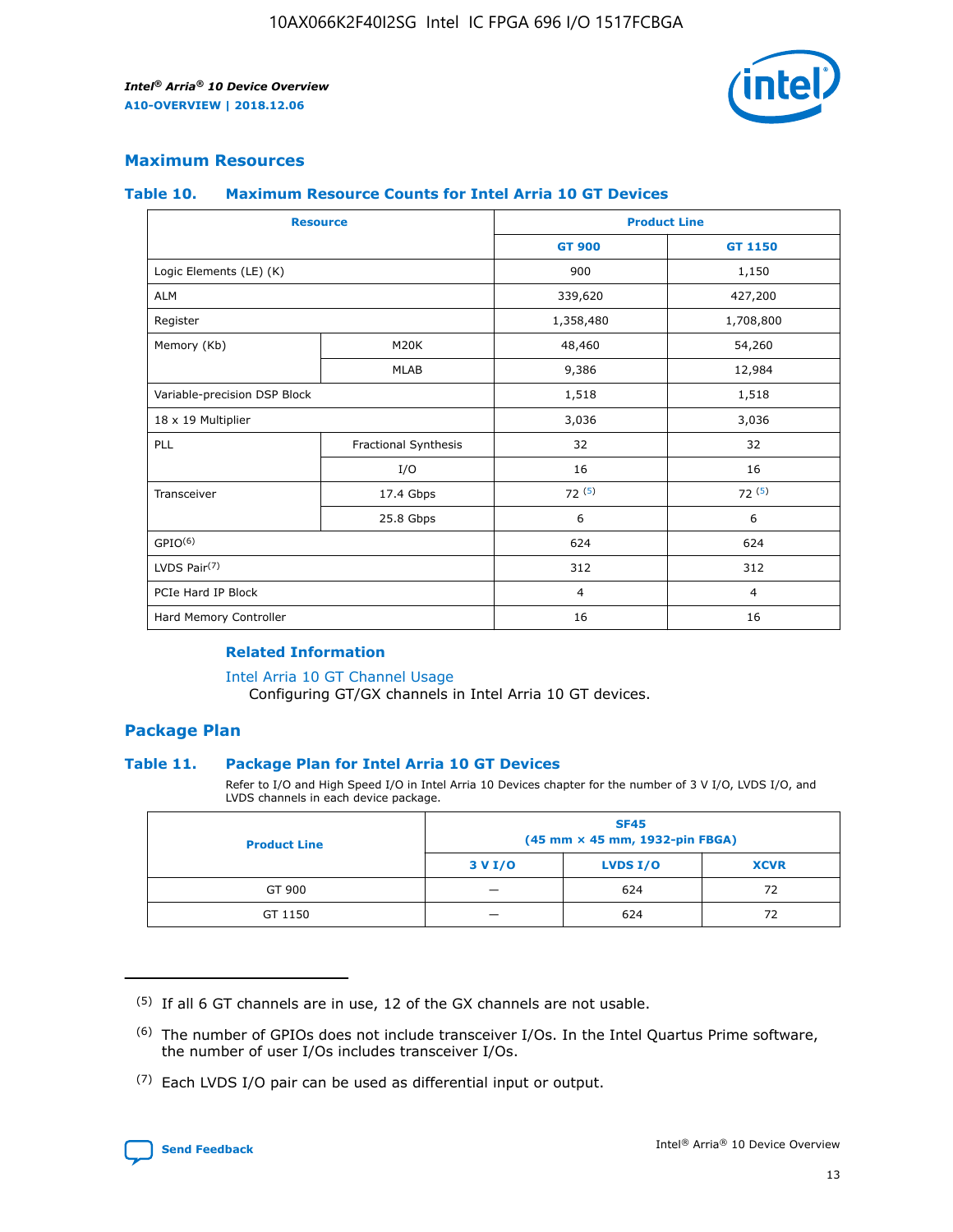

#### **Related Information**

[I/O and High-Speed Differential I/O Interfaces in Intel Arria 10 Devices chapter, Intel](https://www.intel.com/content/www/us/en/programmable/documentation/sam1403482614086.html#sam1403482030321) [Arria 10 Device Handbook](https://www.intel.com/content/www/us/en/programmable/documentation/sam1403482614086.html#sam1403482030321)

Provides the number of 3 V and LVDS I/Os, and LVDS channels for each Intel Arria 10 device package.

## **Intel Arria 10 SX**

This section provides the available options, maximum resource counts, and package plan for the Intel Arria 10 SX devices.

The information in this section is correct at the time of publication. For the latest information and to get more details, refer to the Intel FPGA Product Selector.

#### **Related Information**

[Intel FPGA Product Selector](http://www.altera.com/products/selector/psg-selector.html) Provides the latest information on Intel products.

#### **Available Options**

#### **Figure 3. Sample Ordering Code and Available Options for Intel Arria 10 SX Devices**



#### **Related Information**

[Transceiver Performance for Intel Arria 10 GX/SX Devices](https://www.intel.com/content/www/us/en/programmable/documentation/mcn1413182292568.html#mcn1413213965502) Provides more information about the transceiver speed grade.

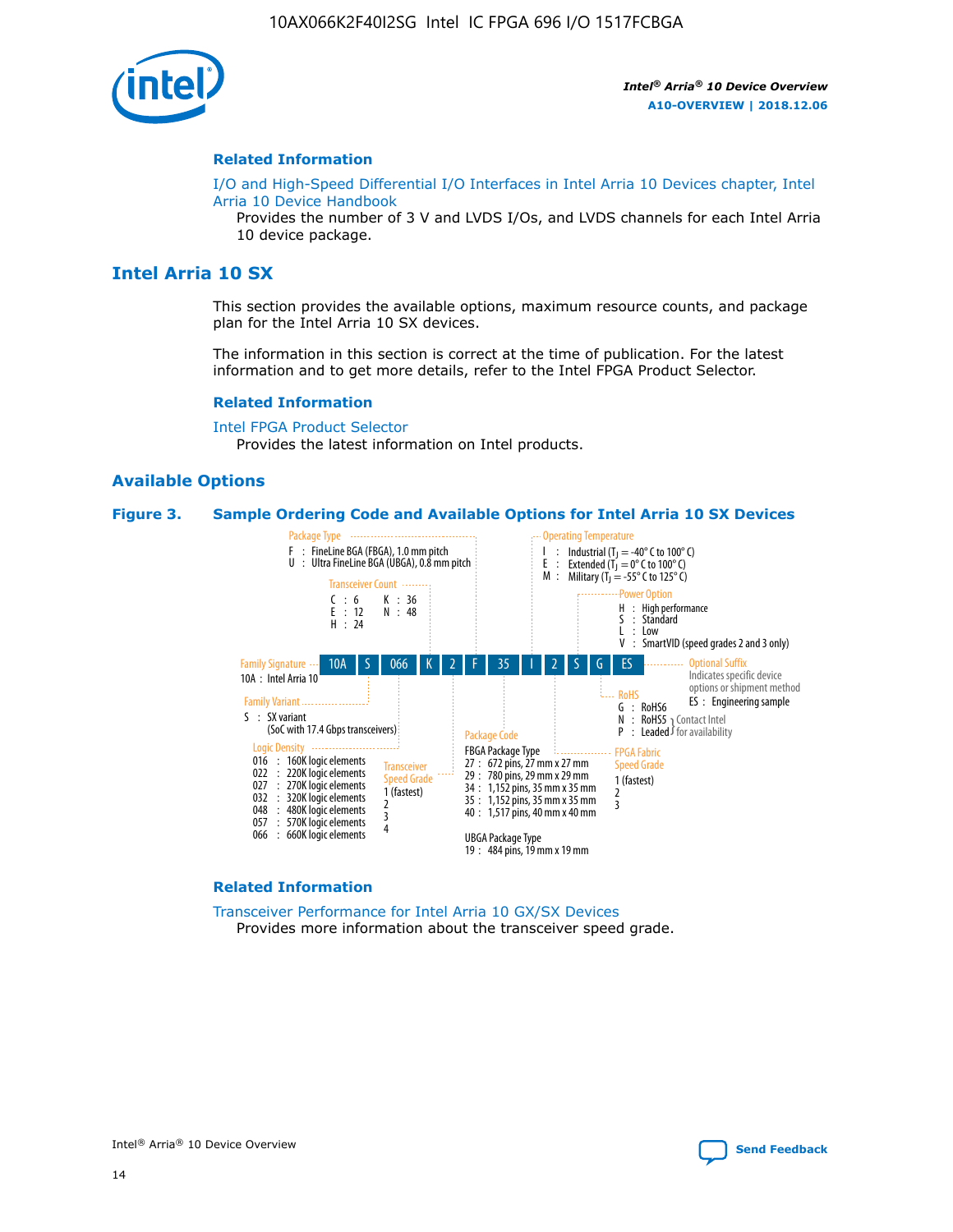

## **Maximum Resources**

#### **Table 12. Maximum Resource Counts for Intel Arria 10 SX Devices**

|                                   | <b>Resource</b>         | <b>Product Line</b> |               |                |                |                |                |                |  |  |  |
|-----------------------------------|-------------------------|---------------------|---------------|----------------|----------------|----------------|----------------|----------------|--|--|--|
|                                   |                         | <b>SX 160</b>       | <b>SX 220</b> | <b>SX 270</b>  | <b>SX 320</b>  | <b>SX 480</b>  | <b>SX 570</b>  | <b>SX 660</b>  |  |  |  |
| Logic Elements (LE) (K)           |                         | 160                 | 220           | 270            | 320            | 480            | 570            | 660            |  |  |  |
| <b>ALM</b>                        |                         | 61,510              | 80,330        | 101,620        | 119,900        | 183,590        | 217,080        | 251,680        |  |  |  |
| Register                          |                         | 246,040             | 321,320       | 406,480        | 479,600        | 734,360        | 868,320        | 1,006,720      |  |  |  |
| Memory (Kb)                       | <b>M20K</b>             | 8,800               | 11,740        | 15,000         | 17,820         | 28,620         | 36,000         | 42,620         |  |  |  |
|                                   | <b>MLAB</b>             | 1,050               | 1,690         | 2,452          | 2,727          | 4,164          | 5,096          | 5,788          |  |  |  |
| Variable-precision DSP Block      |                         | 156                 | 192           | 830            | 985            | 1,368          | 1,523          | 1,687          |  |  |  |
| 18 x 19 Multiplier                |                         | 312                 | 384           | 1,660          | 1,970          | 2,736          | 3,046          | 3,374          |  |  |  |
| <b>PLL</b>                        | Fractional<br>Synthesis | 6                   | 6             | 8              | 8              | 12             | 16             | 16             |  |  |  |
|                                   | I/O                     | 6                   | 6             | 8              | 8              | 12             | 16             | 16             |  |  |  |
| 17.4 Gbps Transceiver             |                         | 12                  | 12            | 24             | 24             | 36             | 48             | 48             |  |  |  |
| GPIO <sup>(8)</sup>               |                         | 288                 | 288           | 384            | 384            | 492            | 696            | 696            |  |  |  |
| LVDS Pair $(9)$                   |                         | 120                 | 120           | 168            | 168            | 174            | 324            | 324            |  |  |  |
| PCIe Hard IP Block                |                         | $\mathbf{1}$        | $\mathbf{1}$  | $\overline{2}$ | $\overline{2}$ | $\overline{2}$ | $\overline{2}$ | $\overline{2}$ |  |  |  |
| Hard Memory Controller            |                         | 6                   | 6             | 8              | 8              | 12             | 16             | 16             |  |  |  |
| ARM Cortex-A9 MPCore<br>Processor |                         | Yes                 | Yes           | Yes            | Yes            | Yes            | Yes            | Yes            |  |  |  |

## **Package Plan**

### **Table 13. Package Plan for Intel Arria 10 SX Devices (U19, F27, F29, and F34)**

Refer to I/O and High Speed I/O in Intel Arria 10 Devices chapter for the number of 3 V I/O, LVDS I/O, and LVDS channels in each device package.

| <b>Product Line</b> | <b>U19</b><br>$(19$ mm $\times$ 19 mm,<br>484-pin UBGA) |                    |             | <b>F27</b><br>$(27 \text{ mm} \times 27 \text{ mm})$<br>672-pin FBGA) |                    | <b>F29</b><br>$(29 \text{ mm} \times 29 \text{ mm})$<br>780-pin FBGA) |           |                    | <b>F34</b><br>$(35 \text{ mm} \times 35 \text{ mm})$<br><b>1152-pin FBGA)</b> |           |                    |             |
|---------------------|---------------------------------------------------------|--------------------|-------------|-----------------------------------------------------------------------|--------------------|-----------------------------------------------------------------------|-----------|--------------------|-------------------------------------------------------------------------------|-----------|--------------------|-------------|
|                     | 3V<br>I/O                                               | <b>LVDS</b><br>I/O | <b>XCVR</b> | 3V<br>I/O                                                             | <b>LVDS</b><br>I/O | <b>XCVR</b>                                                           | 3V<br>I/O | <b>LVDS</b><br>I/O | <b>XCVR</b>                                                                   | 3V<br>I/O | <b>LVDS</b><br>I/O | <b>XCVR</b> |
| SX 160              | 48                                                      | 144                | 6           | 48                                                                    | 192                | 12                                                                    | 48        | 240                | 12                                                                            | -         |                    |             |
| SX 220              | 48                                                      | 144                | 6           | 48                                                                    | 192                | 12                                                                    | 48        | 240                | 12                                                                            |           |                    |             |
| SX 270              |                                                         |                    |             | 48                                                                    | 192                | 12                                                                    | 48        | 312                | 12                                                                            | 48        | 336                | 24          |
| SX 320              |                                                         |                    |             | 48                                                                    | 192                | 12                                                                    | 48        | 312                | 12                                                                            | 48        | 336                | 24          |
|                     | continued                                               |                    |             |                                                                       |                    |                                                                       |           |                    |                                                                               |           |                    |             |

 $(8)$  The number of GPIOs does not include transceiver I/Os. In the Intel Quartus Prime software, the number of user I/Os includes transceiver I/Os.

 $(9)$  Each LVDS I/O pair can be used as differential input or output.

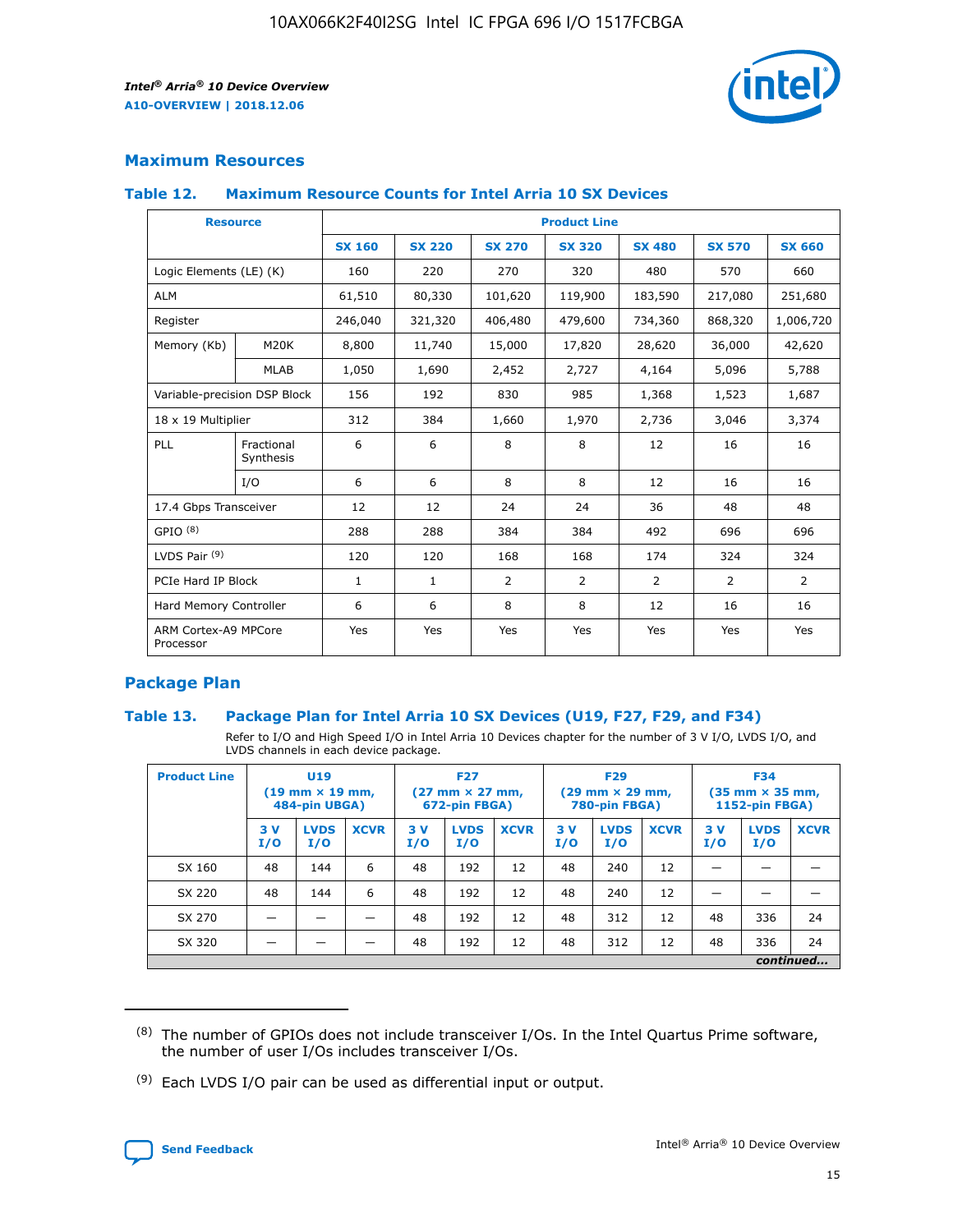

| <b>Product Line</b> | U <sub>19</sub><br>$(19$ mm $\times$ 19 mm,<br>484-pin UBGA) |                    | <b>F27</b><br>$(27 \text{ mm} \times 27 \text{ mm})$<br>672-pin FBGA) |           |                    | <b>F29</b><br>$(29 \text{ mm} \times 29 \text{ mm})$<br>780-pin FBGA) |           |                    | <b>F34</b><br>$(35$ mm $\times$ 35 mm,<br><b>1152-pin FBGA)</b> |           |                    |             |
|---------------------|--------------------------------------------------------------|--------------------|-----------------------------------------------------------------------|-----------|--------------------|-----------------------------------------------------------------------|-----------|--------------------|-----------------------------------------------------------------|-----------|--------------------|-------------|
|                     | 3 V<br>I/O                                                   | <b>LVDS</b><br>I/O | <b>XCVR</b>                                                           | 3V<br>I/O | <b>LVDS</b><br>I/O | <b>XCVR</b>                                                           | 3V<br>I/O | <b>LVDS</b><br>I/O | <b>XCVR</b>                                                     | 3V<br>I/O | <b>LVDS</b><br>I/O | <b>XCVR</b> |
| SX 480              |                                                              |                    |                                                                       |           |                    |                                                                       | 48        | 312                | 12                                                              | 48        | 444                | 24          |
| SX 570              |                                                              |                    |                                                                       |           |                    |                                                                       |           |                    |                                                                 | 48        | 444                | 24          |
| SX 660              |                                                              |                    |                                                                       |           |                    |                                                                       |           |                    |                                                                 | 48        | 444                | 24          |

## **Table 14. Package Plan for Intel Arria 10 SX Devices (F35, KF40, and NF40)**

Refer to I/O and High Speed I/O in Intel Arria 10 Devices chapter for the number of 3 V I/O, LVDS I/O, and LVDS channels in each device package.

| <b>Product Line</b> | <b>F35</b><br>(35 mm × 35 mm,<br><b>1152-pin FBGA)</b> |          |             |                                           | <b>KF40</b><br>(40 mm × 40 mm,<br>1517-pin FBGA) |    | <b>NF40</b><br>$(40 \text{ mm} \times 40 \text{ mm})$<br>1517-pin FBGA) |          |             |  |
|---------------------|--------------------------------------------------------|----------|-------------|-------------------------------------------|--------------------------------------------------|----|-------------------------------------------------------------------------|----------|-------------|--|
|                     | 3 V I/O                                                | LVDS I/O | <b>XCVR</b> | <b>LVDS I/O</b><br>3 V I/O<br><b>XCVR</b> |                                                  |    | 3 V I/O                                                                 | LVDS I/O | <b>XCVR</b> |  |
| SX 270              | 48                                                     | 336      | 24          |                                           |                                                  |    |                                                                         |          |             |  |
| SX 320              | 48                                                     | 336      | 24          |                                           |                                                  |    |                                                                         |          |             |  |
| SX 480              | 48                                                     | 348      | 36          |                                           |                                                  |    |                                                                         |          |             |  |
| SX 570              | 48                                                     | 348      | 36          | 96                                        | 600                                              | 36 | 48                                                                      | 540      | 48          |  |
| SX 660              | 48                                                     | 348      | 36          | 96                                        | 600                                              | 36 | 48                                                                      | 540      | 48          |  |

## **Related Information**

[I/O and High-Speed Differential I/O Interfaces in Intel Arria 10 Devices chapter, Intel](https://www.intel.com/content/www/us/en/programmable/documentation/sam1403482614086.html#sam1403482030321) [Arria 10 Device Handbook](https://www.intel.com/content/www/us/en/programmable/documentation/sam1403482614086.html#sam1403482030321)

Provides the number of 3 V and LVDS I/Os, and LVDS channels for each Intel Arria 10 device package.

Intel<sup>®</sup> Arria<sup>®</sup> 10 Device Overview **[Send Feedback](mailto:FPGAtechdocfeedback@intel.com?subject=Feedback%20on%20Intel%20Arria%2010%20Device%20Overview%20(A10-OVERVIEW%202018.12.06)&body=We%20appreciate%20your%20feedback.%20In%20your%20comments,%20also%20specify%20the%20page%20number%20or%20paragraph.%20Thank%20you.)** Send Feedback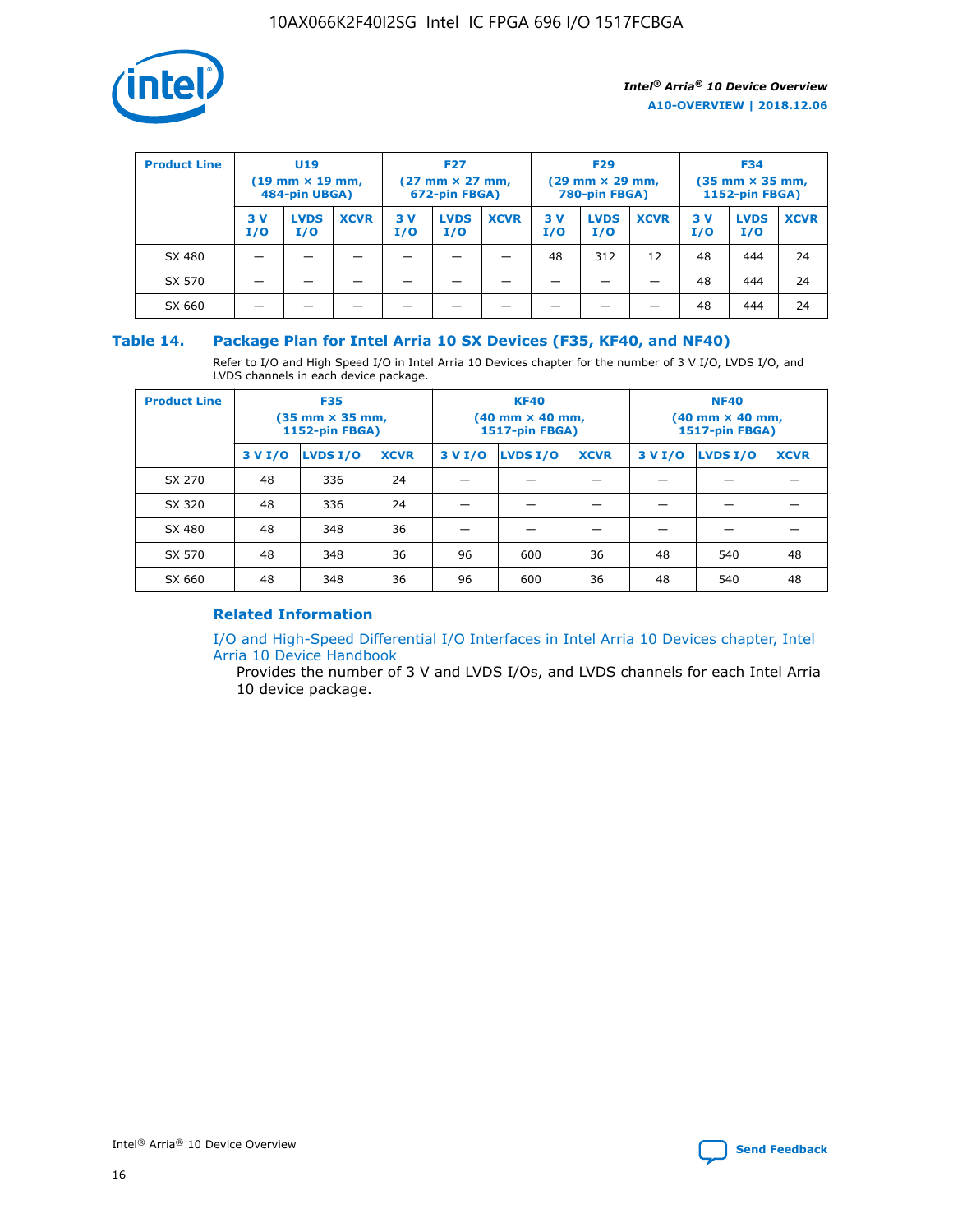

# **I/O Vertical Migration for Intel Arria 10 Devices**

#### **Figure 4. Migration Capability Across Intel Arria 10 Product Lines**

- The arrows indicate the migration paths. The devices included in each vertical migration path are shaded. Devices with fewer resources in the same path have lighter shades.
- To achieve the full I/O migration across product lines in the same migration path, restrict I/Os and transceivers usage to match the product line with the lowest I/O and transceiver counts.
- An LVDS I/O bank in the source device may be mapped to a 3 V I/O bank in the target device. To use memory interface clock frequency higher than 533 MHz, assign external memory interface pins only to banks that are LVDS I/O in both devices.
- There may be nominal 0.15 mm package height difference between some product lines in the same package type.
	- **Variant Product Line Package U19 F27 F29 F34 F35 KF40 NF40 RF40 NF45 SF45 UF45** Intel® Arria® 10 GX GX 160 GX 220 GX 270 GX 320 GX 480 GX 570 GX 660 GX 900 GX 1150 Intel Arria 10 GT GT 900 GT 1150 Intel Arria 10 SX SX 160 SX 220 SX 270 SX 320 SX 480 SX 570 SX 660
- Some migration paths are not shown in the Intel Quartus Prime software **Pin Migration View**.

*Note:* To verify the pin migration compatibility, use the **Pin Migration View** window in the Intel Quartus Prime software Pin Planner.

## **Adaptive Logic Module**

Intel Arria 10 devices use a 20 nm ALM as the basic building block of the logic fabric.

The ALM architecture is the same as the previous generation FPGAs, allowing for efficient implementation of logic functions and easy conversion of IP between the device generations.

The ALM, as shown in following figure, uses an 8-input fracturable look-up table (LUT) with four dedicated registers to help improve timing closure in register-rich designs and achieve an even higher design packing capability than the traditional two-register per LUT architecture.

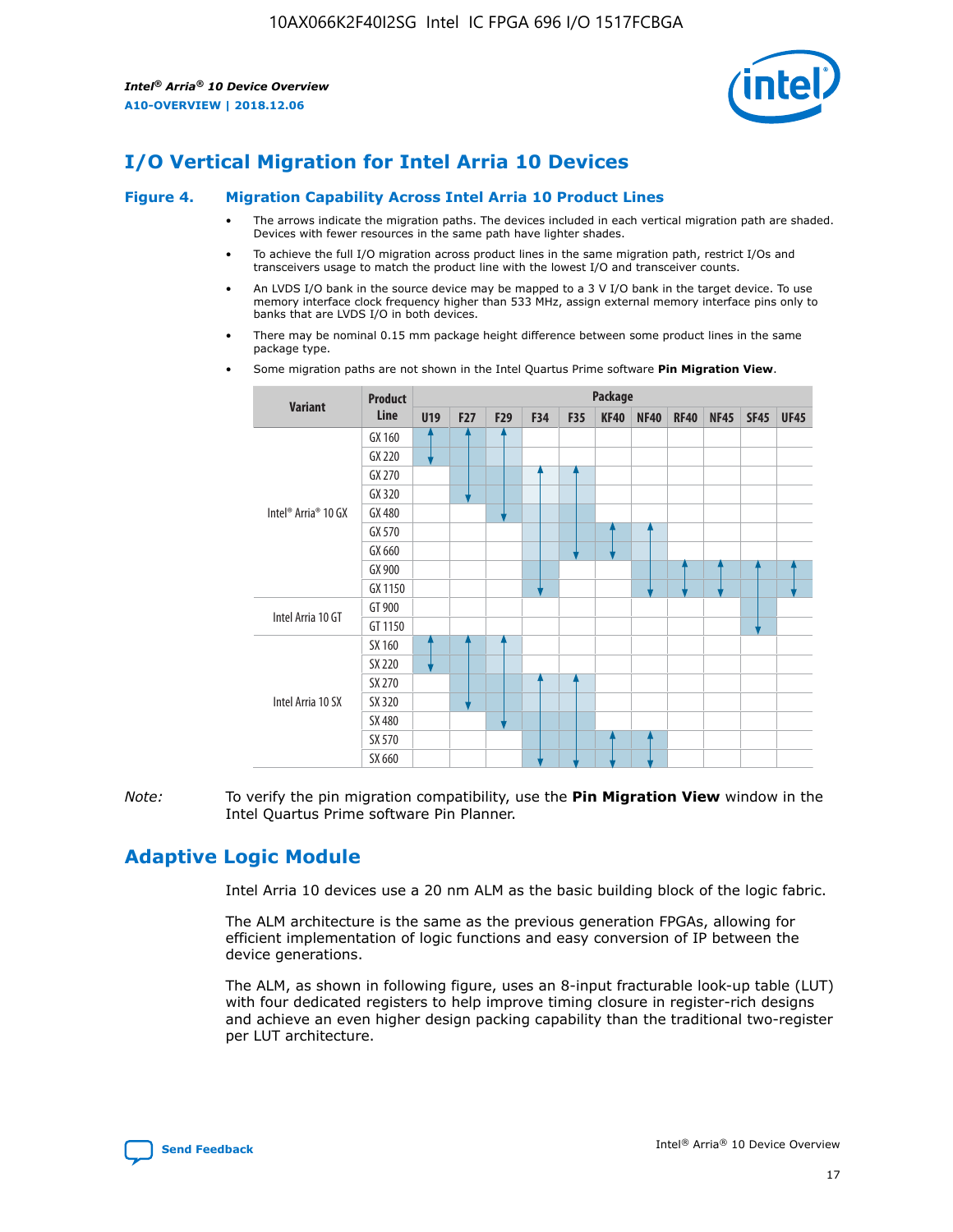

**Figure 5. ALM for Intel Arria 10 Devices**



The Intel Quartus Prime software optimizes your design according to the ALM logic structure and automatically maps legacy designs into the Intel Arria 10 ALM architecture.

## **Variable-Precision DSP Block**

The Intel Arria 10 variable precision DSP blocks support fixed-point arithmetic and floating-point arithmetic.

Features for fixed-point arithmetic:

- High-performance, power-optimized, and fully registered multiplication operations
- 18-bit and 27-bit word lengths
- Two 18 x 19 multipliers or one 27 x 27 multiplier per DSP block
- Built-in addition, subtraction, and 64-bit double accumulation register to combine multiplication results
- Cascading 19-bit or 27-bit when pre-adder is disabled and cascading 18-bit when pre-adder is used to form the tap-delay line for filtering applications
- Cascading 64-bit output bus to propagate output results from one block to the next block without external logic support
- Hard pre-adder supported in 19-bit and 27-bit modes for symmetric filters
- Internal coefficient register bank in both 18-bit and 27-bit modes for filter implementation
- 18-bit and 27-bit systolic finite impulse response (FIR) filters with distributed output adder
- Biased rounding support

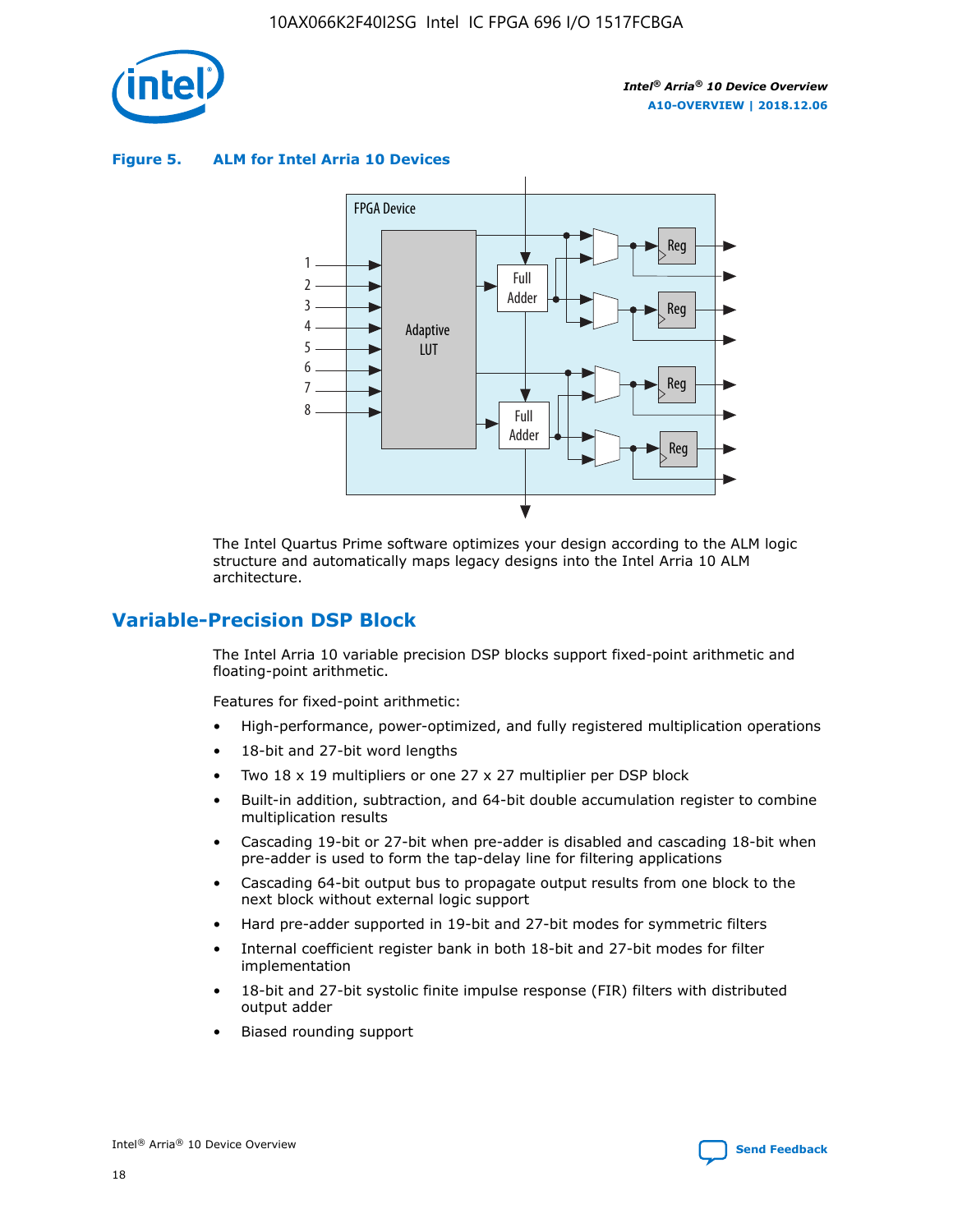

Features for floating-point arithmetic:

- A completely hardened architecture that supports multiplication, addition, subtraction, multiply-add, and multiply-subtract
- Multiplication with accumulation capability and a dynamic accumulator reset control
- Multiplication with cascade summation capability
- Multiplication with cascade subtraction capability
- Complex multiplication
- Direct vector dot product
- Systolic FIR filter

### **Table 15. Variable-Precision DSP Block Configurations for Intel Arria 10 Devices**

| <b>Usage Example</b>                                       | <b>Multiplier Size (Bit)</b>    | <b>DSP Block Resources</b> |
|------------------------------------------------------------|---------------------------------|----------------------------|
| Medium precision fixed point                               | Two 18 x 19                     |                            |
| High precision fixed or Single precision<br>floating point | One 27 x 27                     |                            |
| Fixed point FFTs                                           | One 19 x 36 with external adder |                            |
| Very high precision fixed point                            | One 36 x 36 with external adder |                            |
| Double precision floating point                            | One 54 x 54 with external adder | 4                          |

#### **Table 16. Resources for Fixed-Point Arithmetic in Intel Arria 10 Devices**

The table lists the variable-precision DSP resources by bit precision for each Intel Arria 10 device.

| <b>Variant</b>        | <b>Product Line</b> | <b>Variable-</b><br>precision<br><b>DSP Block</b> | <b>Independent Input and Output</b><br><b>Multiplications Operator</b> |                                     | 18 x 19<br><b>Multiplier</b><br><b>Adder Sum</b> | $18 \times 18$<br><b>Multiplier</b><br><b>Adder</b> |
|-----------------------|---------------------|---------------------------------------------------|------------------------------------------------------------------------|-------------------------------------|--------------------------------------------------|-----------------------------------------------------|
|                       |                     |                                                   | 18 x 19<br><b>Multiplier</b>                                           | $27 \times 27$<br><b>Multiplier</b> | <b>Mode</b>                                      | <b>Summed with</b><br>36 bit Input                  |
| AIntel Arria 10<br>GX | GX 160              | 156                                               | 312                                                                    | 156                                 | 156                                              | 156                                                 |
|                       | GX 220              | 192                                               | 384                                                                    | 192                                 | 192                                              | 192                                                 |
|                       | GX 270              | 830                                               | 1,660                                                                  | 830                                 | 830                                              | 830                                                 |
|                       | GX 320              | 984                                               | 1,968                                                                  | 984                                 | 984                                              | 984                                                 |
|                       | GX 480              | 1,368                                             | 2,736                                                                  | 1,368                               | 1,368                                            | 1,368                                               |
|                       | GX 570              | 1,523                                             | 3,046                                                                  | 1,523                               | 1,523                                            | 1,523                                               |
|                       | GX 660              | 1,687                                             | 3,374                                                                  | 1,687                               | 1,687                                            | 1,687                                               |
|                       | GX 900              | 1,518                                             | 3,036                                                                  | 1,518                               | 1,518                                            | 1,518                                               |
|                       | GX 1150             | 1,518                                             | 3,036                                                                  | 1,518                               | 1,518                                            | 1,518                                               |
| Intel Arria 10        | GT 900              | 1,518                                             | 3,036                                                                  | 1,518                               | 1,518                                            | 1,518                                               |
| GT                    | GT 1150             | 1,518                                             | 3,036                                                                  | 1,518                               | 1,518                                            | 1,518                                               |
| Intel Arria 10        | SX 160              | 156                                               | 312                                                                    | 156                                 | 156                                              | 156                                                 |
| <b>SX</b>             | SX 220              | 192                                               | 384                                                                    | 192                                 | 192                                              | 192                                                 |
|                       | SX 270              | 830                                               | 1,660                                                                  | 830                                 | 830                                              | 830                                                 |
|                       |                     |                                                   |                                                                        |                                     |                                                  | continued                                           |

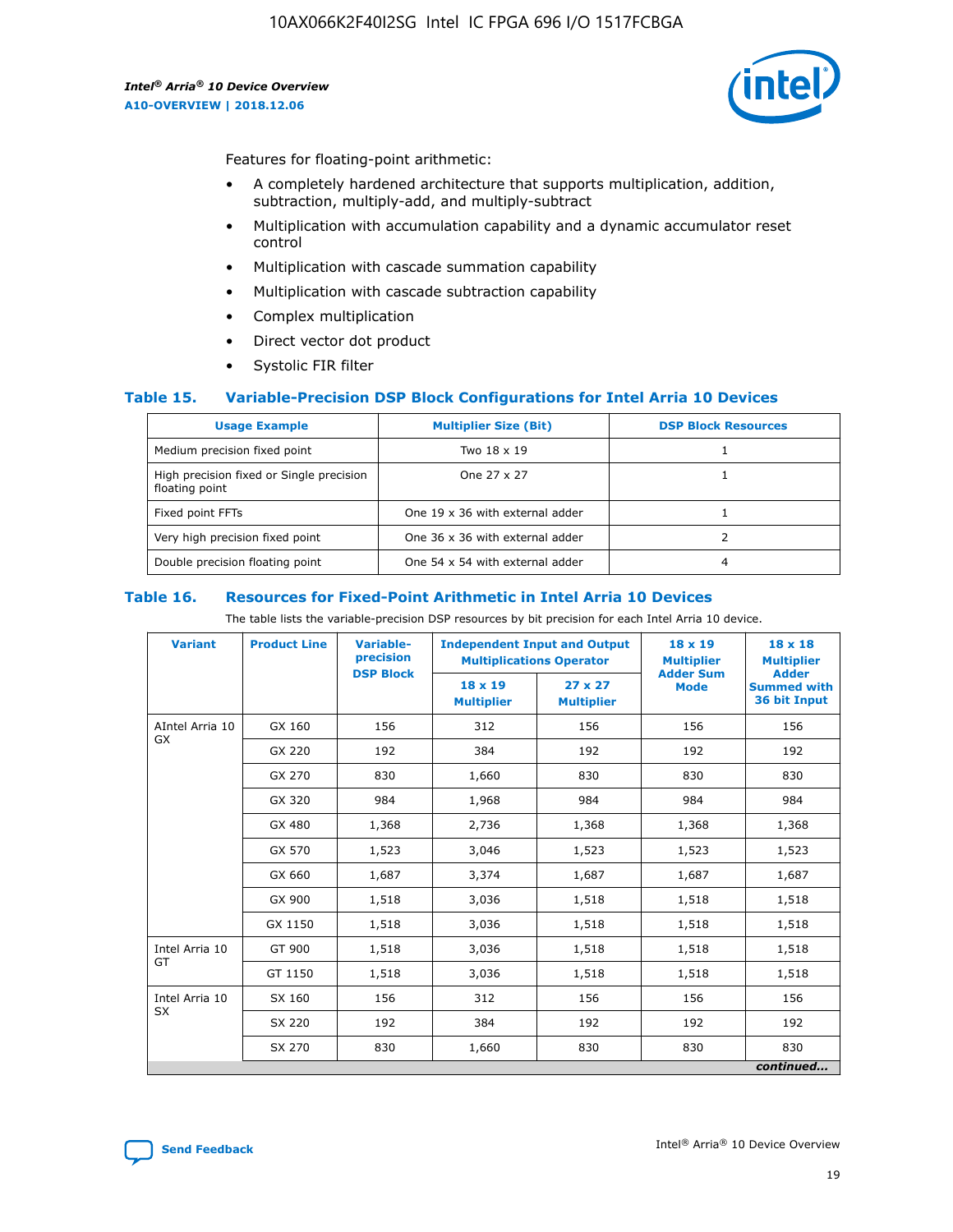

| <b>Variant</b> | <b>Product Line</b> | <b>Variable-</b><br>precision<br><b>DSP Block</b> | <b>Independent Input and Output</b><br><b>Multiplications Operator</b> |                                     | $18 \times 19$<br><b>Multiplier</b><br><b>Adder Sum</b> | $18 \times 18$<br><b>Multiplier</b><br><b>Adder</b> |  |
|----------------|---------------------|---------------------------------------------------|------------------------------------------------------------------------|-------------------------------------|---------------------------------------------------------|-----------------------------------------------------|--|
|                |                     |                                                   | $18 \times 19$<br><b>Multiplier</b>                                    | $27 \times 27$<br><b>Multiplier</b> | <b>Mode</b>                                             | <b>Summed with</b><br>36 bit Input                  |  |
|                | SX 320              | 984                                               | 1,968                                                                  | 984                                 | 984                                                     | 984                                                 |  |
|                | SX 480              | 1,368                                             | 2,736                                                                  | 1,368                               | 1,368                                                   | 1,368                                               |  |
|                | SX 570              | 1,523                                             | 3,046                                                                  | 1,523                               | 1,523                                                   | 1,523                                               |  |
|                | SX 660              | 1,687                                             | 3,374                                                                  | 1,687                               | 1,687                                                   | 1,687                                               |  |

## **Table 17. Resources for Floating-Point Arithmetic in Intel Arria 10 Devices**

The table lists the variable-precision DSP resources by bit precision for each Intel Arria 10 device.

| <b>Variant</b> | <b>Product Line</b> | <b>Variable-</b><br>precision<br><b>DSP Block</b> | <b>Single</b><br><b>Precision</b><br><b>Floating-Point</b><br><b>Multiplication</b><br><b>Mode</b> | <b>Single-Precision</b><br><b>Floating-Point</b><br><b>Adder Mode</b> | Single-<br><b>Precision</b><br><b>Floating-Point</b><br><b>Multiply</b><br><b>Accumulate</b><br><b>Mode</b> | <b>Peak</b><br><b>Giga Floating-</b><br><b>Point</b><br><b>Operations</b><br>per Second<br>(GFLOPs) |
|----------------|---------------------|---------------------------------------------------|----------------------------------------------------------------------------------------------------|-----------------------------------------------------------------------|-------------------------------------------------------------------------------------------------------------|-----------------------------------------------------------------------------------------------------|
| Intel Arria 10 | GX 160              | 156                                               | 156                                                                                                | 156                                                                   | 156                                                                                                         | 140                                                                                                 |
| GX             | GX 220              | 192                                               | 192                                                                                                | 192                                                                   | 192                                                                                                         | 173                                                                                                 |
|                | GX 270              | 830                                               | 830                                                                                                | 830                                                                   | 830                                                                                                         | 747                                                                                                 |
|                | GX 320              | 984                                               | 984                                                                                                | 984                                                                   | 984                                                                                                         | 886                                                                                                 |
|                | GX 480              | 1,369                                             | 1,368                                                                                              | 1,368                                                                 | 1,368                                                                                                       | 1,231                                                                                               |
|                | GX 570              | 1,523                                             | 1,523                                                                                              | 1,523                                                                 | 1,523                                                                                                       | 1,371                                                                                               |
|                | GX 660              | 1,687                                             | 1,687                                                                                              | 1,687                                                                 | 1,687                                                                                                       | 1,518                                                                                               |
|                | GX 900              | 1,518                                             | 1,518                                                                                              | 1,518                                                                 | 1,518                                                                                                       | 1,366                                                                                               |
|                | GX 1150             | 1,518                                             | 1,518                                                                                              | 1,518                                                                 | 1,518                                                                                                       | 1,366                                                                                               |
| Intel Arria 10 | GT 900              | 1,518                                             | 1,518                                                                                              | 1,518                                                                 | 1,518                                                                                                       | 1,366                                                                                               |
| GT             | GT 1150             | 1,518                                             | 1,518                                                                                              | 1,518                                                                 | 1,518                                                                                                       | 1,366                                                                                               |
| Intel Arria 10 | SX 160              | 156                                               | 156                                                                                                | 156                                                                   | 156                                                                                                         | 140                                                                                                 |
| <b>SX</b>      | SX 220              | 192                                               | 192                                                                                                | 192                                                                   | 192                                                                                                         | 173                                                                                                 |
|                | SX 270              | 830                                               | 830                                                                                                | 830                                                                   | 830                                                                                                         | 747                                                                                                 |
|                | SX 320              | 984                                               | 984                                                                                                | 984                                                                   | 984                                                                                                         | 886                                                                                                 |
|                | SX 480              | 1,369                                             | 1,368                                                                                              | 1,368                                                                 | 1,368                                                                                                       | 1,231                                                                                               |
|                | SX 570              | 1,523                                             | 1,523                                                                                              | 1,523                                                                 | 1,523                                                                                                       | 1,371                                                                                               |
|                | SX 660              | 1,687                                             | 1,687                                                                                              | 1,687                                                                 | 1,687                                                                                                       | 1,518                                                                                               |

# **Embedded Memory Blocks**

The embedded memory blocks in the devices are flexible and designed to provide an optimal amount of small- and large-sized memory arrays to fit your design requirements.

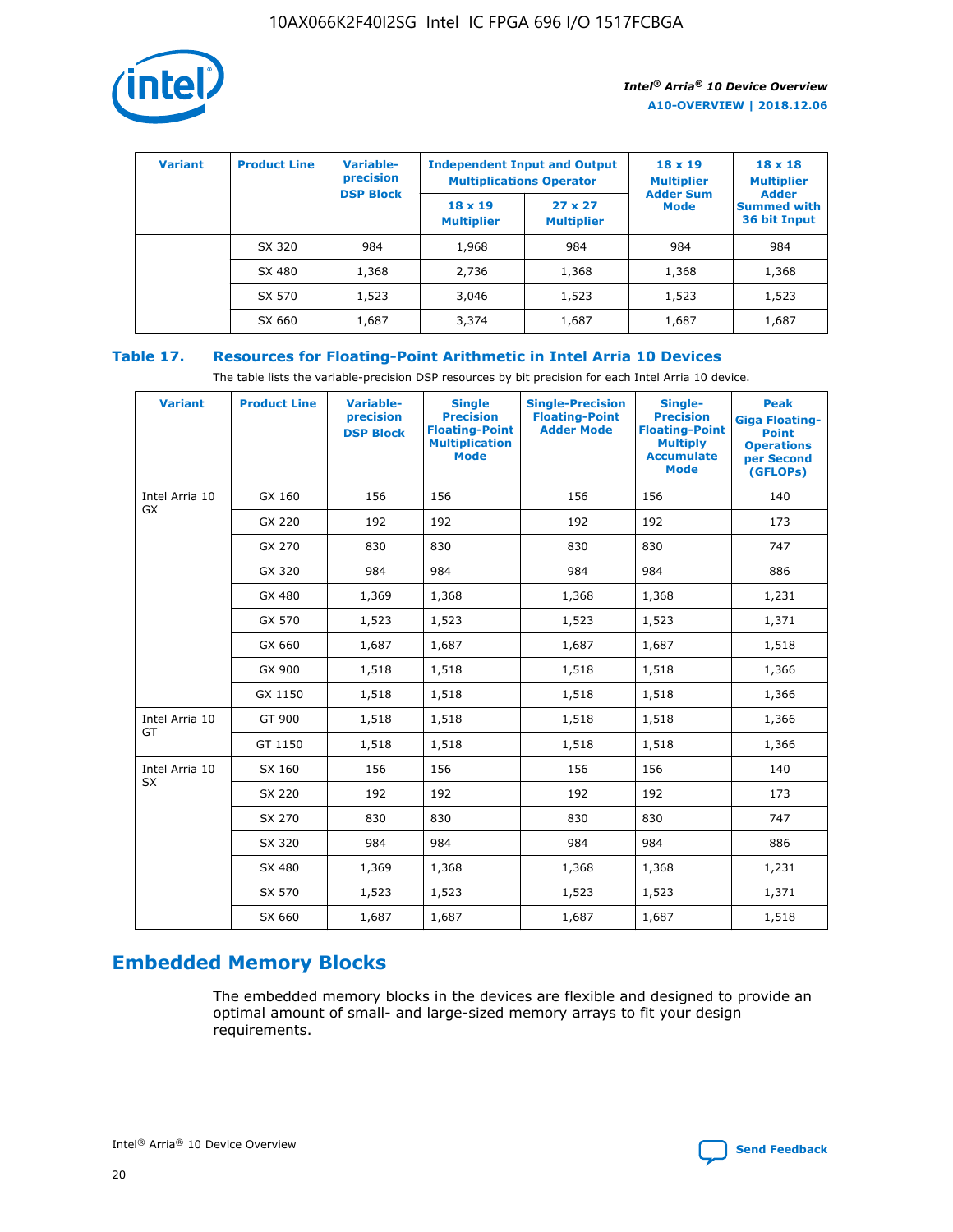

## **Types of Embedded Memory**

The Intel Arria 10 devices contain two types of memory blocks:

- 20 Kb M20K blocks—blocks of dedicated memory resources. The M20K blocks are ideal for larger memory arrays while still providing a large number of independent ports.
- 640 bit memory logic array blocks (MLABs)—enhanced memory blocks that are configured from dual-purpose logic array blocks (LABs). The MLABs are ideal for wide and shallow memory arrays. The MLABs are optimized for implementation of shift registers for digital signal processing (DSP) applications, wide and shallow FIFO buffers, and filter delay lines. Each MLAB is made up of ten adaptive logic modules (ALMs). In the Intel Arria 10 devices, you can configure these ALMs as ten 32 x 2 blocks, giving you one 32 x 20 simple dual-port SRAM block per MLAB.

## **Embedded Memory Capacity in Intel Arria 10 Devices**

|                   | <b>Product</b> |              | <b>M20K</b>         | <b>MLAB</b>  |                     | <b>Total RAM Bit</b> |
|-------------------|----------------|--------------|---------------------|--------------|---------------------|----------------------|
| <b>Variant</b>    | <b>Line</b>    | <b>Block</b> | <b>RAM Bit (Kb)</b> | <b>Block</b> | <b>RAM Bit (Kb)</b> | (Kb)                 |
| Intel Arria 10 GX | GX 160         | 440          | 8,800               | 1,680        | 1,050               | 9,850                |
|                   | GX 220         | 587          | 11,740              | 2,703        | 1,690               | 13,430               |
|                   | GX 270         | 750          | 15,000              | 3,922        | 2,452               | 17,452               |
|                   | GX 320         | 891          | 17,820              | 4,363        | 2,727               | 20,547               |
|                   | GX 480         | 1,431        | 28,620              | 6,662        | 4,164               | 32,784               |
|                   | GX 570         | 1,800        | 36,000              | 8,153        | 5,096               | 41,096               |
|                   | GX 660         | 2,131        | 42,620              | 9,260        | 5,788               | 48,408               |
|                   | GX 900         | 2,423        | 48,460              | 15,017       | 9,386               | 57,846               |
|                   | GX 1150        | 2,713        | 54,260              | 20,774       | 12,984              | 67,244               |
| Intel Arria 10 GT | GT 900         | 2,423        | 48,460              | 15,017       | 9,386               | 57,846               |
|                   | GT 1150        | 2,713        | 54,260              | 20,774       | 12,984              | 67,244               |
| Intel Arria 10 SX | SX 160         | 440          | 8,800               | 1,680        | 1,050               | 9,850                |
|                   | SX 220         | 587          | 11,740              | 2,703        | 1,690               | 13,430               |
|                   | SX 270         | 750          | 15,000              | 3,922        | 2,452               | 17,452               |
|                   | SX 320         | 891          | 17,820              | 4,363        | 2,727               | 20,547               |
|                   | SX 480         | 1,431        | 28,620              | 6,662        | 4,164               | 32,784               |
|                   | SX 570         | 1,800        | 36,000              | 8,153        | 5,096               | 41,096               |
|                   | SX 660         | 2,131        | 42,620              | 9,260        | 5,788               | 48,408               |

#### **Table 18. Embedded Memory Capacity and Distribution in Intel Arria 10 Devices**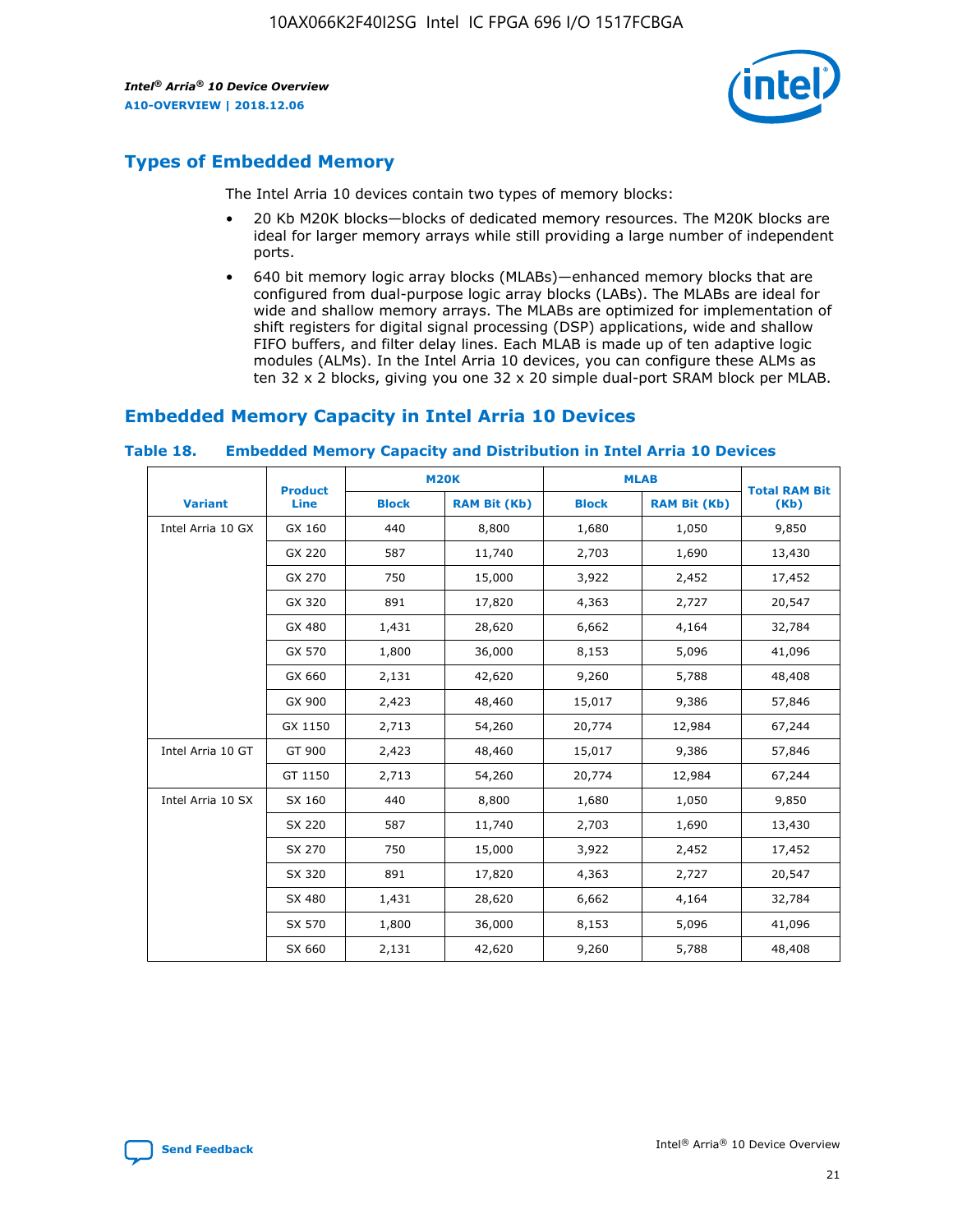

## **Embedded Memory Configurations for Single-port Mode**

#### **Table 19. Single-port Embedded Memory Configurations for Intel Arria 10 Devices**

This table lists the maximum configurations supported for single-port RAM and ROM modes.

| <b>Memory Block</b> | Depth (bits) | <b>Programmable Width</b> |
|---------------------|--------------|---------------------------|
| MLAB                | 32           | x16, x18, or x20          |
|                     | 64(10)       | x8, x9, x10               |
| M20K                | 512          | x40, x32                  |
|                     | 1K           | x20, x16                  |
|                     | 2K           | x10, x8                   |
|                     | 4K           | x5, x4                    |
|                     | 8K           | x2                        |
|                     | 16K          | x1                        |

## **Clock Networks and PLL Clock Sources**

The clock network architecture is based on Intel's global, regional, and peripheral clock structure. This clock structure is supported by dedicated clock input pins, fractional clock synthesis PLLs, and integer I/O PLLs.

## **Clock Networks**

The Intel Arria 10 core clock networks are capable of up to 800 MHz fabric operation across the full industrial temperature range. For the external memory interface, the clock network supports the hard memory controller with speeds up to 2,400 Mbps in a quarter-rate transfer.

To reduce power consumption, the Intel Quartus Prime software identifies all unused sections of the clock network and powers them down.

## **Fractional Synthesis and I/O PLLs**

Intel Arria 10 devices contain up to 32 fractional synthesis PLLs and up to 16 I/O PLLs that are available for both specific and general purpose uses in the core:

- Fractional synthesis PLLs—located in the column adjacent to the transceiver blocks
- I/O PLLs—located in each bank of the 48 I/Os

## **Fractional Synthesis PLLs**

You can use the fractional synthesis PLLs to:

- Reduce the number of oscillators that are required on your board
- Reduce the number of clock pins that are used in the device by synthesizing multiple clock frequencies from a single reference clock source

<sup>(10)</sup> Supported through software emulation and consumes additional MLAB blocks.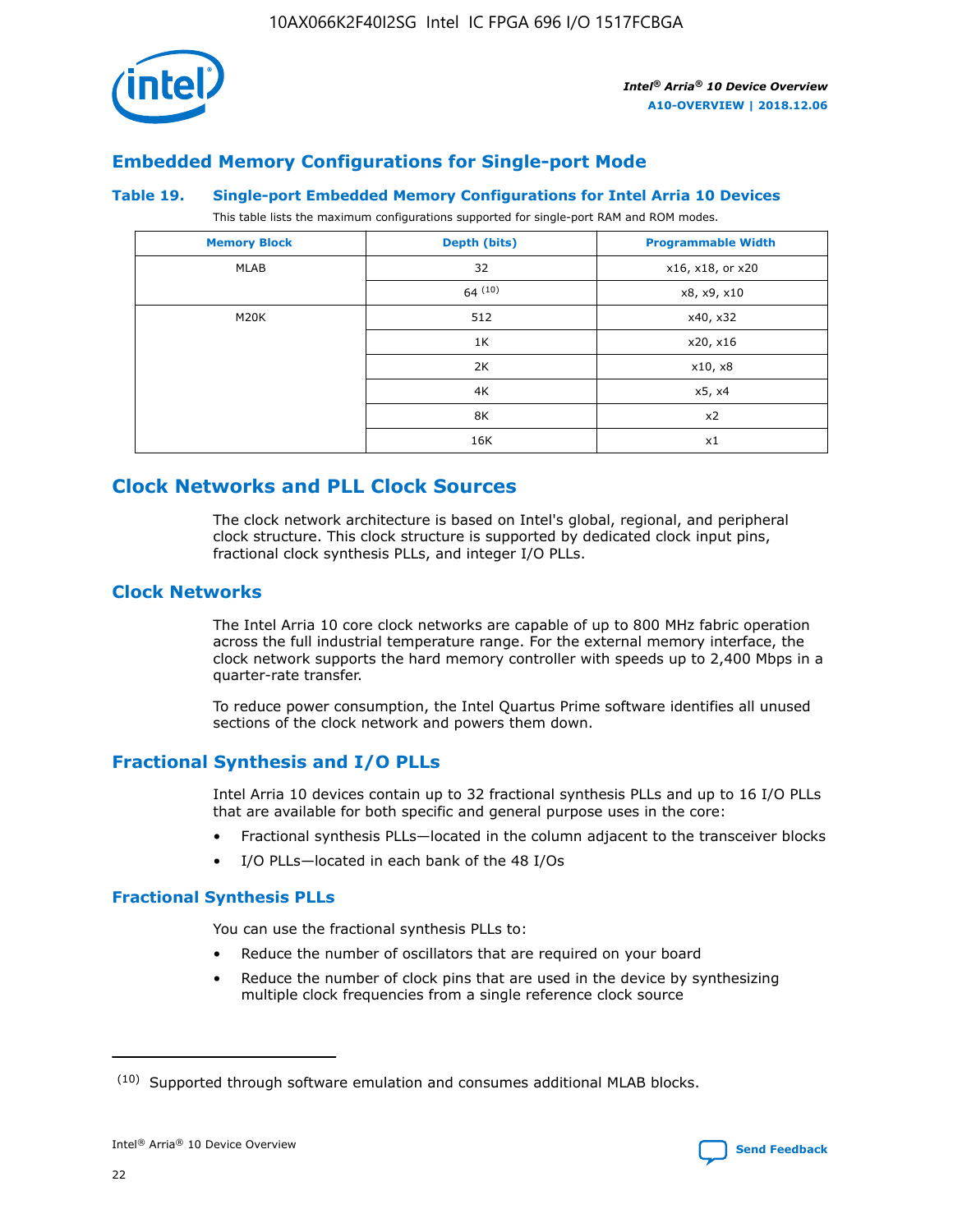

The fractional synthesis PLLs support the following features:

- Reference clock frequency synthesis for transceiver CMU and Advanced Transmit (ATX) PLLs
- Clock network delay compensation
- Zero-delay buffering
- Direct transmit clocking for transceivers
- Independently configurable into two modes:
	- Conventional integer mode equivalent to the general purpose PLL
	- Enhanced fractional mode with third order delta-sigma modulation
- PLL cascading

### **I/O PLLs**

The integer mode I/O PLLs are located in each bank of 48 I/Os. You can use the I/O PLLs to simplify the design of external memory and high-speed LVDS interfaces.

In each I/O bank, the I/O PLLs are adjacent to the hard memory controllers and LVDS SERDES. Because these PLLs are tightly coupled with the I/Os that need to use them, it makes it easier to close timing.

You can use the I/O PLLs for general purpose applications in the core such as clock network delay compensation and zero-delay buffering.

Intel Arria 10 devices support PLL-to-PLL cascading.

## **FPGA General Purpose I/O**

Intel Arria 10 devices offer highly configurable GPIOs. Each I/O bank contains 48 general purpose I/Os and a high-efficiency hard memory controller.

The following list describes the features of the GPIOs:

- Consist of 3 V I/Os for high-voltage application and LVDS I/Os for differential signaling
	- Up to two 3 V I/O banks, available in some devices, that support up to 3 V I/O standards
	- LVDS I/O banks that support up to 1.8 V I/O standards
- Support a wide range of single-ended and differential I/O interfaces
- LVDS speeds up to 1.6 Gbps
- Each LVDS pair of pins has differential input and output buffers, allowing you to configure the LVDS direction for each pair.
- Programmable bus hold and weak pull-up
- Programmable differential output voltage  $(V_{OD})$  and programmable pre-emphasis

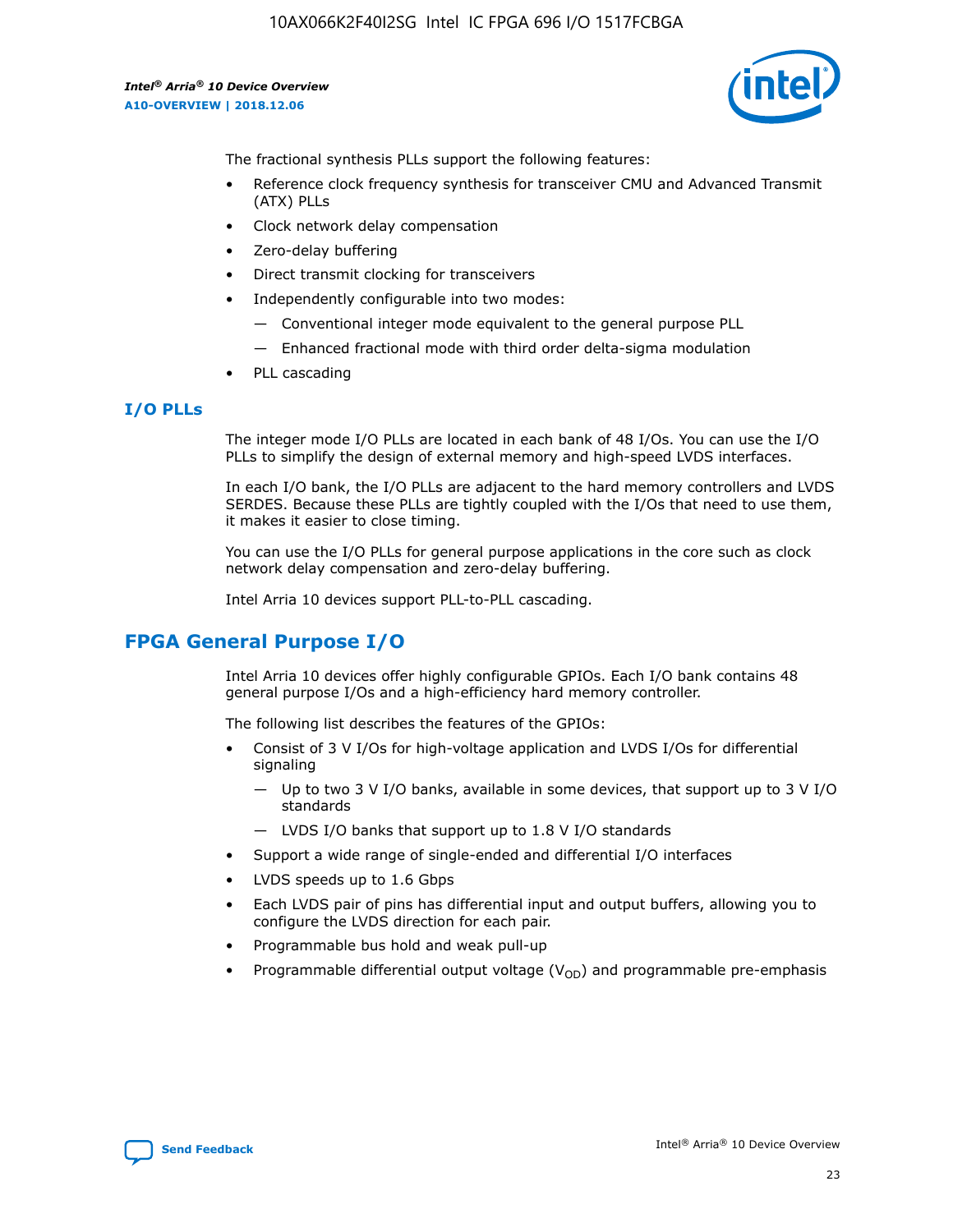

- Series (R<sub>S</sub>) and parallel (R<sub>T</sub>) on-chip termination (OCT) for all I/O banks with OCT calibration to limit the termination impedance variation
- On-chip dynamic termination that has the ability to swap between series and parallel termination, depending on whether there is read or write on a common bus for signal integrity
- Easy timing closure support using the hard read FIFO in the input register path, and delay-locked loop (DLL) delay chain with fine and coarse architecture

## **External Memory Interface**

Intel Arria 10 devices offer massive external memory bandwidth, with up to seven 32 bit DDR4 memory interfaces running at up to 2,400 Mbps. This bandwidth provides additional ease of design, lower power, and resource efficiencies of hardened highperformance memory controllers.

The memory interface within Intel Arria 10 FPGAs and SoCs delivers the highest performance and ease of use. You can configure up to a maximum width of 144 bits when using the hard or soft memory controllers. If required, you can bypass the hard memory controller and use a soft controller implemented in the user logic.

Each I/O contains a hardened DDR read/write path (PHY) capable of performing key memory interface functionality such as read/write leveling, FIFO buffering to lower latency and improve margin, timing calibration, and on-chip termination.

The timing calibration is aided by the inclusion of hard microcontrollers based on Intel's Nios® II technology, specifically tailored to control the calibration of multiple memory interfaces. This calibration allows the Intel Arria 10 device to compensate for any changes in process, voltage, or temperature either within the Intel Arria 10 device itself, or within the external memory device. The advanced calibration algorithms ensure maximum bandwidth and robust timing margin across all operating conditions.

In addition to parallel memory interfaces, Intel Arria 10 devices support serial memory technologies such as the Hybrid Memory Cube (HMC). The HMC is supported by the Intel Arria 10 high-speed serial transceivers which connect up to four HMC links, with each link running at data rates up to 15 Gbps.

### **Related Information**

#### [External Memory Interface Spec Estimator](http://www.altera.com/technology/memory/estimator/mem-emif-index.html)

Provides a parametric tool that allows you to find and compare the performance of the supported external memory interfaces in IntelFPGAs.

## **Memory Standards Supported by Intel Arria 10 Devices**

The I/Os are designed to provide high performance support for existing and emerging external memory standards.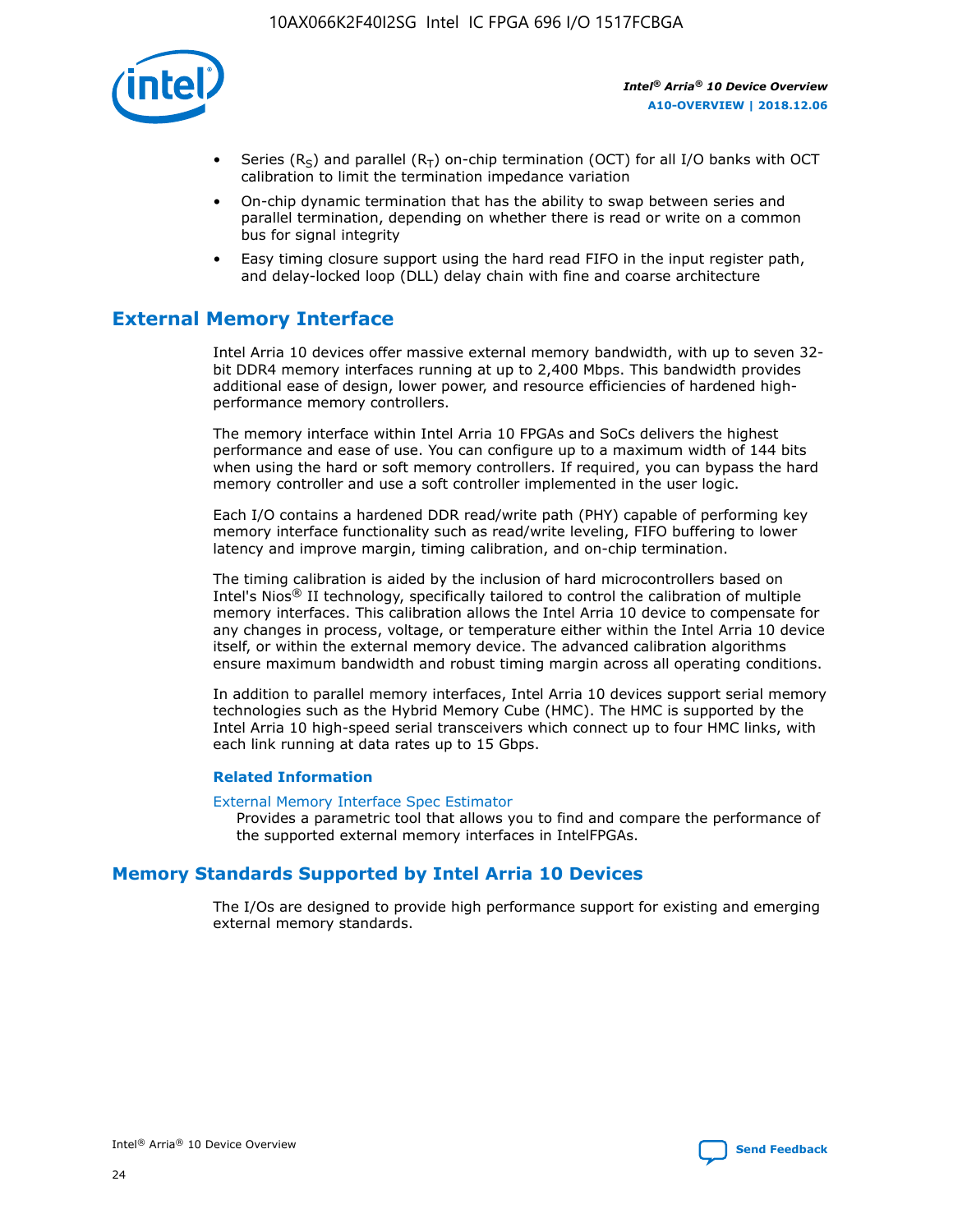

#### **Table 20. Memory Standards Supported by the Hard Memory Controller**

This table lists the overall capability of the hard memory controller. For specific details, refer to the External Memory Interface Spec Estimator and Intel Arria 10 Device Datasheet.

| <b>Memory Standard</b> | <b>Rate Support</b> | <b>Ping Pong PHY Support</b> | <b>Maximum Frequency</b><br>(MHz) |
|------------------------|---------------------|------------------------------|-----------------------------------|
| <b>DDR4 SDRAM</b>      | Quarter rate        | Yes                          | 1,067                             |
|                        |                     |                              | 1,200                             |
| DDR3 SDRAM             | Half rate           | Yes                          | 533                               |
|                        |                     |                              | 667                               |
|                        | Quarter rate        | Yes                          | 1,067                             |
|                        |                     |                              | 1,067                             |
| <b>DDR3L SDRAM</b>     | Half rate           | Yes                          | 533                               |
|                        |                     |                              | 667                               |
|                        | Quarter rate        | Yes                          | 933                               |
|                        |                     |                              | 933                               |
| LPDDR3 SDRAM           | Half rate           |                              | 533                               |
|                        | Quarter rate        |                              | 800                               |

### **Table 21. Memory Standards Supported by the Soft Memory Controller**

| <b>Memory Standard</b>      | <b>Rate Support</b> | <b>Maximum Frequency</b><br>(MHz) |
|-----------------------------|---------------------|-----------------------------------|
| <b>RLDRAM 3 (11)</b>        | Quarter rate        | 1,200                             |
| ODR IV SRAM <sup>(11)</sup> | Quarter rate        | 1,067                             |
| <b>ODR II SRAM</b>          | Full rate           | 333                               |
|                             | Half rate           | 633                               |
| <b>ODR II+ SRAM</b>         | Full rate           | 333                               |
|                             | Half rate           | 633                               |
| <b>ODR II+ Xtreme SRAM</b>  | Full rate           | 333                               |
|                             | Half rate           | 633                               |

#### **Table 22. Memory Standards Supported by the HPS Hard Memory Controller**

The hard processor system (HPS) is available in Intel Arria 10 SoC devices only.

| <b>Memory Standard</b> | <b>Rate Support</b> | <b>Maximum Frequency</b><br>(MHz) |
|------------------------|---------------------|-----------------------------------|
| <b>DDR4 SDRAM</b>      | Half rate           | 1,200                             |
| <b>DDR3 SDRAM</b>      | Half rate           | 1,067                             |
| <b>DDR3L SDRAM</b>     | Half rate           | 933                               |

<sup>(11)</sup> Intel Arria 10 devices support this external memory interface using hard PHY with soft memory controller.

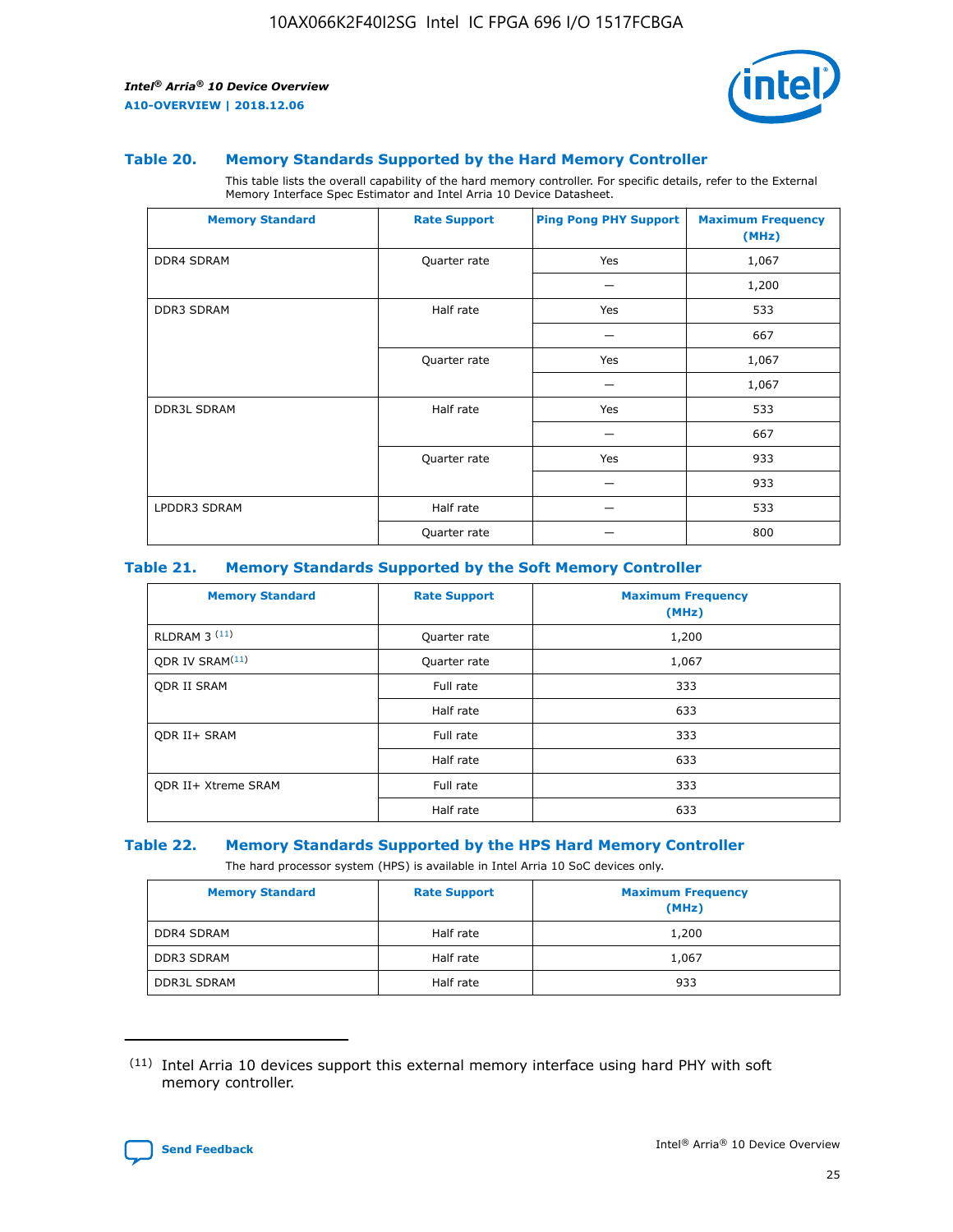

### **Related Information**

#### [Intel Arria 10 Device Datasheet](https://www.intel.com/content/www/us/en/programmable/documentation/mcn1413182292568.html#mcn1413182153340)

Lists the memory interface performance according to memory interface standards, rank or chip select configurations, and Intel Arria 10 device speed grades.

# **PCIe Gen1, Gen2, and Gen3 Hard IP**

Intel Arria 10 devices contain PCIe hard IP that is designed for performance and ease-of-use:

- Includes all layers of the PCIe stack—transaction, data link and physical layers.
- Supports PCIe Gen3, Gen2, and Gen1 Endpoint and Root Port in x1, x2, x4, or x8 lane configuration.
- Operates independently from the core logic—optional configuration via protocol (CvP) allows the PCIe link to power up and complete link training in less than 100 ms while the Intel Arria 10 device completes loading the programming file for the rest of the FPGA.
- Provides added functionality that makes it easier to support emerging features such as Single Root I/O Virtualization (SR-IOV) and optional protocol extensions.
- Provides improved end-to-end datapath protection using ECC.
- Supports FPGA configuration via protocol (CvP) using PCIe at Gen3, Gen2, or Gen1 speed.

#### **Related Information**

PCS Features on page 30

## **Enhanced PCS Hard IP for Interlaken and 10 Gbps Ethernet**

## **Interlaken Support**

The Intel Arria 10 enhanced PCS hard IP provides integrated Interlaken PCS supporting rates up to 25.8 Gbps per lane.

The Interlaken PCS is based on the proven functionality of the PCS developed for Intel's previous generation FPGAs, which demonstrated interoperability with Interlaken ASSP vendors and third-party IP suppliers. The Interlaken PCS is present in every transceiver channel in Intel Arria 10 devices.

### **Related Information**

PCS Features on page 30

## **10 Gbps Ethernet Support**

The Intel Arria 10 enhanced PCS hard IP supports 10GBASE-R PCS compliant with IEEE 802.3 10 Gbps Ethernet (10GbE). The integrated hard IP support for 10GbE and the 10 Gbps transceivers save external PHY cost, board space, and system power.

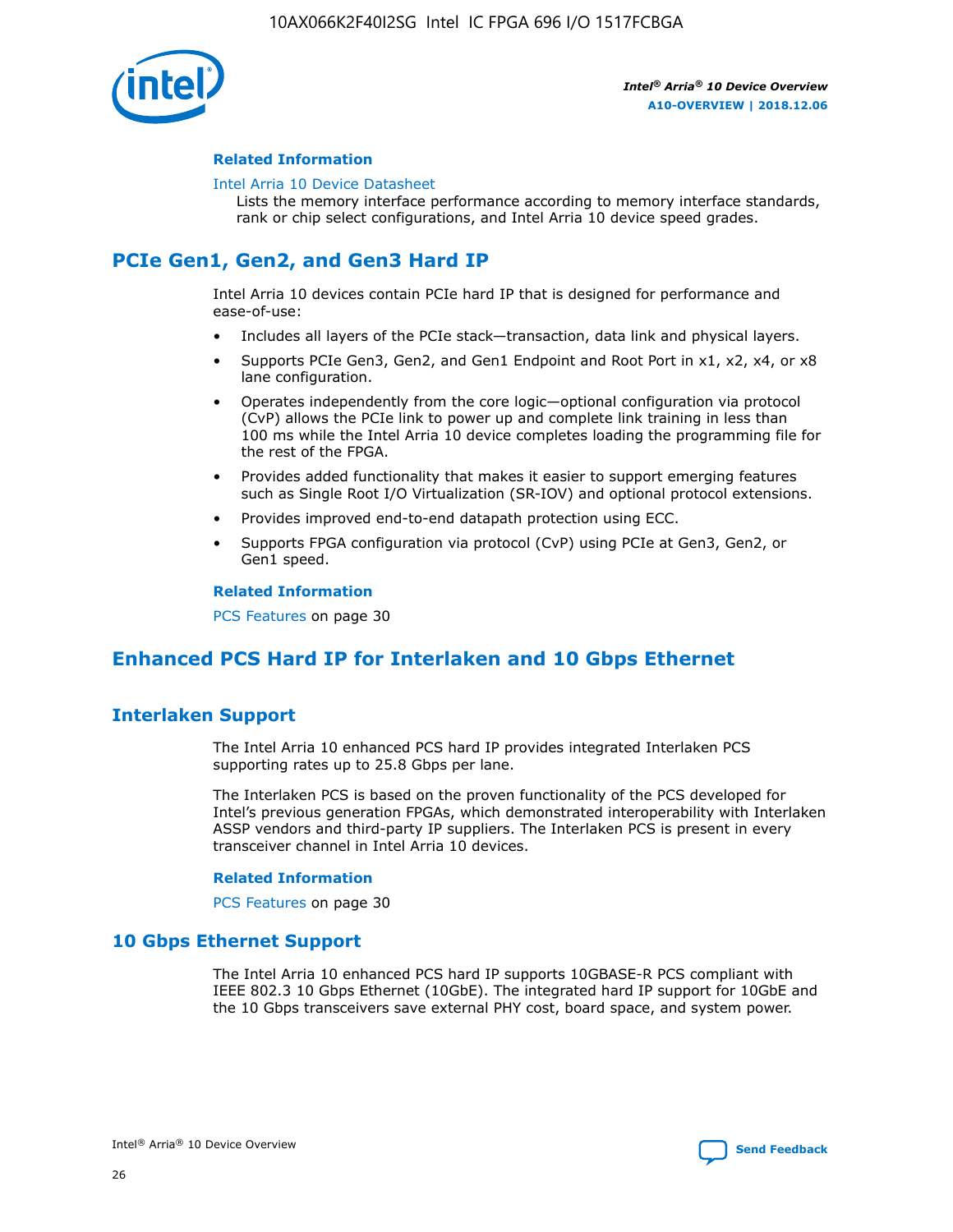

The scalable hard IP supports multiple independent 10GbE ports while using a single PLL for all the 10GBASE-R PCS instantiations, which saves on core logic resources and clock networks:

- Simplifies multiport 10GbE systems compared to XAUI interfaces that require an external XAUI-to-10G PHY.
- Incorporates Electronic Dispersion Compensation (EDC), which enables direct connection to standard 10 Gbps XFP and SFP+ pluggable optical modules.
- Supports backplane Ethernet applications and includes a hard 10GBASE-KR Forward Error Correction (FEC) circuit that you can use for 10 Gbps and 40 Gbps applications.

The 10 Gbps Ethernet PCS hard IP and 10GBASE-KR FEC are present in every transceiver channel.

### **Related Information**

PCS Features on page 30

## **Low Power Serial Transceivers**

Intel Arria 10 FPGAs and SoCs include lowest power transceivers that deliver high bandwidth, throughput and low latency.

Intel Arria 10 devices deliver the industry's lowest power consumption per transceiver channel:

- 12.5 Gbps transceivers at as low as 242 mW
- 10 Gbps transceivers at as low as 168 mW
- 6 Gbps transceivers at as low as 117 mW

Intel Arria 10 transceivers support various data rates according to application:

- Chip-to-chip and chip-to-module applications—from 1 Gbps up to 25.8 Gbps
- Long reach and backplane applications—from 1 Gbps up to 12.5 with advanced adaptive equalization
- Critical power sensitive applications—from 1 Gbps up to 11.3 Gbps using lower power modes

The combination of 20 nm process technology and architectural advances provide the following benefits:

- Significant reduction in die area and power consumption
- Increase of up to two times in transceiver I/O density compared to previous generation devices while maintaining optimal signal integrity
- Up to 72 total transceiver channels—you can configure up to 6 of these channels to run as fast as 25.8 Gbps
- All channels feature continuous data rate support up to the maximum rated speed

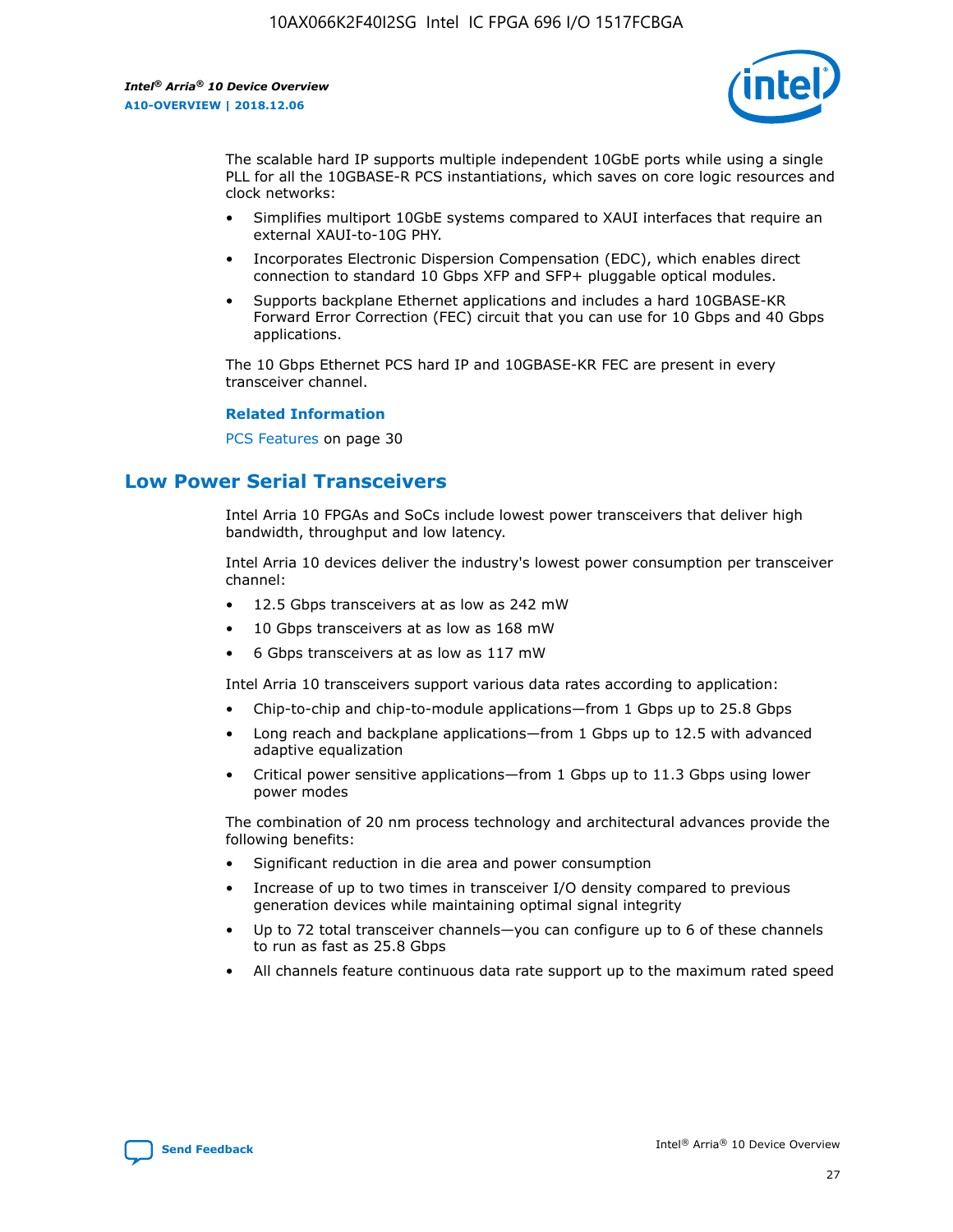

## Transceiver PMA TX/RX PCS ATX PLL Transceiver PMA TX/RX PCS fPLL Network Flexible Clock Distribution Network PCS Transceiver PMA TX/RX FPGA **Clock Distribution** Fabric PCS Transceiver PMA TX/RX ATX Flexible PLL PCS Transceiver PMA TX/RX ▲ fPLL Transceiver PMA TX/RX PCS 4

## **Figure 6. Intel Arria 10 Transceiver Block Architecture**

## **Transceiver Channels**

All transceiver channels feature a dedicated Physical Medium Attachment (PMA) and a hardened Physical Coding Sublayer (PCS).

- The PMA provides primary interfacing capabilities to physical channels.
- The PCS typically handles encoding/decoding, word alignment, and other preprocessing functions before transferring data to the FPGA core fabric.

A transceiver channel consists of a PMA and a PCS block. Most transceiver banks have 6 channels. There are some transceiver banks that contain only 3 channels.

A wide variety of bonded and non-bonded data rate configurations is possible using a highly configurable clock distribution network. Up to 80 independent transceiver data rates can be configured.

The following figures are graphical representations of top views of the silicon die, which correspond to reverse views for flip chip packages. Different Intel Arria 10 devices may have different floorplans than the ones shown in the figures.

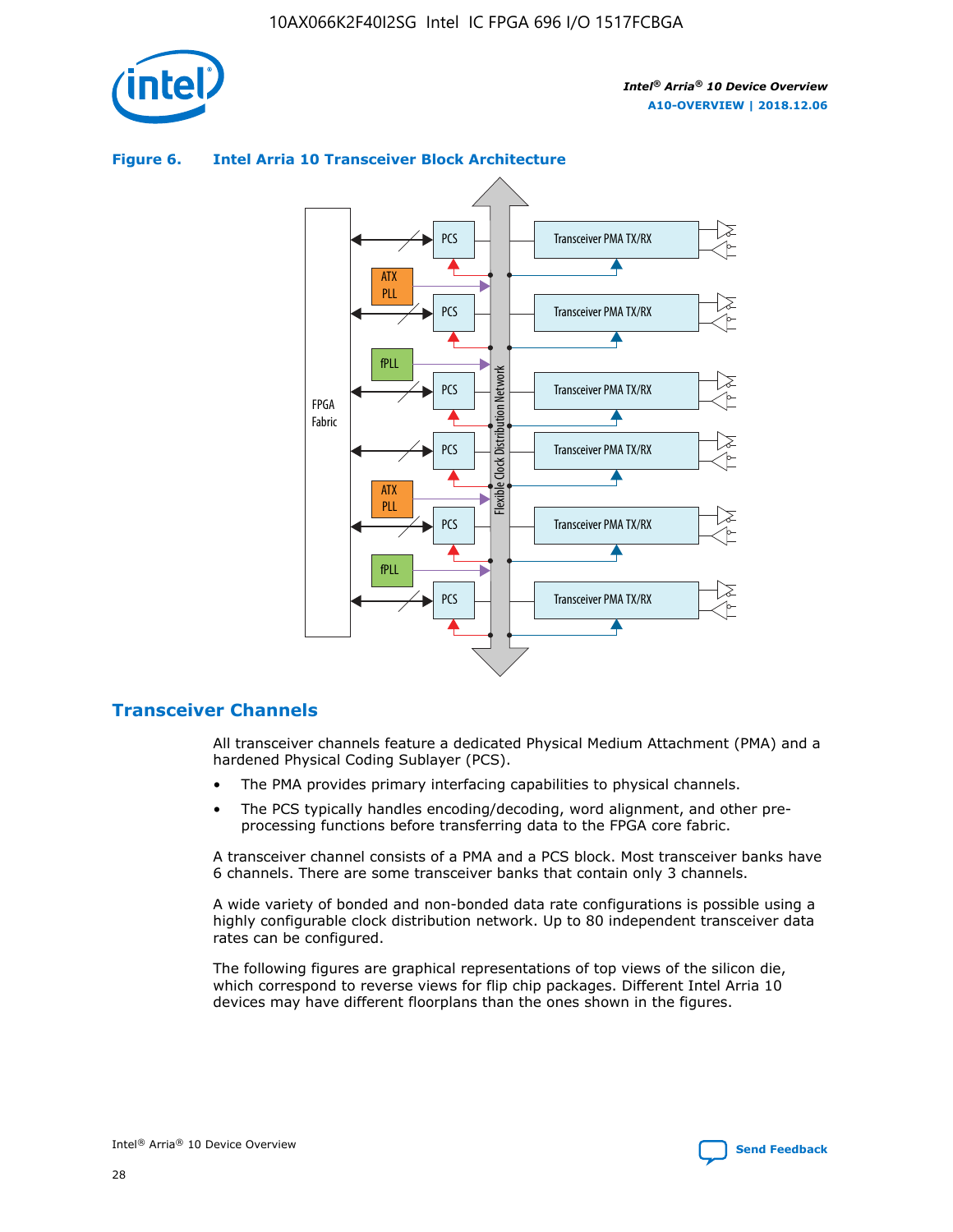

## **Figure 7. Device Chip Overview for Intel Arria 10 GX and GT Devices**



M20K Internal Memory Blocks Core Logic Fabric Transceiver Channels Hard IP Per Transceiver: Standard PCS and Enhanced PCS Hard IPs PCI Express Gen3 Hard IP Fractional PLLs M20K Internal Memory Blocks PCI Express Gen3 Hard IP Variable Precision DSP Blocks I/O PLLs Hard Memory Controllers, General-Purpose I/O Cells, LVDS Hard Processor Subsystem, Dual-Core ARM Cortex A9 M20K Internal Memory Blocks Variable Precision DSP Blocks M20K Internal Memory Blocks Core Logic Fabric I/O PLLs Hard Memory Controllers, General-Purpose I/O Cells, LVDS M20K Internal Memory Blocks Variable Precision DSP Blocks M20K Internal Memory Blocks Transceiver Channels Hard IP Per Transceiver: Standard PCS and Enhanced PCS Hard IPs PCI Express Gen3 Hard IP Fractional PLLs PCI Express Gen3 Hard IP  $\ddot{\cdot}$ Hard PCS Transceiver PMA fPLL ATX (LC) Hard PCS Transceiver PMA **Transmit** Hard PCS Transceiver PMA PLL fPLL Hard PCS Transceiver PMA Transceiver Clock Networks ATX (LC) Hard PCS Transceiver PMA Transmi Hard PCS Transceiver PMA PLL fPLL Hard PCS Transceiver PMA Transceiver PMA Hard PCS ATX (LC) **Transmit** Hard PCS Transceiver PMA PLL Unused transceiver chann can be used as additional transceiver transmit PLLs

## **PMA Features**

Intel Arria 10 transceivers provide exceptional signal integrity at data rates up to 25.8 Gbps. Clocking options include ultra-low jitter ATX PLLs (LC tank based), clock multiplier unit (CMU) PLLs, and fractional PLLs.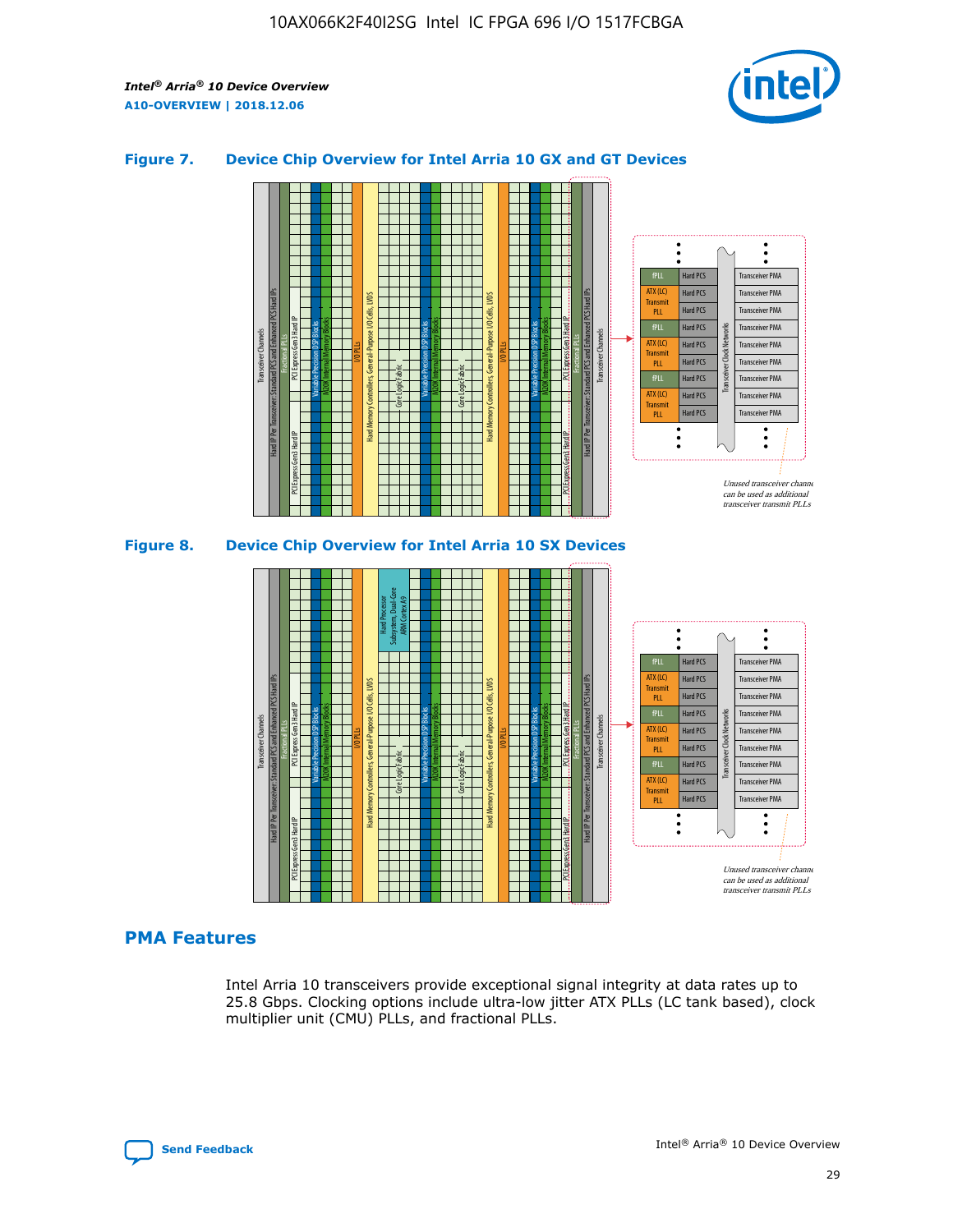

Each transceiver channel contains a channel PLL that can be used as the CMU PLL or clock data recovery (CDR) PLL. In CDR mode, the channel PLL recovers the receiver clock and data in the transceiver channel. Up to 80 independent data rates can be configured on a single Intel Arria 10 device.

## **Table 23. PMA Features of the Transceivers in Intel Arria 10 Devices**

| <b>Feature</b>                                             | <b>Capability</b>                                                                                                                                                                                                             |
|------------------------------------------------------------|-------------------------------------------------------------------------------------------------------------------------------------------------------------------------------------------------------------------------------|
| Chip-to-Chip Data Rates                                    | 1 Gbps to 17.4 Gbps (Intel Arria 10 GX devices)<br>1 Gbps to 25.8 Gbps (Intel Arria 10 GT devices)                                                                                                                            |
| <b>Backplane Support</b>                                   | Drive backplanes at data rates up to 12.5 Gbps                                                                                                                                                                                |
| <b>Optical Module Support</b>                              | SFP+/SFP, XFP, CXP, QSFP/QSFP28, CFP/CFP2/CFP4                                                                                                                                                                                |
| Cable Driving Support                                      | SFP+ Direct Attach, PCI Express over cable, eSATA                                                                                                                                                                             |
| Transmit Pre-Emphasis                                      | 4-tap transmit pre-emphasis and de-emphasis to compensate for system channel loss                                                                                                                                             |
| Continuous Time Linear<br>Equalizer (CTLE)                 | Dual mode, high-gain, and high-data rate, linear receive equalization to compensate for<br>system channel loss                                                                                                                |
| Decision Feedback Equalizer<br>(DFE)                       | 7-fixed and 4-floating tap DFE to equalize backplane channel loss in the presence of<br>crosstalk and noisy environments                                                                                                      |
| Variable Gain Amplifier                                    | Optimizes the signal amplitude prior to the CDR sampling and operates in fixed and<br>adaptive modes                                                                                                                          |
| Altera Digital Adaptive<br>Parametric Tuning (ADAPT)       | Fully digital adaptation engine to automatically adjust all link equalization parameters-<br>including CTLE, DFE, and variable gain amplifier blocks—that provide optimal link margin<br>without intervention from user logic |
| Precision Signal Integrity<br>Calibration Engine (PreSICE) | Hardened calibration controller to quickly calibrate all transceiver control parameters on<br>power-up, which provides the optimal signal integrity and jitter performance                                                    |
| Advanced Transmit (ATX)<br>PLL                             | Low jitter ATX (LC tank based) PLLs with continuous tuning range to cover a wide range of<br>standard and proprietary protocols                                                                                               |
| <b>Fractional PLLs</b>                                     | On-chip fractional frequency synthesizers to replace on-board crystal oscillators and reduce<br>system cost                                                                                                                   |
| Digitally Assisted Analog<br><b>CDR</b>                    | Superior jitter tolerance with fast lock time                                                                                                                                                                                 |
| <b>Dynamic Partial</b><br>Reconfiguration                  | Allows independent control of the Avalon memory-mapped interface of each transceiver<br>channel for the highest transceiver flexibility                                                                                       |
| Multiple PCS-PMA and PCS-<br>PLD interface widths          | 8-, 10-, 16-, 20-, 32-, 40-, or 64-bit interface widths for flexibility of deserialization width,<br>encoding, and reduced latency                                                                                            |

## **PCS Features**

This table summarizes the Intel Arria 10 transceiver PCS features. You can use the transceiver PCS to support a wide range of protocols ranging from 1 Gbps to 25.8 Gbps.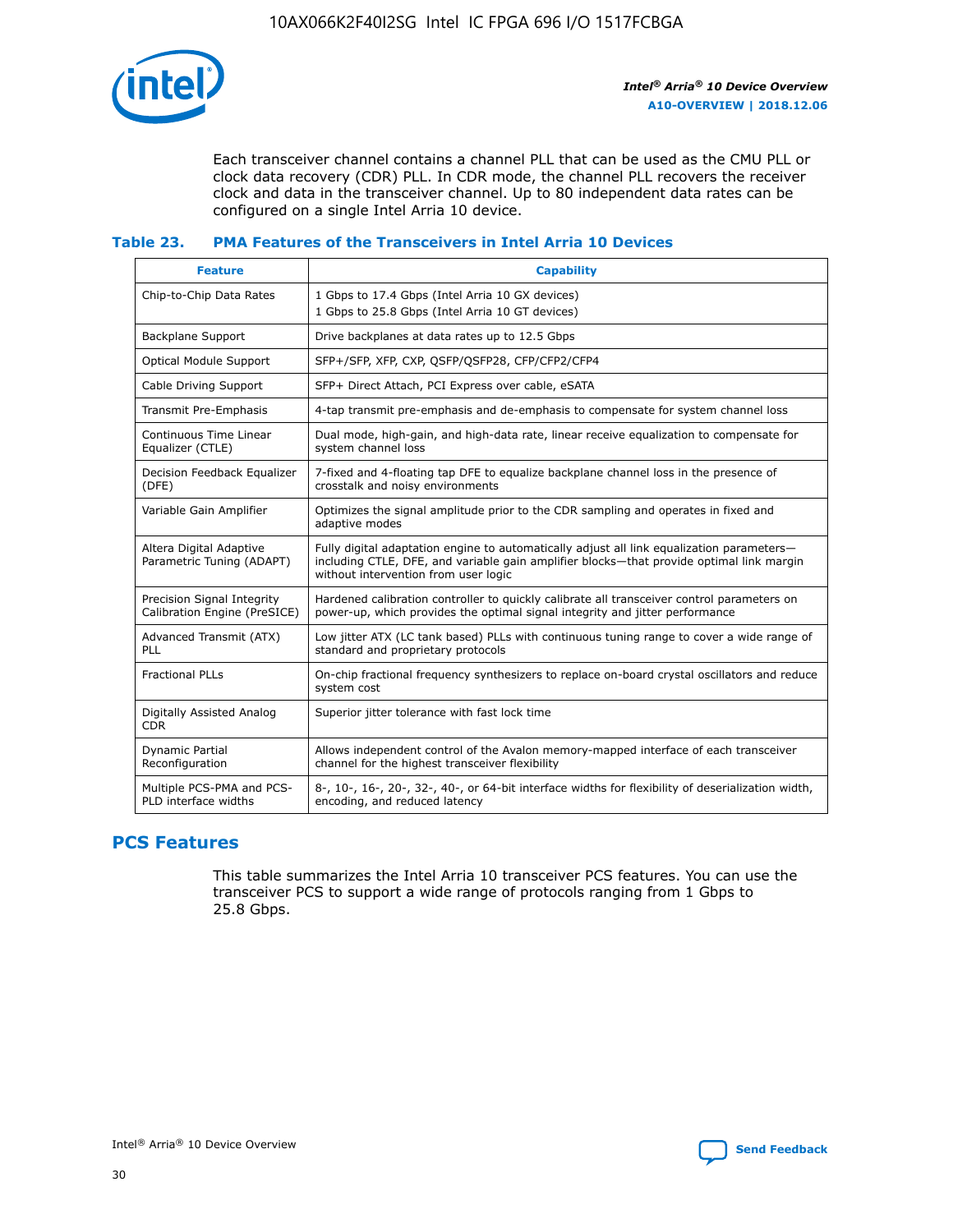

| <b>PCS</b>    | <b>Description</b>                                                                                                                                                                                                                                                                                                                                                                                             |
|---------------|----------------------------------------------------------------------------------------------------------------------------------------------------------------------------------------------------------------------------------------------------------------------------------------------------------------------------------------------------------------------------------------------------------------|
| Standard PCS  | Operates at a data rate up to 12 Gbps<br>Supports protocols such as PCI-Express, CPRI 4.2+, GigE, IEEE 1588 in Hard PCS<br>Implements other protocols using Basic/Custom (Standard PCS) transceiver<br>configuration rules.                                                                                                                                                                                    |
| Enhanced PCS  | Performs functions common to most serial data industry standards, such as word<br>alignment, encoding/decoding, and framing, before data is sent or received off-chip<br>through the PMA<br>• Handles data transfer to and from the FPGA fabric<br>Handles data transfer internally to and from the PMA<br>Provides frequency compensation<br>Performs channel bonding for multi-channel low skew applications |
| PCIe Gen3 PCS | Supports the seamless switching of Data and Clock between the Gen1, Gen2, and Gen3<br>data rates<br>Provides support for PIPE 3.0 features<br>Supports the PIPE interface with the Hard IP enabled, as well as with the Hard IP<br>bypassed                                                                                                                                                                    |

#### **Related Information**

- PCIe Gen1, Gen2, and Gen3 Hard IP on page 26
- Interlaken Support on page 26
- 10 Gbps Ethernet Support on page 26

## **PCS Protocol Support**

This table lists some of the protocols supported by the Intel Arria 10 transceiver PCS. For more information about the blocks in the transmitter and receiver data paths, refer to the related information.

| <b>Protocol</b>                                 | <b>Data Rate</b><br>(Gbps) | <b>Transceiver IP</b>       | <b>PCS Support</b>                      |
|-------------------------------------------------|----------------------------|-----------------------------|-----------------------------------------|
| PCIe Gen3 x1, x2, x4, x8                        | 8.0                        | Native PHY (PIPE)           | Standard PCS and PCIe<br>Gen3 PCS       |
| PCIe Gen2 x1, x2, x4, x8                        | 5.0                        | Native PHY (PIPE)           | <b>Standard PCS</b>                     |
| PCIe Gen1 x1, x2, x4, x8                        | 2.5                        | Native PHY (PIPE)           | Standard PCS                            |
| 1000BASE-X Gigabit Ethernet                     | 1.25                       | Native PHY                  | <b>Standard PCS</b>                     |
| 1000BASE-X Gigabit Ethernet with<br>IEEE 1588v2 | 1.25                       | Native PHY                  | Standard PCS                            |
| 10GBASE-R                                       | 10.3125                    | Native PHY                  | <b>Enhanced PCS</b>                     |
| 10GBASE-R with IEEE 1588v2                      | 10.3125                    | Native PHY                  | <b>Enhanced PCS</b>                     |
| 10GBASE-R with KR FEC                           | 10.3125                    | Native PHY                  | <b>Enhanced PCS</b>                     |
| 10GBASE-KR and 1000BASE-X                       | 10.3125                    | 1G/10GbE and 10GBASE-KR PHY | Standard PCS and<br><b>Enhanced PCS</b> |
| Interlaken (CEI-6G/11G)                         | 3.125 to 17.4              | Native PHY                  | <b>Enhanced PCS</b>                     |
| SFI-S/SFI-5.2                                   | 11.2                       | Native PHY                  | <b>Enhanced PCS</b>                     |
| $10G$ SDI                                       | 10.692                     | Native PHY                  | <b>Enhanced PCS</b>                     |
|                                                 |                            |                             | continued                               |



**[Send Feedback](mailto:FPGAtechdocfeedback@intel.com?subject=Feedback%20on%20Intel%20Arria%2010%20Device%20Overview%20(A10-OVERVIEW%202018.12.06)&body=We%20appreciate%20your%20feedback.%20In%20your%20comments,%20also%20specify%20the%20page%20number%20or%20paragraph.%20Thank%20you.) Intel®** Arria<sup>®</sup> 10 Device Overview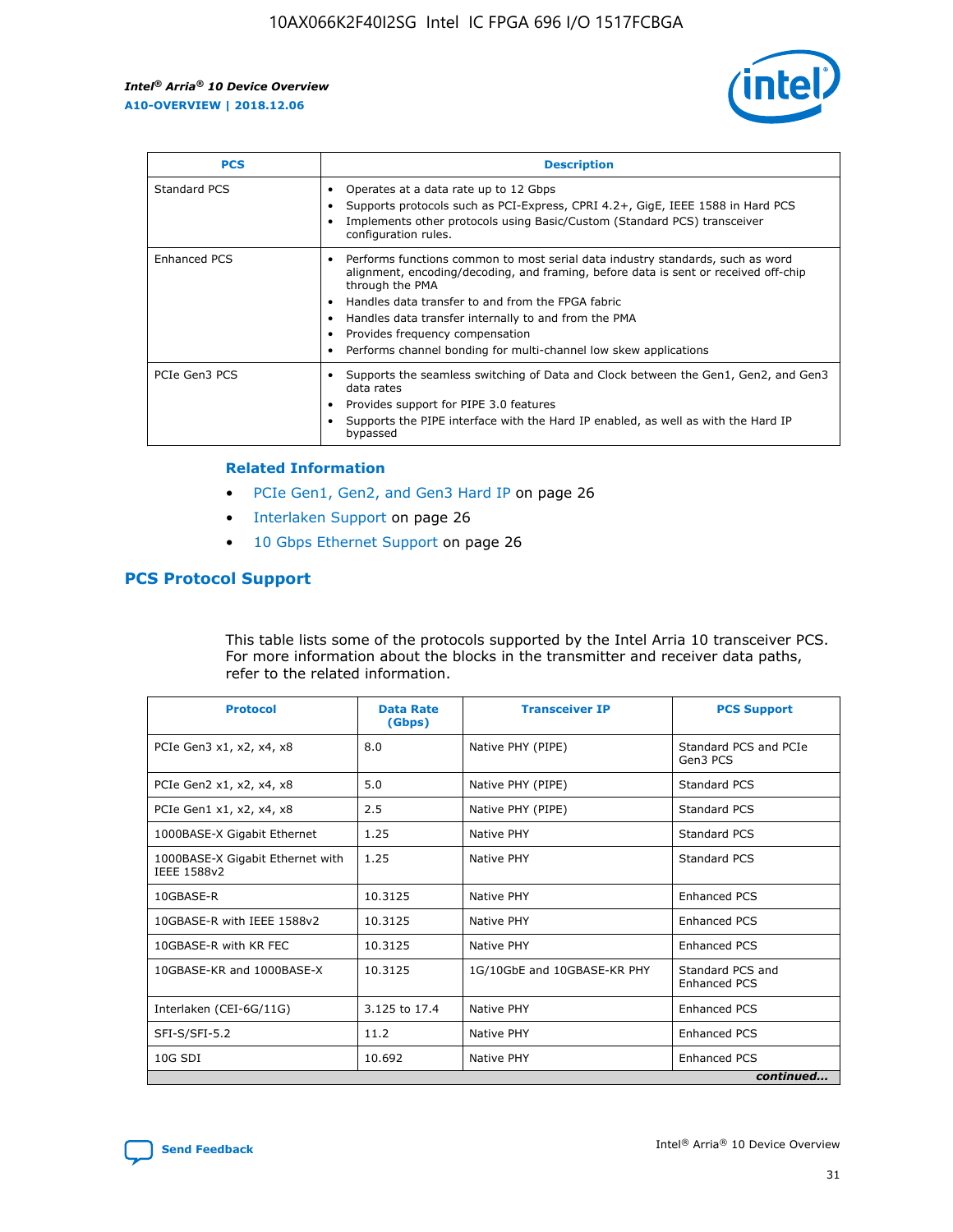

| <b>Protocol</b>      | <b>Data Rate</b><br>(Gbps) | <b>Transceiver IP</b> | <b>PCS Support</b> |
|----------------------|----------------------------|-----------------------|--------------------|
| CPRI 6.0 (64B/66B)   | 0.6144 to<br>10.1376       | Native PHY            | Enhanced PCS       |
| CPRI 4.2 (8B/10B)    | 0.6144 to<br>9.8304        | Native PHY            | Standard PCS       |
| OBSAI RP3 v4.2       | 0.6144 to 6.144            | Native PHY            | Standard PCS       |
| SD-SDI/HD-SDI/3G-SDI | $0.143(12)$ to<br>2.97     | Native PHY            | Standard PCS       |

## **Related Information**

#### [Intel Arria 10 Transceiver PHY User Guide](https://www.intel.com/content/www/us/en/programmable/documentation/nik1398707230472.html#nik1398707091164)

Provides more information about the supported transceiver protocols and PHY IP, the PMA architecture, and the standard, enhanced, and PCIe Gen3 PCS architecture.

## **SoC with Hard Processor System**

Each SoC device combines an FPGA fabric and a hard processor system (HPS) in a single device. This combination delivers the flexibility of programmable logic with the power and cost savings of hard IP in these ways:

- Reduces board space, system power, and bill of materials cost by eliminating a discrete embedded processor
- Allows you to differentiate the end product in both hardware and software, and to support virtually any interface standard
- Extends the product life and revenue through in-field hardware and software updates

 $(12)$  The 0.143 Gbps data rate is supported using oversampling of user logic that you must implement in the FPGA fabric.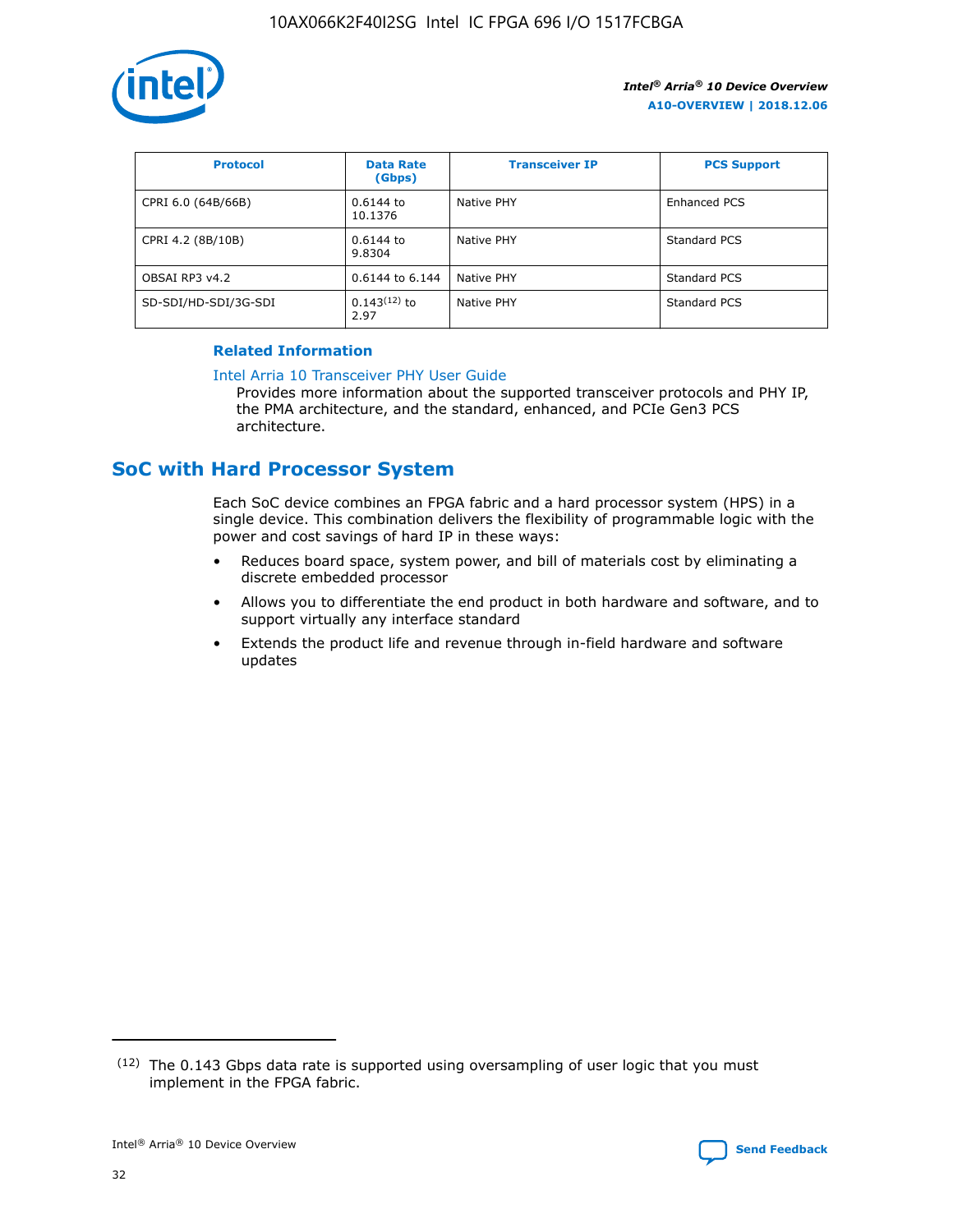

#### **Figure 9. HPS Block Diagram**

This figure shows a block diagram of the HPS with the dual ARM Cortex-A9 MPCore processor.



## **Key Advantages of 20-nm HPS**

The 20-nm HPS strikes a balance between enabling maximum software compatibility with 28-nm SoCs while still improving upon the 28-nm HPS architecture. These improvements address the requirements of the next generation target markets such as wireless and wireline communications, compute and storage equipment, broadcast and military in terms of performance, memory bandwidth, connectivity via backplane and security.

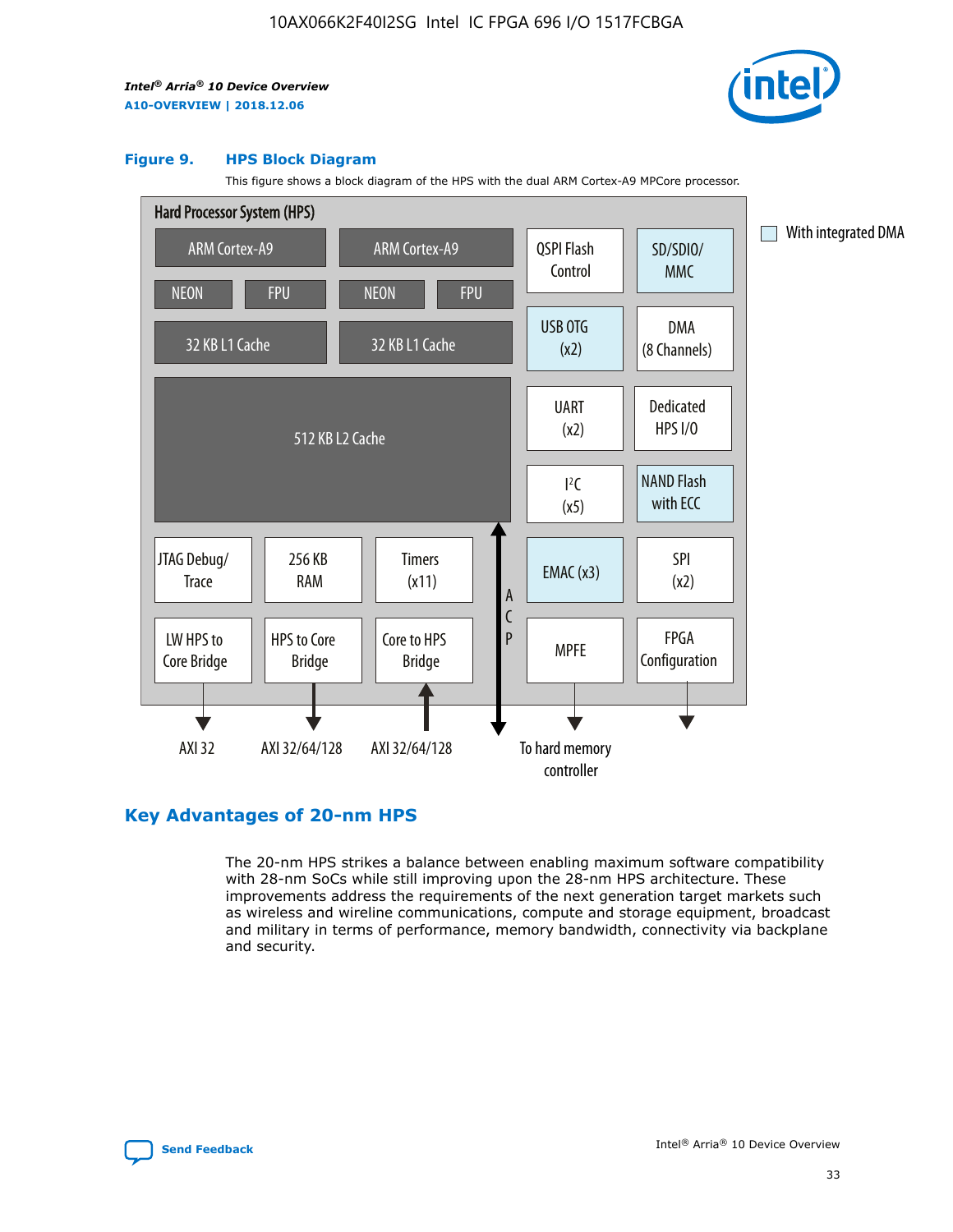

## **Table 24. Improvements in 20 nm HPS**

This table lists the key improvements of the 20 nm HPS compared to the 28 nm HPS.

| Advantages/<br><b>Improvements</b>                          | <b>Description</b>                                                                                                                                                                                                                                                                                                                                                                                                                                                                                                                                                                                                                                                                                                                                                                                                                                                                                                                   |
|-------------------------------------------------------------|--------------------------------------------------------------------------------------------------------------------------------------------------------------------------------------------------------------------------------------------------------------------------------------------------------------------------------------------------------------------------------------------------------------------------------------------------------------------------------------------------------------------------------------------------------------------------------------------------------------------------------------------------------------------------------------------------------------------------------------------------------------------------------------------------------------------------------------------------------------------------------------------------------------------------------------|
| Increased performance and<br>overdrive capability           | While the nominal processor frequency is 1.2 GHz, the 20 nm HPS offers an "overdrive"<br>feature which enables a higher processor operating frequency. This requires a higher supply<br>voltage value that is unique to the HPS and may require a separate requlator.                                                                                                                                                                                                                                                                                                                                                                                                                                                                                                                                                                                                                                                                |
| Increased processor memory<br>bandwidth and DDR4<br>support | Up to 64-bit DDR4 memory at 2,400 Mbps support is available for the processor. The hard<br>memory controller for the HPS comprises a multi-port front end that manages connections<br>to a single port memory controller. The multi-port front end allows logic core and the HPS<br>to share ports and thereby the available bandwidth of the memory controller.                                                                                                                                                                                                                                                                                                                                                                                                                                                                                                                                                                     |
| Flexible I/O sharing                                        | An advanced I/O pin muxing scheme allows improved sharing of I/O between the HPS and<br>the core logic. The following types of I/O are available for SoC:<br>17 dedicated I/Os-physically located inside the HPS block and are not accessible to<br>logic within the core. The 17 dedicated I/Os are used for HPS clock, resets, and<br>interfacing with boot devices, QSPI, and SD/MMC.<br>48 direct shared I/O-located closest to the HPS block and are ideal for high speed HPS<br>peripherals such as EMAC, USB, and others. There is one bank of 48 I/Os that supports<br>direct sharing where the 48 I/Os can be shared 12 I/Os at a time.<br>Standard (shared) I/O-all standard I/Os can be shared by the HPS peripherals and any<br>$\bullet$<br>logic within the core. For designs where more than 48 I/Os are required to fully use all<br>the peripherals in the HPS, these I/Os can be connected through the core logic. |
| <b>EMAC</b> core                                            | Three EMAC cores are available in the HPS. The EMAC cores enable an application to<br>support two redundant Ethernet connections; for example, backplane, or two EMAC cores<br>for managing IEEE 1588 time stamp information while allowing a third EMAC core for debug<br>and configuration. All three EMACs can potentially share the same time stamps, simplifying<br>the 1588 time stamping implementation. A new serial time stamp interface allows core<br>logic to access and read the time stamp values. The integrated EMAC controllers can be<br>connected to external Ethernet PHY through the provided MDIO or I <sup>2</sup> C interface.                                                                                                                                                                                                                                                                               |
| On-chip memory                                              | The on-chip memory is updated to 256 KB support and can support larger data sets and<br>real time algorithms.                                                                                                                                                                                                                                                                                                                                                                                                                                                                                                                                                                                                                                                                                                                                                                                                                        |
| <b>ECC</b> enhancements                                     | Improvements in L2 Cache ECC management allow identification of errors down to the<br>address level. ECC enhancements also enable improved error injection and status reporting<br>via the introduction of new memory mapped access to syndrome and data signals.                                                                                                                                                                                                                                                                                                                                                                                                                                                                                                                                                                                                                                                                    |
| HPS to FPGA Interconnect<br><b>Backbone</b>                 | Although the HPS and the Logic Core can operate independently, they are tightly coupled<br>via a high-bandwidth system interconnect built from high-performance ARM AMBA AXI bus<br>bridges. IP bus masters in the FPGA fabric have access to HPS bus slaves via the FPGA-to-<br>HPS interconnect. Similarly, HPS bus masters have access to bus slaves in the core fabric<br>via the HPS-to-FPGA bridge. Both bridges are AMBA AXI-3 compliant and support<br>simultaneous read and write transactions. Up to three masters within the core fabric can<br>share the HPS SDRAM controller with the processor. Additionally, the processor can be used<br>to configure the core fabric under program control via a dedicated 32-bit configuration port.                                                                                                                                                                               |
| FPGA configuration and HPS<br>booting                       | The FPGA fabric and HPS in the SoCs are powered independently. You can reduce the clock<br>frequencies or gate the clocks to reduce dynamic power.<br>You can configure the FPGA fabric and boot the HPS independently, in any order, providing<br>you with more design flexibility.                                                                                                                                                                                                                                                                                                                                                                                                                                                                                                                                                                                                                                                 |
| Security                                                    | New security features have been introduced for anti-tamper management, secure boot,<br>encryption (AES), and authentication (SHA).                                                                                                                                                                                                                                                                                                                                                                                                                                                                                                                                                                                                                                                                                                                                                                                                   |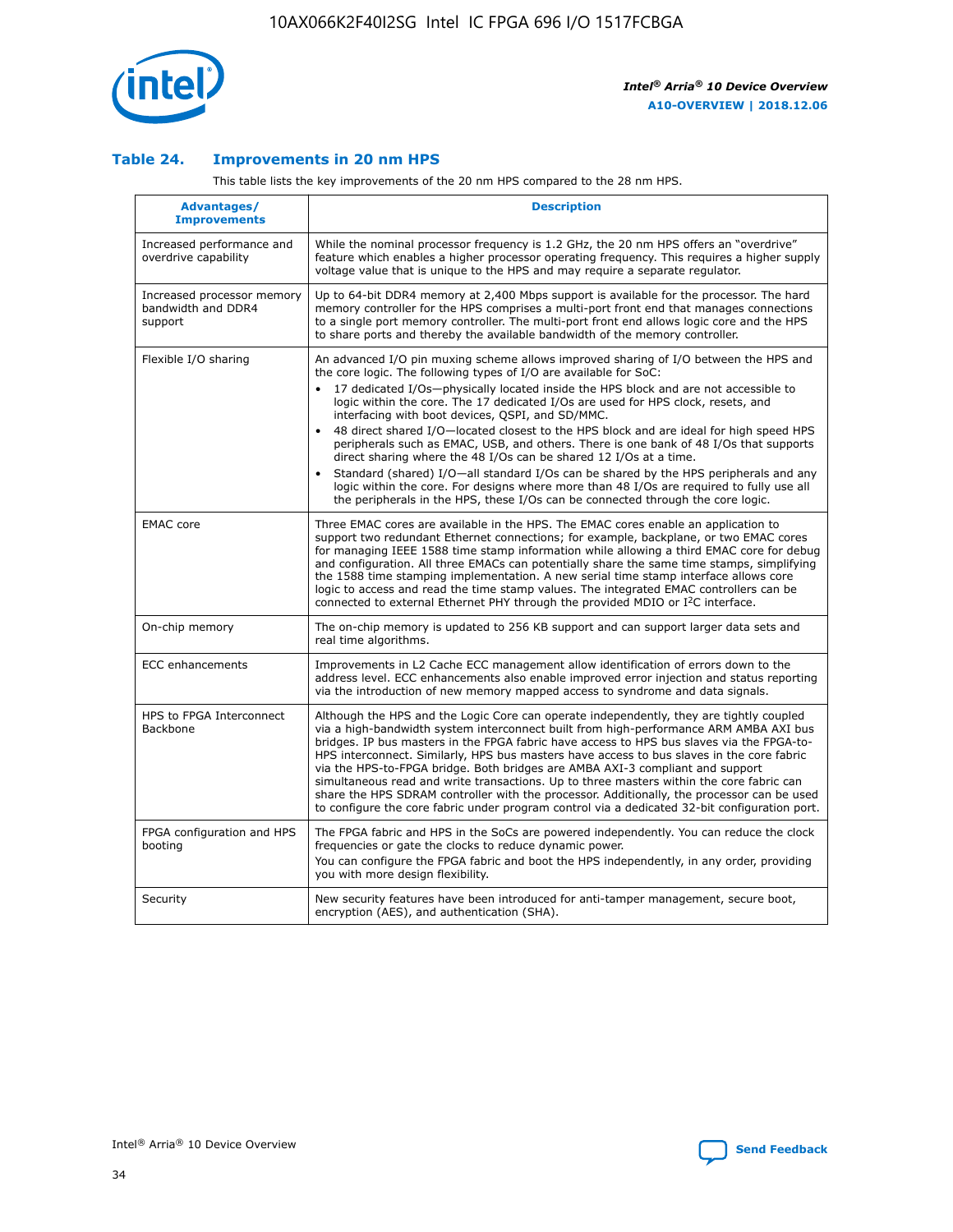

## **Features of the HPS**

The HPS has the following features:

- 1.2-GHz, dual-core ARM Cortex-A9 MPCore processor with up to 1.5-GHz via overdrive
	- ARMv7-A architecture that runs 32-bit ARM instructions, 16-bit and 32-bit Thumb instructions, and 8-bit Java byte codes in Jazelle style
	- Superscalar, variable length, out-of-order pipeline with dynamic branch prediction
	- Instruction Efficiency 2.5 MIPS/MHz, which provides total performance of 7500 MIPS at 1.5 GHz
- Each processor core includes:
	- 32 KB of L1 instruction cache, 32 KB of L1 data cache
	- Single- and double-precision floating-point unit and NEON media engine
	- CoreSight debug and trace technology
	- Snoop Control Unit (SCU) and Acceleration Coherency Port (ACP)
- 512 KB of shared L2 cache
- 256 KB of scratch RAM
- Hard memory controller with support for DDR3, DDR4 and optional error correction code (ECC) support
- Multiport Front End (MPFE) Scheduler interface to the hard memory controller
- 8-channel direct memory access (DMA) controller
- QSPI flash controller with SIO, DIO, QIO SPI Flash support
- NAND flash controller (ONFI 1.0 or later) with DMA and ECC support, updated to support 8 and 16-bit Flash devices and new command DMA to offload CPU for fast power down recovery
- Updated SD/SDIO/MMC controller to eMMC 4.5 with DMA with CE-ATA digital command support
- 3 10/100/1000 Ethernet media access control (MAC) with DMA
- 2 USB On-the-Go (OTG) controllers with DMA
- $\bullet$  5 I<sup>2</sup>C controllers (3 can be used by EMAC for MIO to external PHY)
- 2 UART 16550 Compatible controllers
- 4 serial peripheral interfaces (SPI) (2 Master, 2 Slaves)
- 62 programmable general-purpose I/Os, which includes 48 direct share I/Os that allows the HPS peripherals to connect directly to the FPGA I/Os
- 7 general-purpose timers
- 4 watchdog timers
- Anti-tamper, Secure Boot, Encryption (AES) and Authentication (SHA)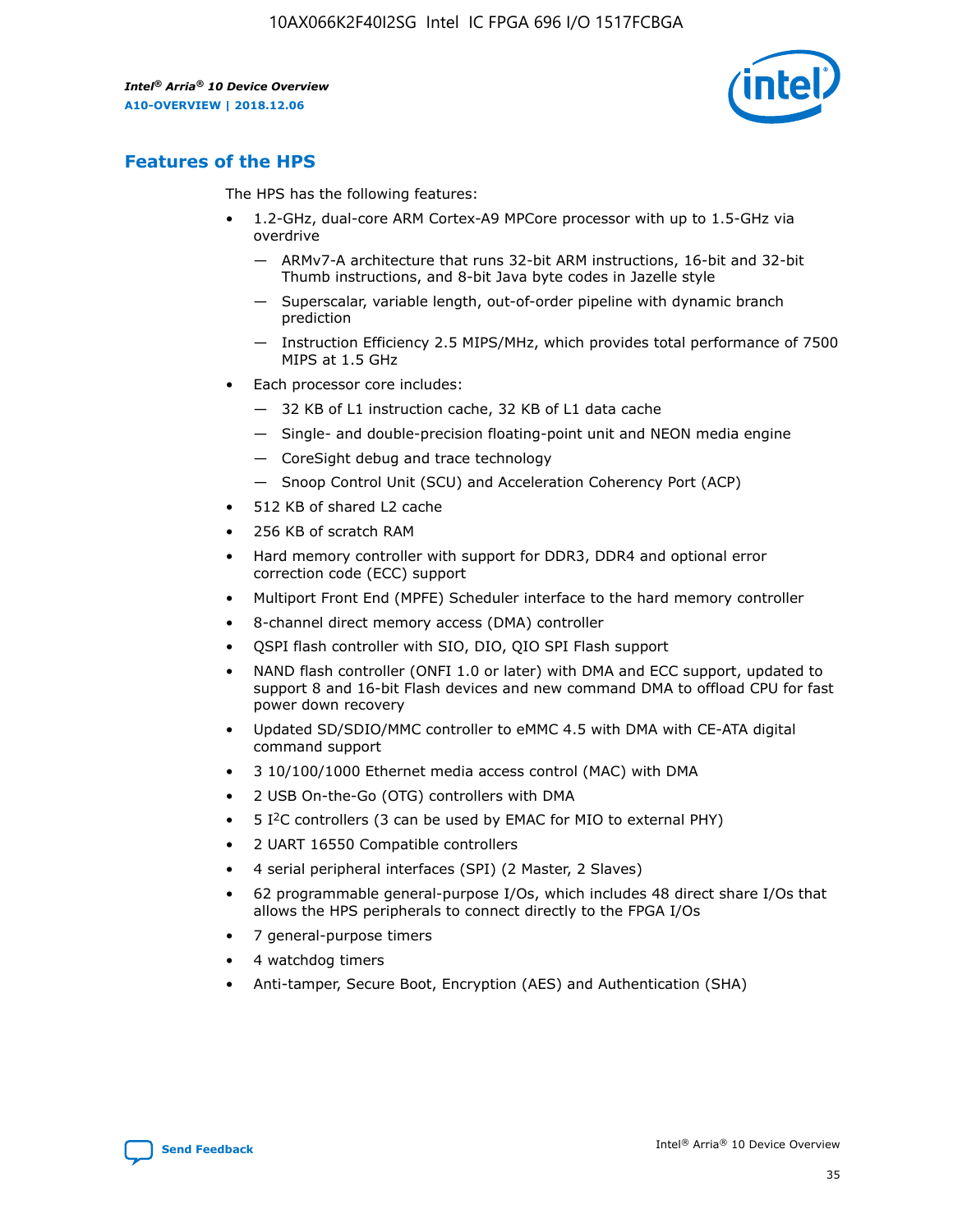

## **System Peripherals and Debug Access Port**

Each Ethernet MAC, USB OTG, NAND flash controller, and SD/MMC controller module has an integrated DMA controller. For modules without an integrated DMA controller, an additional DMA controller module provides up to eight channels of high-bandwidth data transfers. Peripherals that communicate off-chip are multiplexed with other peripherals at the HPS pin level. This allows you to choose which peripherals interface with other devices on your PCB.

The debug access port provides interfaces to industry standard JTAG debug probes and supports ARM CoreSight debug and core traces to facilitate software development.

## **HPS–FPGA AXI Bridges**

The HPS–FPGA bridges, which support the Advanced Microcontroller Bus Architecture (AMBA) Advanced eXtensible Interface (AXI™) specifications, consist of the following bridges:

- FPGA-to-HPS AMBA AXI bridge—a high-performance bus supporting 32, 64, and 128 bit data widths that allows the FPGA fabric to issue transactions to slaves in the HPS.
- HPS-to-FPGA Avalon/AMBA AXI bridge—a high-performance bus supporting 32, 64, and 128 bit data widths that allows the HPS to issue transactions to slaves in the FPGA fabric.
- Lightweight HPS-to-FPGA AXI bridge—a lower latency 32 bit width bus that allows the HPS to issue transactions to soft peripherals in the FPGA fabric. This bridge is primarily used for control and status register (CSR) accesses to peripherals in the FPGA fabric.

The HPS–FPGA AXI bridges allow masters in the FPGA fabric to communicate with slaves in the HPS logic, and vice versa. For example, the HPS-to-FPGA AXI bridge allows you to share memories instantiated in the FPGA fabric with one or both microprocessors in the HPS, while the FPGA-to-HPS AXI bridge allows logic in the FPGA fabric to access the memory and peripherals in the HPS.

Each HPS–FPGA bridge also provides asynchronous clock crossing for data transferred between the FPGA fabric and the HPS.

### **HPS SDRAM Controller Subsystem**

The HPS SDRAM controller subsystem contains a multiport SDRAM controller and DDR PHY that are shared between the FPGA fabric (through the FPGA-to-HPS SDRAM interface), the level 2 (L2) cache, and the level 3 (L3) system interconnect. The FPGA-to-HPS SDRAM interface supports AMBA AXI and Avalon® Memory-Mapped (Avalon-MM) interface standards, and provides up to six individual ports for access by masters implemented in the FPGA fabric.

The HPS SDRAM controller supports up to 3 masters (command ports), 3x 64-bit read data ports and 3x 64-bit write data ports.

To maximize memory performance, the SDRAM controller subsystem supports command and data reordering, deficit round-robin arbitration with aging, and high-priority bypass features.

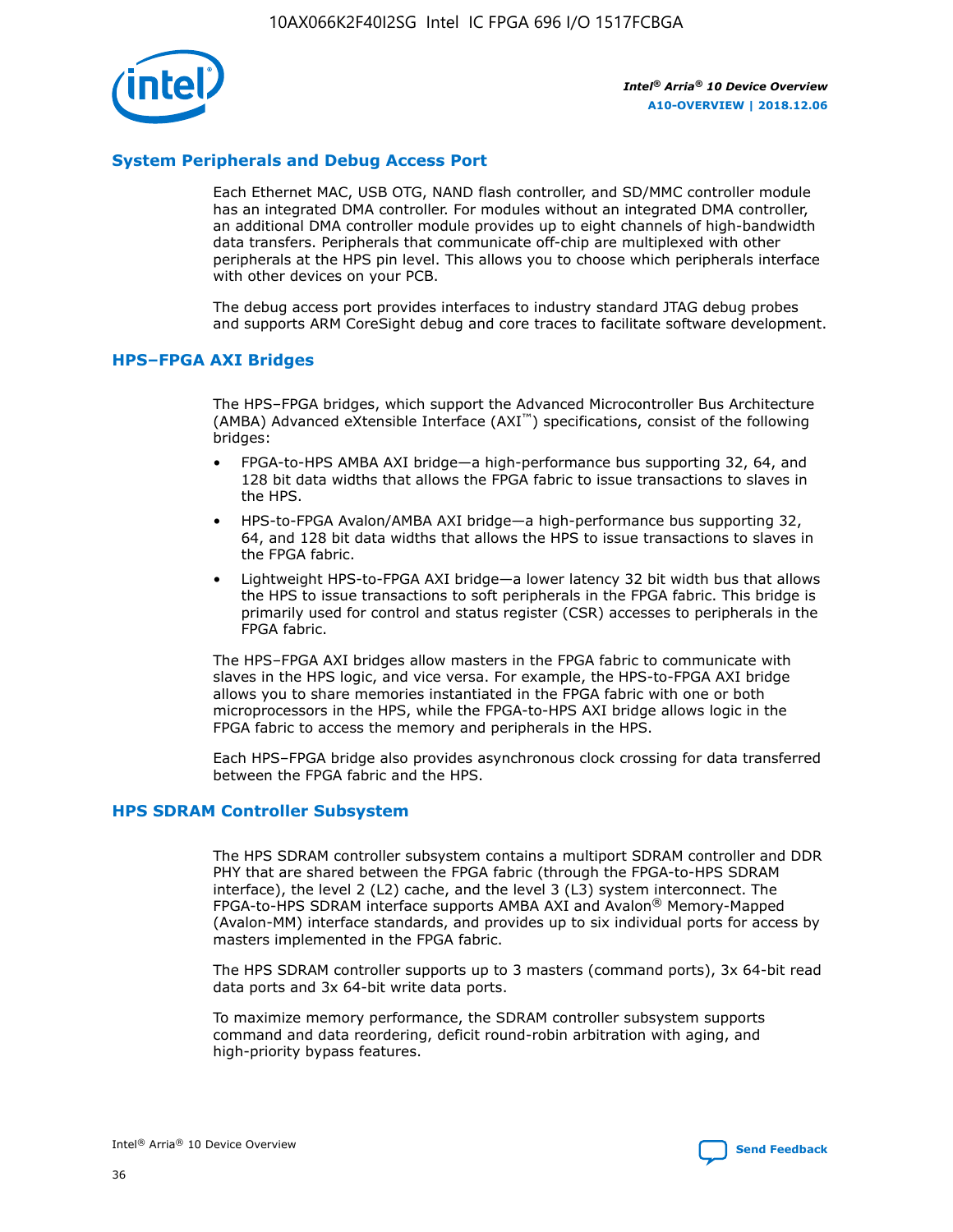

## **FPGA Configuration and HPS Booting**

The FPGA fabric and HPS in the SoC FPGA must be powered at the same time. You can reduce the clock frequencies or gate the clocks to reduce dynamic power.

Once powered, the FPGA fabric and HPS can be configured independently thus providing you with more design flexibility:

- You can boot the HPS independently. After the HPS is running, the HPS can fully or partially reconfigure the FPGA fabric at any time under software control. The HPS can also configure other FPGAs on the board through the FPGA configuration controller.
- Configure the FPGA fabric first, and then boot the HPS from memory accessible to the FPGA fabric.

## **Hardware and Software Development**

For hardware development, you can configure the HPS and connect your soft logic in the FPGA fabric to the HPS interfaces using the Platform Designer system integration tool in the Intel Quartus Prime software.

For software development, the ARM-based SoC FPGA devices inherit the rich software development ecosystem available for the ARM Cortex-A9 MPCore processor. The software development process for Intel SoC FPGAs follows the same steps as those for other SoC devices from other manufacturers. Support for Linux\*, VxWorks\*, and other operating systems are available for the SoC FPGAs. For more information on the operating systems support availability, contact the Intel FPGA sales team.

You can begin device-specific firmware and software development on the Intel SoC FPGA Virtual Target. The Virtual Target is a fast PC-based functional simulation of a target development system—a model of a complete development board. The Virtual Target enables the development of device-specific production software that can run unmodified on actual hardware.

## **Dynamic and Partial Reconfiguration**

The Intel Arria 10 devices support dynamic and partial reconfiguration. You can use dynamic and partial reconfiguration simultaneously to enable seamless reconfiguration of both the device core and transceivers.

## **Dynamic Reconfiguration**

You can reconfigure the PMA and PCS blocks while the device continues to operate. This feature allows you to change the data rates, protocol, and analog settings of a channel in a transceiver bank without affecting on-going data transfer in other transceiver banks. This feature is ideal for applications that require dynamic multiprotocol or multirate support.

## **Partial Reconfiguration**

Using partial reconfiguration, you can reconfigure some parts of the device while keeping the device in operation.

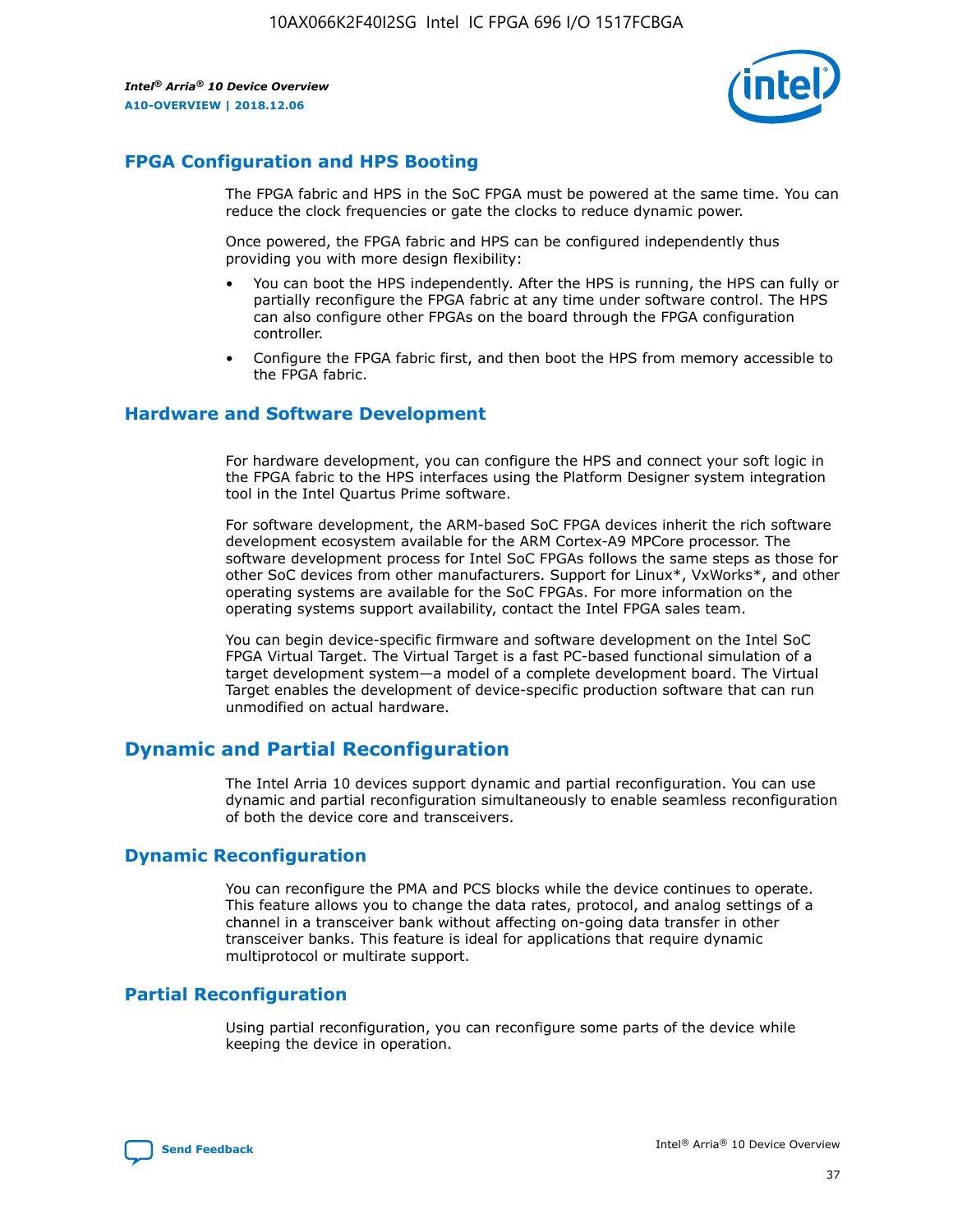

Instead of placing all device functions in the FPGA fabric, you can store some functions that do not run simultaneously in external memory and load them only when required. This capability increases the effective logic density of the device, and lowers cost and power consumption.

In the Intel solution, you do not have to worry about intricate device architecture to perform a partial reconfiguration. The partial reconfiguration capability is built into the Intel Quartus Prime design software, making such time-intensive task simple.

Intel Arria 10 devices support partial reconfiguration in the following configuration options:

- Using an internal host:
	- All supported configuration modes where the FPGA has access to external memory devices such as serial and parallel flash memory.
	- Configuration via Protocol [CvP (PCIe)]
- Using an external host—passive serial (PS), fast passive parallel (FPP) x8, FPP x16, and FPP x32 I/O interface.

# **Enhanced Configuration and Configuration via Protocol**

## **Table 25. Configuration Schemes and Features of Intel Arria 10 Devices**

Intel Arria 10 devices support 1.8 V programming voltage and several configuration schemes.

| <b>Scheme</b>                                                          | <b>Data</b><br><b>Width</b> | <b>Max Clock</b><br>Rate<br>(MHz) | <b>Max Data</b><br>Rate<br>(Mbps)<br>(13) | <b>Decompression</b> | <b>Design</b><br>Security <sup>(1</sup><br>4) | <b>Partial</b><br>Reconfiguration<br>(15) | <b>Remote</b><br><b>System</b><br><b>Update</b> |
|------------------------------------------------------------------------|-----------------------------|-----------------------------------|-------------------------------------------|----------------------|-----------------------------------------------|-------------------------------------------|-------------------------------------------------|
| <b>JTAG</b>                                                            | 1 bit                       | 33                                | 33                                        |                      |                                               | Yes <sup>(16)</sup>                       |                                                 |
| Active Serial (AS)<br>through the<br>EPCO-L<br>configuration<br>device | 1 bit,<br>4 bits            | 100                               | 400                                       | Yes                  | Yes                                           | Yes(16)                                   | Yes                                             |
| Passive serial (PS)<br>through CPLD or<br>external<br>microcontroller  | 1 bit                       | 100                               | 100                                       | Yes                  | Yes                                           | Yes(16)                                   | Parallel<br>Flash<br>Loader<br>(PFL) IP<br>core |
|                                                                        |                             |                                   |                                           |                      |                                               |                                           | continued                                       |

<sup>(13)</sup> Enabling either compression or design security features affects the maximum data rate. Refer to the Intel Arria 10 Device Datasheet for more information.

<sup>(14)</sup> Encryption and compression cannot be used simultaneously.

 $(15)$  Partial reconfiguration is an advanced feature of the device family. If you are interested in using partial reconfiguration, contact Intel for support.

 $(16)$  Partial configuration can be performed only when it is configured as internal host.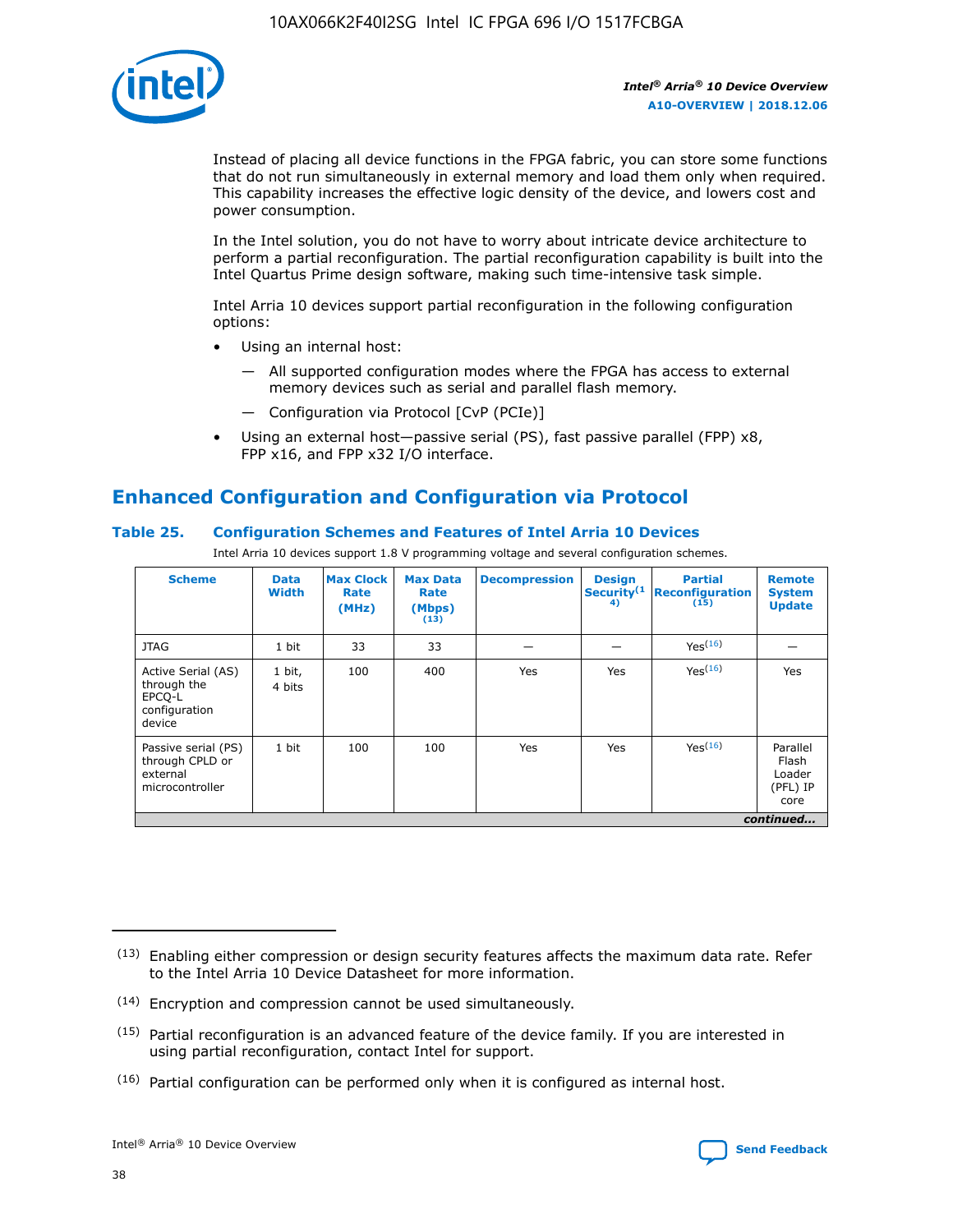

| <b>Scheme</b>                                   | <b>Data</b><br><b>Width</b> | <b>Max Clock</b><br>Rate<br>(MHz) | <b>Max Data</b><br>Rate<br>(Mbps)<br>(13) | <b>Decompression</b> | <b>Design</b><br>Security <sup>(1</sup><br>4) | <b>Partial</b><br><b>Reconfiguration</b><br>(15) | <b>Remote</b><br><b>System</b><br><b>Update</b> |
|-------------------------------------------------|-----------------------------|-----------------------------------|-------------------------------------------|----------------------|-----------------------------------------------|--------------------------------------------------|-------------------------------------------------|
| Fast passive                                    | 8 bits                      | 100                               | 3200                                      | Yes                  | Yes                                           | Yes(17)                                          | PFL IP                                          |
| parallel (FPP)<br>through CPLD or               | 16 bits                     |                                   |                                           | Yes                  | Yes                                           |                                                  | core                                            |
| external<br>microcontroller                     | 32 bits                     |                                   |                                           | Yes                  | Yes                                           |                                                  |                                                 |
| Configuration via                               | 16 bits                     | 100                               | 3200                                      | Yes                  | Yes                                           | Yes <sup>(17)</sup>                              |                                                 |
| <b>HPS</b>                                      | 32 bits                     |                                   |                                           | Yes                  | Yes                                           |                                                  |                                                 |
| Configuration via<br>Protocol [CvP<br>$(PCIe*)$ | x1, x2,<br>x4, x8<br>lanes  |                                   | 8000                                      | Yes                  | Yes                                           | Yes <sup>(16)</sup>                              |                                                 |

You can configure Intel Arria 10 devices through PCIe using Configuration via Protocol (CvP). The Intel Arria 10 CvP implementation conforms to the PCIe 100 ms power-up-to-active time requirement.

#### **Related Information**

[Configuration via Protocol \(CvP\) Implementation in Intel FPGAs User Guide](https://www.intel.com/content/www/us/en/programmable/documentation/dsu1441819344145.html#dsu1442269728522) Provides more information about the CvP configuration scheme.

## **SEU Error Detection and Correction**

Intel Arria 10 devices offer robust and easy-to-use single-event upset (SEU) error detection and correction circuitry.

The detection and correction circuitry includes protection for Configuration RAM (CRAM) programming bits and user memories. The CRAM is protected by a continuously running CRC error detection circuit with integrated ECC that automatically corrects one or two errors and detects higher order multi-bit errors. When more than two errors occur, correction is available through reloading of the core programming file, providing a complete design refresh while the FPGA continues to operate.

The physical layout of the Intel Arria 10 CRAM array is optimized to make the majority of multi-bit upsets appear as independent single-bit or double-bit errors which are automatically corrected by the integrated CRAM ECC circuitry. In addition to the CRAM protection, the M20K memory blocks also include integrated ECC circuitry and are layout-optimized for error detection and correction. The MLAB does not have ECC.

(14) Encryption and compression cannot be used simultaneously.

<sup>(17)</sup> Supported at a maximum clock rate of 100 MHz.



 $(13)$  Enabling either compression or design security features affects the maximum data rate. Refer to the Intel Arria 10 Device Datasheet for more information.

 $(15)$  Partial reconfiguration is an advanced feature of the device family. If you are interested in using partial reconfiguration, contact Intel for support.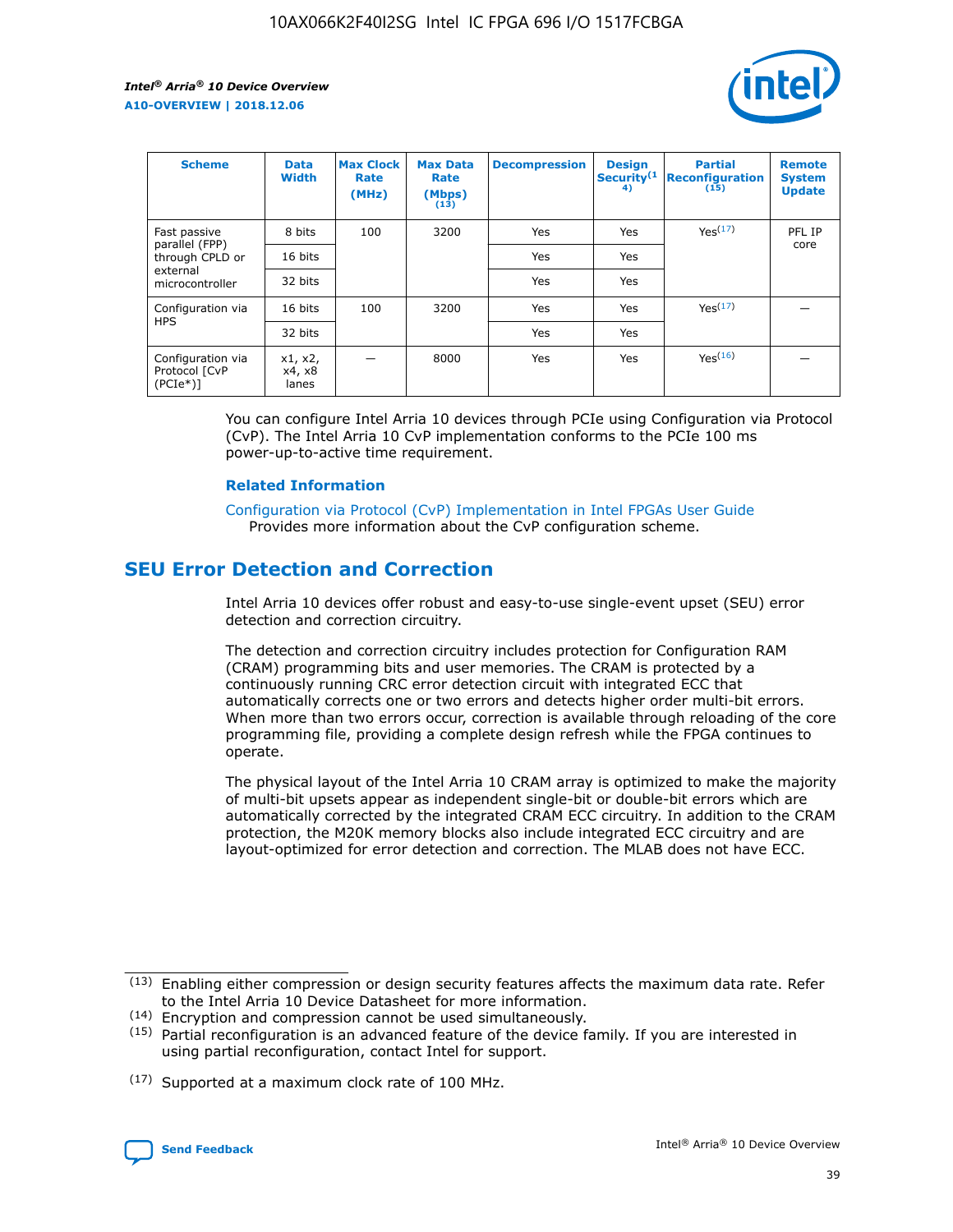

## **Power Management**

Intel Arria 10 devices leverage the advanced 20 nm process technology, a low 0.9 V core power supply, an enhanced core architecture, and several optional power reduction techniques to reduce total power consumption by as much as 40% compared to Arria V devices and as much as 60% compared to Stratix V devices.

The optional power reduction techniques in Intel Arria 10 devices include:

- **SmartVID**—a code is programmed into each device during manufacturing that allows a smart regulator to operate the device at lower core  $V_{CC}$  while maintaining performance
- **Programmable Power Technology**—non-critical timing paths are identified by the Intel Quartus Prime software and the logic in these paths is biased for low power instead of high performance
- **Low Static Power Options**—devices are available with either standard static power or low static power while maintaining performance

Furthermore, Intel Arria 10 devices feature Intel's industry-leading low power transceivers and include a number of hard IP blocks that not only reduce logic resources but also deliver substantial power savings compared to soft implementations. In general, hard IP blocks consume up to 90% less power than the equivalent soft logic implementations.

## **Incremental Compilation**

The Intel Quartus Prime software incremental compilation feature reduces compilation time and helps preserve performance to ease timing closure. The incremental compilation feature enables the partial reconfiguration flow for Intel Arria 10 devices.

Incremental compilation supports top-down, bottom-up, and team-based design flows. This feature facilitates modular, hierarchical, and team-based design flows where different designers compile their respective design sections in parallel. Furthermore, different designers or IP providers can develop and optimize different blocks of the design independently. These blocks can then be imported into the top level project.

# **Document Revision History for Intel Arria 10 Device Overview**

| <b>Document</b><br><b>Version</b> | <b>Changes</b>                                                                                                                                                                                                                                                              |
|-----------------------------------|-----------------------------------------------------------------------------------------------------------------------------------------------------------------------------------------------------------------------------------------------------------------------------|
| 2018.12.06                        | Added links to Intel Arria 10 device errata documents.<br>Removed automotive temperature option from the Intel Arria 10 GX devices.<br>Removed -3 fabric speed grade from the Intel Arria 10 GT devices.<br>Updated power options for the Intel Arria 10 GX and GT devices. |
| 2018.04.09                        | Updated the lowest $V_{CC}$ from 0.83 V to 0.82 V in the topic listing a summary of the device features.                                                                                                                                                                    |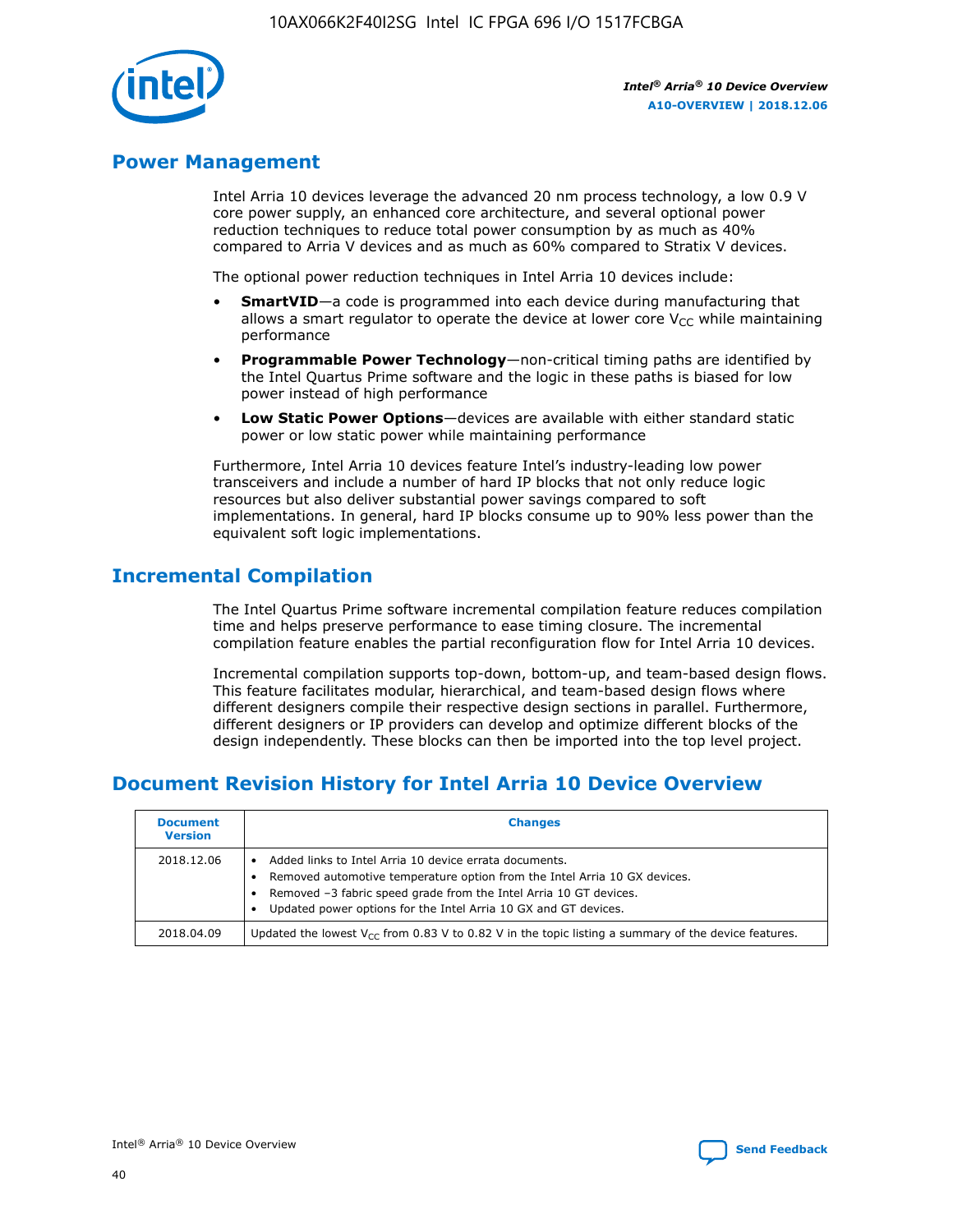*Intel® Arria® 10 Device Overview* **A10-OVERVIEW | 2018.12.06**



| <b>Date</b>    | <b>Version</b> | <b>Changes</b>                                                                                                                                                                                                                                                                                                                                                                                                                                                                                                                                                                                                                                                                                                                                                                                                                                                                                                                                                            |
|----------------|----------------|---------------------------------------------------------------------------------------------------------------------------------------------------------------------------------------------------------------------------------------------------------------------------------------------------------------------------------------------------------------------------------------------------------------------------------------------------------------------------------------------------------------------------------------------------------------------------------------------------------------------------------------------------------------------------------------------------------------------------------------------------------------------------------------------------------------------------------------------------------------------------------------------------------------------------------------------------------------------------|
| January 2018   | 2018.01.17     | Updated the maximum data rate for HPS (Intel Arria 10 SX devices<br>external memory interface DDR3 controller from 2,166 Mbps to 2,133<br>Mbps.<br>Updated maximum frequency supported for half rate QDRII and QDRII<br>+ SRAM to 633 MHz in Memory Standards Supported by the Soft<br>Memory Controller table.<br>Updated transceiver backplane capability to 12.5 Gbps.<br>$\bullet$<br>Removed transceiver speed grade 5 in Sample Ordering Core and<br>Available Options for Intel Arria 10 GX Devices figure.<br>Removed package code 40, low static power, SmartVID, industrial, and<br>military operating temperature support from Sample Ordering Core and<br>Available Options for Intel Arria 10 GT Devices figure.<br>Updated short reach transceiver rate for Intel Arria 10 GT devices to<br>25.8 Gbps.<br>Removed On-Die Instrumentation - EyeQ and Jitter Margin Tool<br>support from PMA Features of the Transceivers in Intel Arria 10 Devices<br>table. |
| September 2017 | 2017.09.20     | Updated the maximum speed of the DDR4 external memory interface from<br>1,333 MHz/2,666 Mbps to 1,200 MHz/2,400 Mbps.                                                                                                                                                                                                                                                                                                                                                                                                                                                                                                                                                                                                                                                                                                                                                                                                                                                     |
| July 2017      | 2017.07.13     | Corrected the automotive temperature range in the figure showing the<br>available options for the Intel Arria 10 GX devices from "-40°C to 100°C"<br>to "-40°C to 125°C".                                                                                                                                                                                                                                                                                                                                                                                                                                                                                                                                                                                                                                                                                                                                                                                                 |
| July 2017      | 2017.07.06     | Added automotive temperature option to Intel Arria 10 GX device family.                                                                                                                                                                                                                                                                                                                                                                                                                                                                                                                                                                                                                                                                                                                                                                                                                                                                                                   |
| May 2017       | 2017.05.08     | Corrected protocol names with "1588" to "IEEE 1588v2".<br>$\bullet$<br>Updated the vertical migration table to remove vertical migration<br>$\bullet$<br>between Intel Arria 10 GX and Intel Arria 10 SX device variants.<br>Removed all "Preliminary" marks.<br>$\bullet$                                                                                                                                                                                                                                                                                                                                                                                                                                                                                                                                                                                                                                                                                                |
| March 2017     | 2017.03.15     | Removed the topic about migration from Intel Arria 10 to Intel Stratix<br>10 devices.<br>Rebranded as Intel.<br>$\bullet$                                                                                                                                                                                                                                                                                                                                                                                                                                                                                                                                                                                                                                                                                                                                                                                                                                                 |
| October 2016   | 2016.10.31     | Removed package F36 from Intel Arria 10 GX devices.<br>Updated Intel Arria 10 GT sample ordering code and maximum GX<br>$\bullet$<br>transceiver count. Intel Arria 10 GT devices are available only in the<br>SF45 package option with a maximum of 72 transceivers.                                                                                                                                                                                                                                                                                                                                                                                                                                                                                                                                                                                                                                                                                                     |
| May 2016       | 2016.05.02     | Updated the FPGA Configuration and HPS Booting topic.<br>$\bullet$<br>Remove V <sub>CC</sub> PowerManager from the Summary of Features, Power<br>Management and Arria 10 Device Variants and packages topics. This<br>feature is no longer supported in Arria 10 devices.<br>Removed LPDDR3 from the Memory Standards Supported by the HPS<br>Hard Memory Controller table in the Memory Standards Supported by<br>Intel Arria 10 Devices topic. This standard is only supported by the<br>FPGA.<br>Removed transceiver speed grade 5 from the Device Variants and<br>Packages topic for Arria 10 GX and SX devices.                                                                                                                                                                                                                                                                                                                                                      |
| February 2016  | 2016.02.11     | Changed the maximum Arria 10 GT datarate to 25.8 Gbps and the<br>minimum datarate to 1 Gbps globally.<br>Revised the state for Core clock networks in the Summary of Features<br>$\bullet$<br>topic.<br>Changed the transceiver parameters in the "Summary of Features for<br>$\bullet$<br>Arria 10 Devices" table.<br>• Changed the transceiver parameters in the "Maximum Resource Counts<br>for Arria 10 GT Devices" table.<br>Changed the package availability for GT devices in the "Package Plan<br>for Arria 10 GT Devices" table.<br>Changed the package configurations for GT devices in the "Migration"<br>Capability Across Arria 10 Product Lines" figure.<br>continued                                                                                                                                                                                                                                                                                       |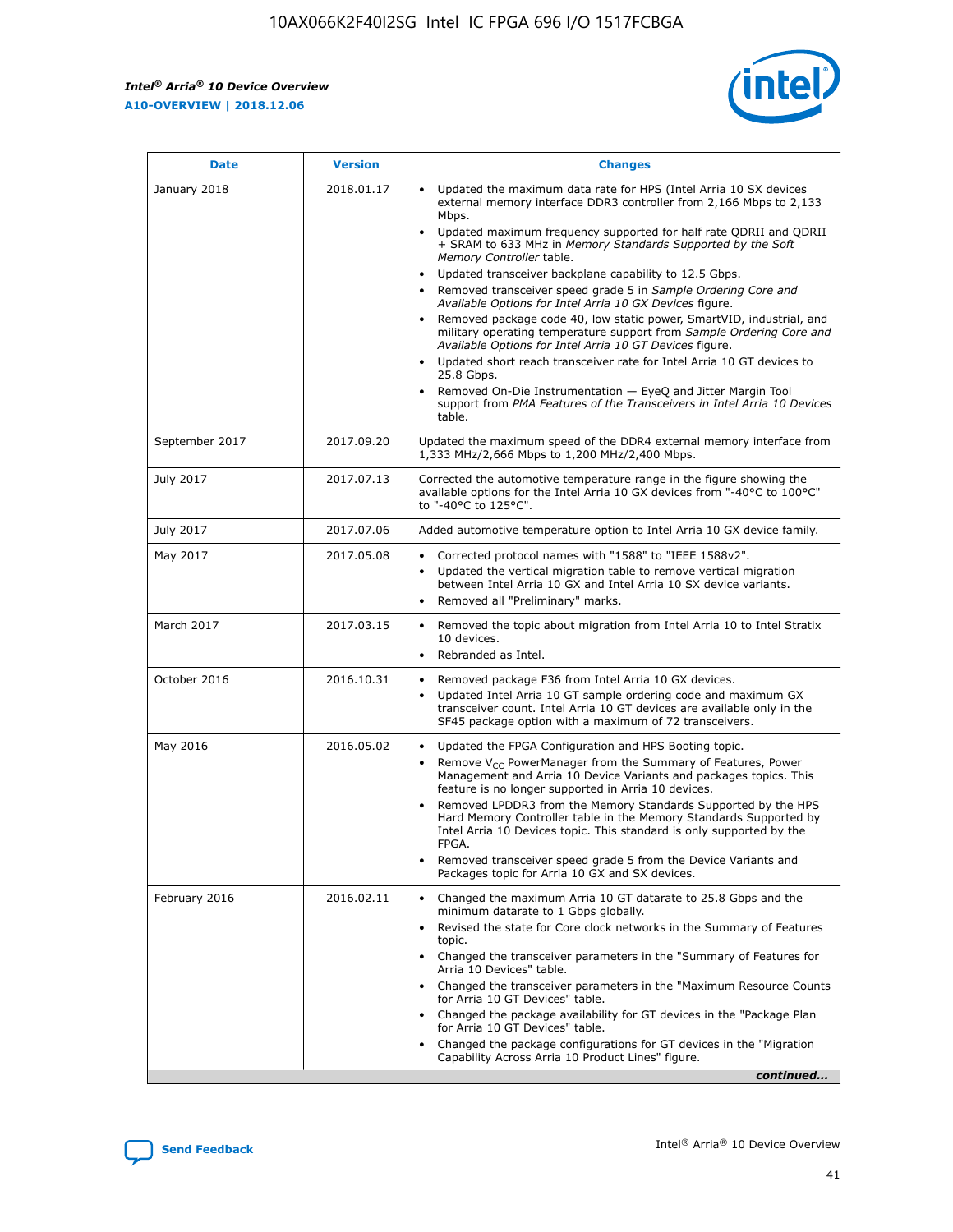

| <b>Date</b>   | <b>Version</b> | <b>Changes</b>                                                                                                                                                               |
|---------------|----------------|------------------------------------------------------------------------------------------------------------------------------------------------------------------------------|
|               |                | • Changed transceiver parameters in the "Low Power Serial Transceivers"<br>section.                                                                                          |
|               |                | • Changed the transceiver descriptions in the "Device Variants for the<br>Arria 10 Device Family" table.                                                                     |
|               |                | Changed the "Sample Ordering Code and Available Options for Arria 10<br>$\bullet$<br>GT Devices" figure.                                                                     |
|               |                | Changed the datarates for GT devices in the "PMA Features" section.                                                                                                          |
|               |                | Changed the datarates for GT devices in the "PCS Features" section.<br>$\bullet$                                                                                             |
| December 2015 | 2015.12.14     | Updated the number of M20K memory blocks for Arria 10 GX 660 from<br>2133 to 2131 and corrected the total RAM bit from 48,448 Kb to<br>48,408 Kb.                            |
|               |                | Corrected the number of DSP blocks for Arria 10 GX 660 from 1688 to<br>1687 in the table listing floating-point arithmetic resources.                                        |
| November 2015 | 2015.11.02     | Updated the maximum resources for Arria 10 GX 220, GX 320, GX 480,<br>$\bullet$<br>GX 660, SX 220, SX 320, SX 480, and SX 660.                                               |
|               |                | • Updated resource count for Arria 10 GX 320, GX 480, GX 660, SX 320,<br>SX 480, a SX 660 devices in Number of Multipliers in Intel Arria 10<br><b>Devices</b> table.        |
|               |                | Updated the available options for Arria 10 GX, GT, and SX.                                                                                                                   |
|               |                | Changed instances of Quartus II to Quartus Prime.<br>$\bullet$                                                                                                               |
| June 2015     | 2015.06.15     | Corrected label for Intel Arria 10 GT product lines in the vertical migration<br>figure.                                                                                     |
| May 2015      | 2015.05.15     | Corrected the DDR3 half rate and quarter rate maximum frequencies in the<br>table that lists the memory standards supported by the Intel Arria 10 hard<br>memory controller. |
| May 2015      | 2015.05.04     | • Added support for 13.5G JESD204b in the Summary of Features table.                                                                                                         |
|               |                | • Added a link to Arria 10 GT Channel Usage in the Arria 10 GT Package<br>Plan topic.                                                                                        |
|               |                | • Added a note to the table, Maximum Resource Counts for Arria 10 GT<br>devices.                                                                                             |
|               |                | • Updated the power requirements of the transceivers in the Low Power<br>Serial Transceivers topic.                                                                          |
| January 2015  | 2015.01.23     | • Added floating point arithmetic features in the Summary of Features<br>table.                                                                                              |
|               |                | • Updated the total embedded memory from 38.38 megabits (Mb) to<br>65.6 Mb.                                                                                                  |
|               |                | • Updated the table that lists the memory standards supported by Intel<br>Arria 10 devices.                                                                                  |
|               |                | Removed support for DDR3U, LPDDR3 SDRAM, RLDRAM 2, and DDR2.                                                                                                                 |
|               |                | Moved RLDRAM 3 support from hard memory controller to soft memory<br>controller. RLDRAM 3 support uses hard PHY with soft memory<br>controller.                              |
|               |                | Added soft memory controller support for QDR IV.<br>٠                                                                                                                        |
|               |                | Updated the maximum resource count table to include the number of<br>hard memory controllers available in each device variant.                                               |
|               |                | Updated the transceiver PCS data rate from 12.5 Gbps to 12 Gbps.<br>$\bullet$                                                                                                |
|               |                | Updated the max clock rate of PS, FPP x8, FPP x16, and Configuration<br>via HPS from 125 MHz to 100 MHz.                                                                     |
|               |                | Added a feature for fractional synthesis PLLs: PLL cascading.                                                                                                                |
|               |                | Updated the HPS programmable general-purpose I/Os from 54 to 62.<br>$\bullet$                                                                                                |
|               |                | continued                                                                                                                                                                    |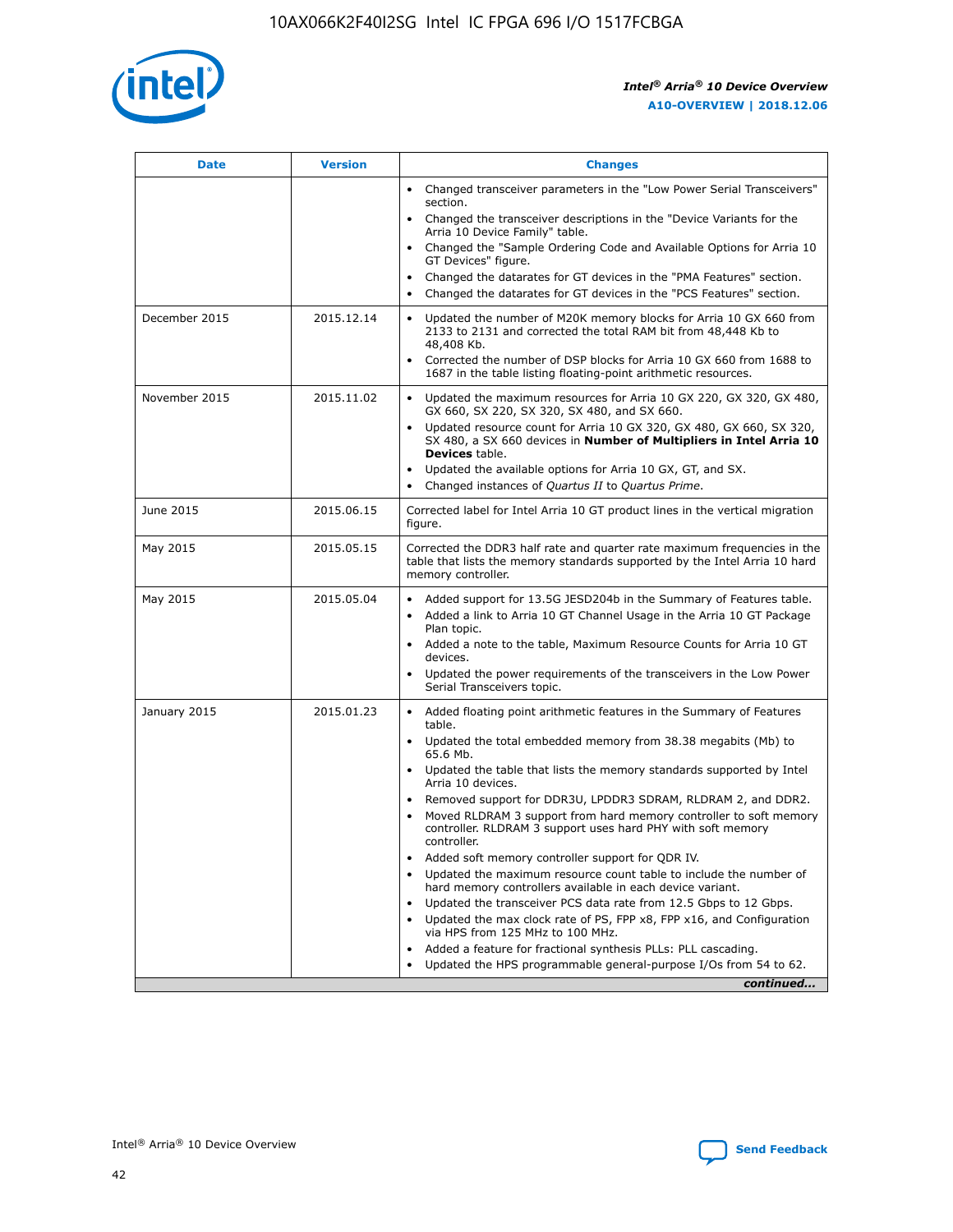r



| <b>Date</b>    | <b>Version</b> | <b>Changes</b>                                                                                                                                                                                                                                                                                                                                                                                                                                                                                                                                      |
|----------------|----------------|-----------------------------------------------------------------------------------------------------------------------------------------------------------------------------------------------------------------------------------------------------------------------------------------------------------------------------------------------------------------------------------------------------------------------------------------------------------------------------------------------------------------------------------------------------|
| September 2014 | 2014.09.30     | Corrected the 3 V I/O and LVDS I/O counts for F35 and F36 packages<br>$\bullet$<br>of Arria 10 GX.<br>Corrected the 3 V I/O, LVDS I/O, and transceiver counts for the NF40<br>$\bullet$<br>package of the Arria GX 570 and 660.<br>Removed 3 V I/O, LVDS I/O, and transceiver counts for the NF40<br>package of the Arria GX 900 and 1150. The NF40 package is not<br>available for Arria 10 GX 900 and 1150.                                                                                                                                       |
| August 2014    | 2014.08.18     | Updated Memory (Kb) M20K maximum resources for Arria 10 GX 660<br>devices from 42,660 to 42,620.<br>Added GPIO columns consisting of LVDS I/O Bank and 3V I/O Bank in<br>$\bullet$<br>the Package Plan table.<br>Added how to use memory interface clock frequency higher than 533<br>$\bullet$<br>MHz in the I/O vertical migration.<br>Added information to clarify that RLDRAM3 support uses hard PHY with<br>$\bullet$<br>soft memory controller.<br>Added variable precision DSP blocks support for floating-point<br>$\bullet$<br>arithmetic. |
| June 2014      | 2014.06.19     | Updated number of dedicated I/Os in the HPS block to 17.                                                                                                                                                                                                                                                                                                                                                                                                                                                                                            |
| February 2014  | 2014.02.21     | Updated transceiver speed grade options for GT devices in Figure 2.                                                                                                                                                                                                                                                                                                                                                                                                                                                                                 |
| February 2014  | 2014.02.06     | Updated data rate for Arria 10 GT devices from 28.1 Gbps to 28.3 Gbps.                                                                                                                                                                                                                                                                                                                                                                                                                                                                              |
| December 2013  | 2013.12.10     | Updated the HPS memory standards support from LPDDR2 to LPDDR3.<br>Updated HPS block diagram to include dedicated HPS I/O and FPGA<br>$\bullet$<br>Configuration blocks as well as repositioned SD/SDIO/MMC, DMA, SPI<br>and NAND Flash with ECC blocks.                                                                                                                                                                                                                                                                                            |
| December 2013  | 2013.12.02     | Initial release.                                                                                                                                                                                                                                                                                                                                                                                                                                                                                                                                    |